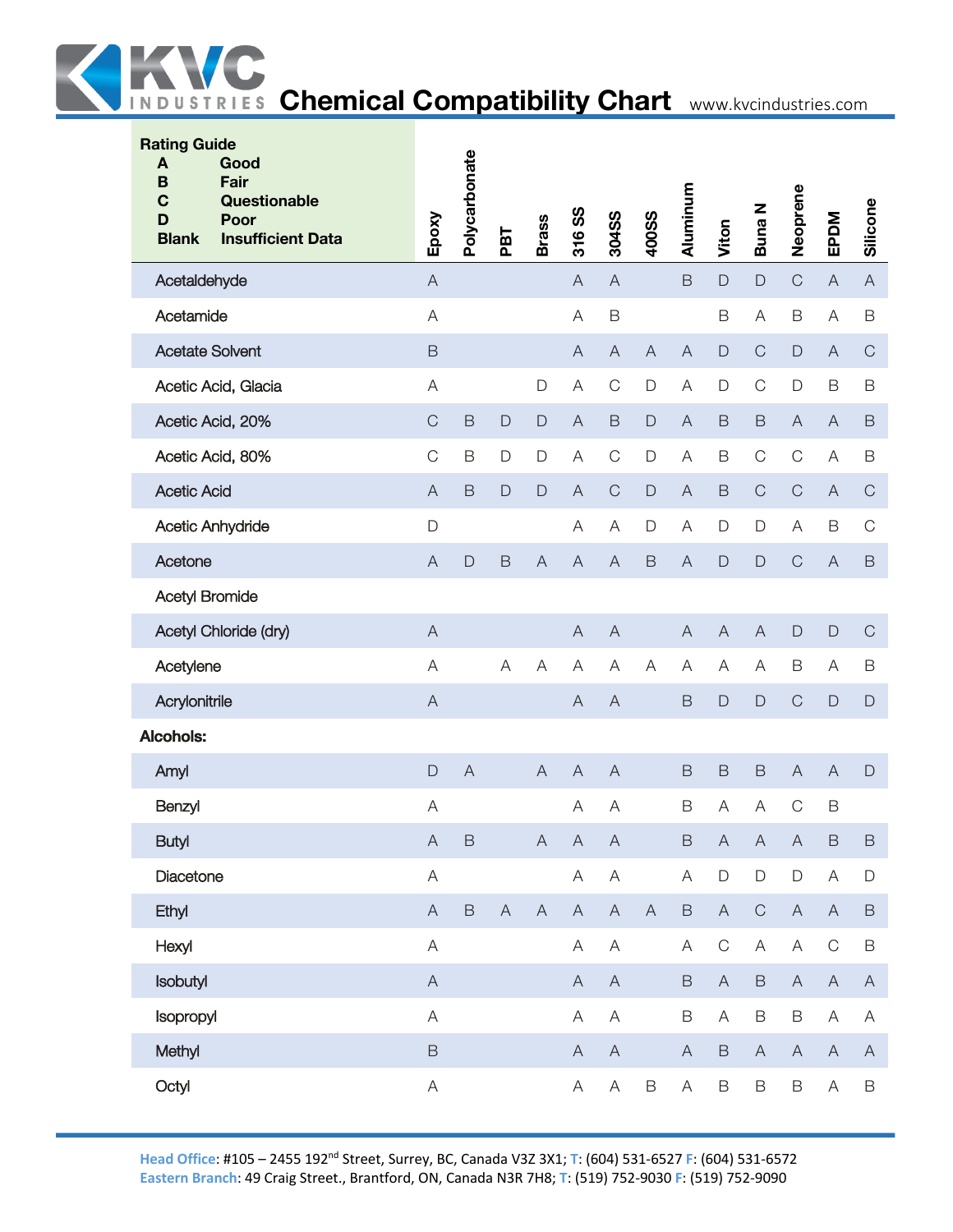

| <b>Rating Guide</b><br>A<br>B<br>C<br>D<br><b>Blank</b> | Good<br>Fair<br>Questionable<br>Poor<br><b>Insufficient Data</b> | Epoxy                     | Polycarbonate | PBT            | <b>Brass</b>  | <u>ဖွ</u><br>316 | 304SS          | 400SS                     | Aluminum       | Viton                     | Buna N         | Neoprene       | EPDM           | Silicone      |
|---------------------------------------------------------|------------------------------------------------------------------|---------------------------|---------------|----------------|---------------|------------------|----------------|---------------------------|----------------|---------------------------|----------------|----------------|----------------|---------------|
| Propyl                                                  |                                                                  | A                         |               |                |               | A                | A              | A                         | A              | $\mathsf A$               | A              | A              | Α              | A             |
|                                                         | Aluminum Chloride, 20%                                           | $\mathsf{A}$              |               |                |               | $\mathsf C$      | $\mathsf{D}%$  | D                         | $\mathsf{D}$   | $\boldsymbol{\mathsf{A}}$ | $\overline{A}$ | $\overline{A}$ | A              | $\mathsf B$   |
|                                                         | Aluminum Chloride                                                | A                         |               |                |               | $\mathsf C$      | Α              | Α                         | Α              | A                         | A              | Α              | A              | B             |
|                                                         | <b>Aluminum Fluoride</b>                                         | $\mathsf B$               |               |                |               | $\mathsf C$      | $\mathsf B$    | $\mathsf{D}%$             | $\mathsf B$    | $\boldsymbol{\mathsf{A}}$ | $\mathsf{A}$   | $\overline{A}$ | A              |               |
|                                                         | Aluminum Hydroxide                                               | $\mathsf B$               |               | A              |               | $\mathsf C$      | A              | Α                         | $\mathsf B$    | A                         | A              | A              | Α              |               |
|                                                         | Alum Potassium Sulfate, 10%                                      | $\overline{A}$            |               |                |               | B                | $\mathsf{C}$   | $\mathsf B$               | $\mathsf C$    | $\overline{A}$            | $\overline{A}$ | $\overline{A}$ | A              | $\mathsf B$   |
|                                                         | Alum Potassium Sulfate, 100%                                     | A                         |               |                |               | B                | $\mathsf{C}$   | D                         | $\mathsf C$    | $\mathsf A$               | A              | A              | A              | Α             |
| Aluminum salts                                          |                                                                  |                           |               | $\overline{A}$ |               |                  |                |                           |                |                           |                |                |                |               |
|                                                         | Aluminum Sulfate                                                 | A                         |               |                |               | B                | $\mathsf B$    | D                         | $\mathsf B$    | A                         | A              | A              | Α              | Α             |
| Alums                                                   |                                                                  | $\boldsymbol{\mathsf{A}}$ |               |                |               | $\mathsf{A}$     |                | $\overline{A}$            | $\overline{A}$ | $\overline{A}$            | $\overline{A}$ | $\overline{A}$ | A              | $\mathbf C$   |
| Amines                                                  |                                                                  | A                         |               |                |               | A                | A              | A                         | $\mathsf B$    | D                         | $\Box$         | $\mathsf B$    | B              | $\mathsf B$   |
| <b>Amino Acids</b>                                      |                                                                  |                           |               | $\overline{A}$ |               |                  |                |                           |                |                           |                |                |                |               |
| Ammonia, 10%                                            |                                                                  | A                         |               |                |               | A                | A              | A                         | Α              | D                         | A              | A              | A              |               |
|                                                         | Ammonia, anhydrous                                               | $\boldsymbol{\mathsf{A}}$ |               |                |               | $\mathsf{A}$     | $\overline{A}$ | $\boldsymbol{\mathsf{A}}$ | $\mathsf{A}$   | $\mathsf{D}%$             | $\mathsf B$    | $\mathsf C$    | $\overline{A}$ | $\mathsf{D}%$ |
| Ammonia, liquid                                         |                                                                  | A                         |               | $\mathsf B$    | A             | Α                | B              | B                         | $\mathsf C$    | $\mathsf D$               | $\mathbf C$    | Α              | Α              |               |
|                                                         | Ammonia Nitrate                                                  | $\bigwedge$               |               |                |               | A                | $\overline{A}$ | $\bigwedge$               | $\mathsf C$    | $\mathsf{D}$              | $\mathsf C$    | $\mathsf C$    | A              |               |
|                                                         | Ammonium Acetate                                                 |                           |               |                |               |                  |                |                           |                |                           |                |                | Α              |               |
|                                                         | Ammonium Bifluoride                                              | $\mathsf{A}$              |               |                |               |                  | $\mathsf C$    |                           | $\mathsf B$    | $\overline{A}$            | $\overline{A}$ | $\overline{A}$ | $\overline{A}$ |               |
|                                                         | Ammonium Carbonate                                               | $\forall$                 |               |                |               | $\mathsf B$      | $\mathsf B$    | B                         | $\mathsf B$    |                           | $\mathsf D$    | Α              | A              |               |
|                                                         | Ammonium Casenite                                                | $\boldsymbol{\mathsf{A}}$ |               |                |               | $\bigwedge$      |                |                           |                |                           |                | $\overline{A}$ |                |               |
|                                                         | Ammonium Chloride                                                | $\forall$                 |               |                |               | D                | $\mathsf C$    | $\mathsf C$               | $\mathsf C$    | $\mathsf{A}$              | $\mathsf B$    | A              | A              |               |
|                                                         | Ammonium Hydroxide                                               | $\boldsymbol{\mathsf{A}}$ | $\mathsf{D}%$ |                | $\mathsf{D}%$ | $\mathsf{A}$     | $\overline{A}$ | $\mathsf B$               | $\mathsf B$    | $\mathsf B$               | $\mathsf D$    | $\mathsf{A}$   | $\overline{A}$ | $\mathsf{A}$  |
|                                                         | <b>Ammonium Natrate</b>                                          | A                         |               |                |               | A                | Α              | Α                         | $\mathsf B$    | Α                         | Α              | B              | Α              |               |
|                                                         | <b>Ammonium Oxalate</b>                                          | $\bigwedge$               |               |                |               | A                | $\mathsf{A}$   | $\mathsf{A}$              |                |                           | A              | $\mathsf{A}$   |                |               |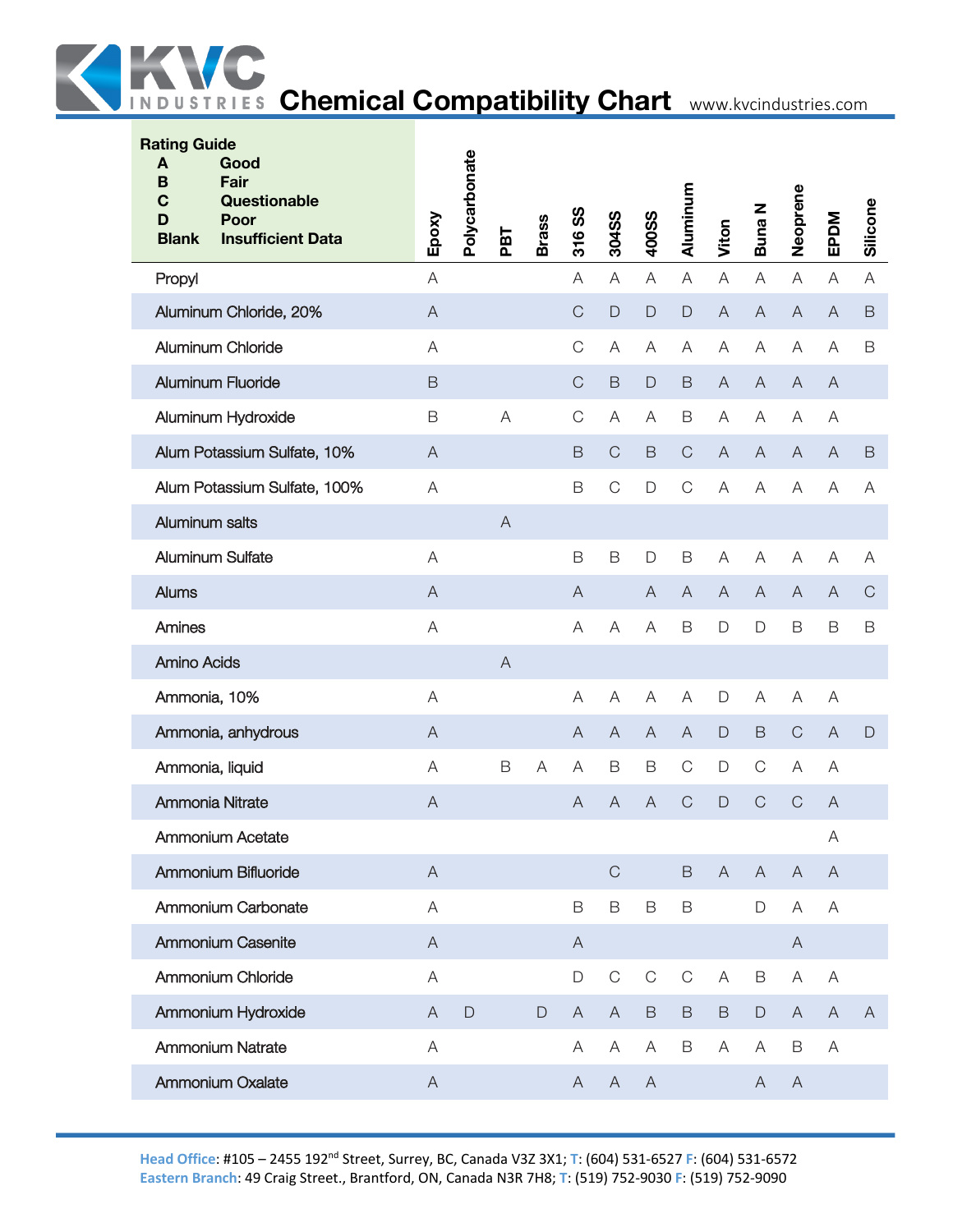

| Epoxy                     | Polycarbonate  | PBT          | <b>Brass</b> | SS<br>316    | 304SS          | 400SS        | Aluminum       | Viton                     | <b>Buna N</b> | Neoprene                  | EPDM                      | Silicone       |
|---------------------------|----------------|--------------|--------------|--------------|----------------|--------------|----------------|---------------------------|---------------|---------------------------|---------------------------|----------------|
| $\boldsymbol{\mathsf{A}}$ |                |              |              | $\mathsf B$  | $\overline{A}$ | $\mathsf{A}$ | $\mathsf D$    | $\overline{A}$            | $\mathsf{D}%$ | $\boldsymbol{\mathsf{A}}$ | A                         |                |
| $\forall$                 |                |              |              | B            | B              | $\mathsf B$  | B              | $\boldsymbol{\mathsf{A}}$ | A             | A                         | $\boldsymbol{\mathsf{A}}$ | A              |
| A                         |                |              |              | C            | $\mathsf B$    | B            | B              | $\overline{A}$            | $\mathsf A$   | A                         | A                         | Α              |
| $\overline{A}$            |                |              |              | B            | B              | $\mathsf B$  | $\mathsf B$    | $\overline{A}$            | $\mathsf A$   | $\overline{A}$            | A                         | $\overline{A}$ |
| A                         |                |              |              | $\mathsf B$  | $\mathsf B$    | $\mathsf B$  | A              | A                         | $\mathsf A$   | Α                         | A                         | Α              |
|                           |                |              |              | $\mathsf{A}$ |                |              |                |                           | A             | $\mathsf{A}$              |                           |                |
| $\mathsf A$               |                | A            |              | A            | A              | $\mathsf B$  | A              | $\mathsf D$               | D             | $\mathsf D$               | $\boldsymbol{\mathsf{A}}$ | $\mathsf D$    |
| D                         | $\overline{A}$ | $\mathsf{A}$ |              | A            | $\overline{A}$ |              | $\mathsf B$    | $\mathsf B$               | B             | $\overline{A}$            | $\boldsymbol{\mathsf{A}}$ | $\mathsf{D}$   |
| A                         |                |              |              | Α            | A              | С            | A              | $\mathsf B$               |               | $\Box$                    | D                         | D              |
| $\mathsf C$               |                | $\mathsf B$  |              | $\mathsf B$  | $\overline{A}$ | B            | $\mathsf{C}$   | $\mathsf C$               | D             | $\mathsf{D}$              | B                         | $\mathsf{D}$   |
|                           |                |              |              | D            | $\Box$         | D            | D              | $\mathsf{A}$              |               | $\Box$                    | $\mathsf B$               | $\mathsf D$    |
| $\mathsf{A}$              | $\overline{A}$ |              |              | $\mathsf{A}$ |                |              | $\overline{A}$ | $\overline{A}$            | $\mathsf A$   | $\mathsf{C}$              |                           |                |
|                           |                |              |              | $\mathsf C$  | $\mathsf{D}$   | D            | $\Box$         | A                         |               |                           | $\mathsf B$               |                |
| $\mathsf{D}$              |                | D            |              | $\mathsf{D}$ | D              |              | $\mathsf{D}$   | $\mathsf B$               | $\mathsf{D}$  | $\mathsf D$               | $\mathsf{C}$              | $\mathsf{D}$   |
| A                         |                |              |              | $\mathsf B$  | $\mathsf B$    |              | Α              | A                         | $\mathsf C$   | $\mathsf D$               | B                         | B              |
| $\boldsymbol{\mathsf{A}}$ |                | $\mathsf B$  |              | $\mathsf C$  |                |              | A              | $\overline{A}$            | $\mathsf{C}$  | D                         | $\mathsf{D}$              | $\mathsf{D}$   |
| A                         |                |              |              | Α            | A              | B            | D              | $\boldsymbol{\mathsf{A}}$ | A             | A                         | A                         | Α              |
| $\mathsf{A}$              |                |              |              | A            | $\mathsf B$    | $\mathsf B$  | $\mathsf{A}$   | $\overline{A}$            | $\mathsf B$   | $\mathsf C$               | $\mathsf D$               | $\Box$         |
| $\mathsf A$               |                |              |              | $\mathsf B$  | $\mathsf B$    | B            | $\mathsf D$    | $\mathsf A$               | $\mathsf A$   |                           | A                         |                |
| $\mathsf A$               |                |              |              | $\mathsf{A}$ | $\overline{A}$ | B            | $\mathsf D$    | $\boldsymbol{\mathsf{A}}$ | $\mathsf A$   | $\mathsf{A}$              | $\overline{A}$            | $\mathsf{A}$   |
| $\mathsf A$               |                |              |              | Α            | Α              |              | $\mathsf{C}$   | A                         | $\mathsf C$   | A                         | A                         |                |
| $\boldsymbol{\mathsf{A}}$ |                |              |              | $\mathsf B$  | $\mathsf B$    | B            | $\mathsf D$    | $\boldsymbol{\mathsf{A}}$ | $\mathsf{A}$  | $\mathsf{A}$              | $\mathsf{A}$              | $\mathsf{A}$   |
| $\mathsf A$               |                |              |              | $\mathsf B$  | $\mathsf B$    | $\mathsf B$  | $\mathsf B$    | $\mathsf A$               | A             | A                         | A                         |                |
| $\mathsf C$               |                |              |              | $\mathsf B$  | $\mathsf B$    | $\mathsf B$  | $\mathsf B$    | $\boldsymbol{\mathsf{A}}$ | $\mathsf A$   | $\mathsf{A}$              | $\mathsf A$               | $\mathsf{A}$   |
|                           |                |              |              |              |                |              |                |                           |               |                           |                           |                |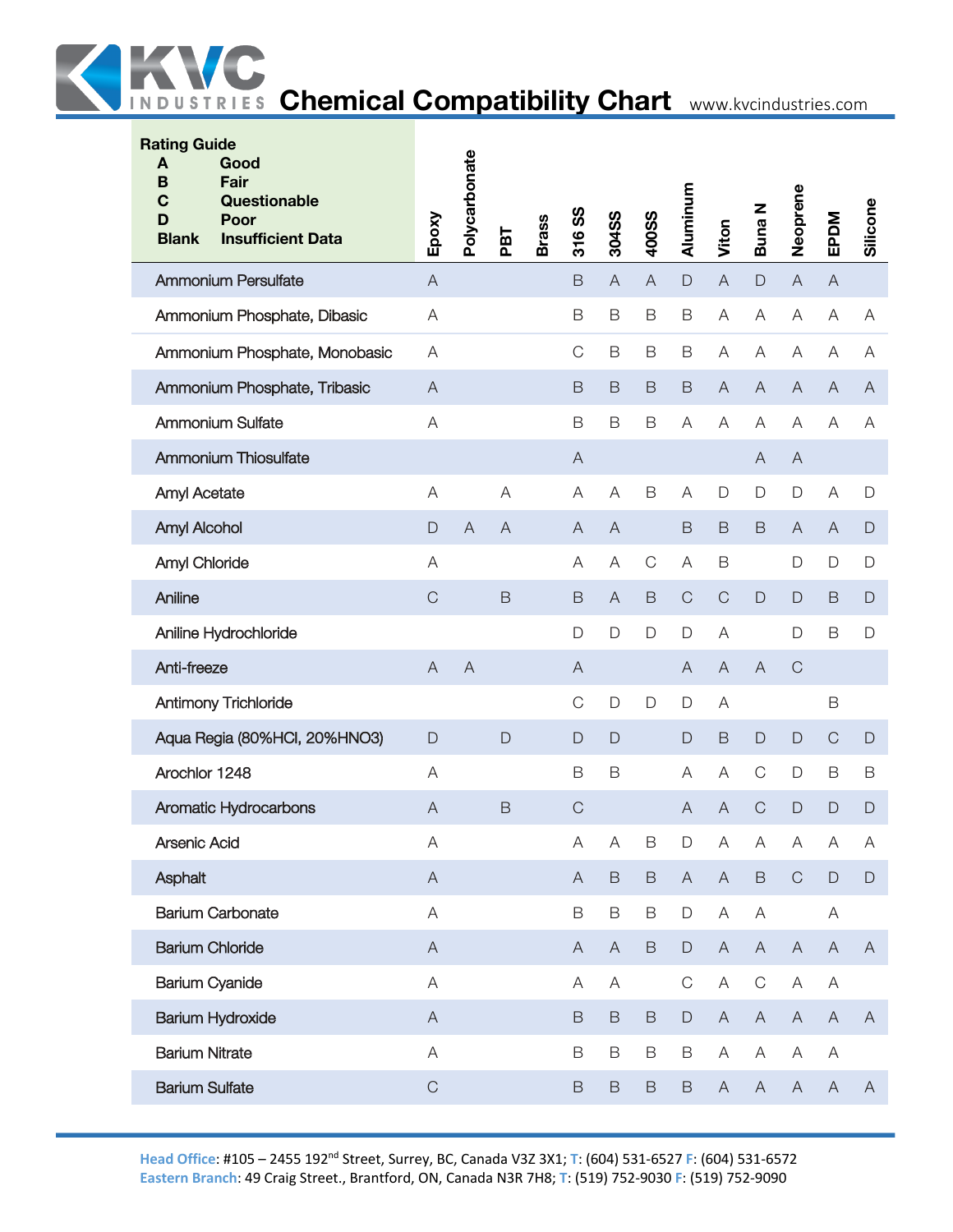

| <b>Rating Guide</b><br>Good<br>A<br>Fair<br>B<br>$\mathbf C$<br>Questionable<br>Poor<br>D<br><b>Blank</b><br><b>Insufficient Data</b> | Epoxy                     | Polycarbonate  | PBT                       | <b>Brass</b>   | 316 SS                    | 304SS          | 400SS                     | Aluminum       | Viton                     | <b>Buna N</b>  | Neoprene                  | EPDM           | Silicone                  |
|---------------------------------------------------------------------------------------------------------------------------------------|---------------------------|----------------|---------------------------|----------------|---------------------------|----------------|---------------------------|----------------|---------------------------|----------------|---------------------------|----------------|---------------------------|
| <b>Barium Sulfide</b>                                                                                                                 | $\overline{B}$            |                |                           |                | $\mathsf B$               | $\mathsf B$    | $\mathsf B$               | $\mathsf D$    | $\mathsf A$               | $\overline{A}$ | $\overline{A}$            | $\mathsf B$    | $\mathsf{A}$              |
| <b>Beer</b>                                                                                                                           | $\mathsf A$               | A              |                           | $\mathsf{A}$   | A                         | A              | A                         | A              | $\mathsf A$               | $\mathsf{A}$   | $\boldsymbol{\mathsf{A}}$ | A              | A                         |
| <b>Beet Sugar Liquids</b>                                                                                                             | $\overline{A}$            |                |                           |                | $\overline{A}$            | $\overline{A}$ | $\mathsf B$               | $\overline{A}$ | $\overline{A}$            | $\overline{A}$ | $\boldsymbol{\mathsf{A}}$ | $\overline{A}$ | $\boldsymbol{\mathsf{A}}$ |
| Benzaldehyde                                                                                                                          | $\mathsf A$               |                |                           |                | $\mathsf B$               | $\mathsf B$    |                           | $\mathsf B$    | $\mathsf D$               | $\mathsf D$    | $\mathsf D$               | $\bigwedge$    | $\mathsf{D}%$             |
| Benzene                                                                                                                               | $\mathsf C$               | $\mathsf B$    | Α                         | $\mathsf{A}$   | $\mathsf B$               | $\mathsf B$    | $\mathsf B$               | $\mathsf B$    | $\mathsf A$               | $\mathsf{D}$   | $\mathsf D$               | D              | $\mathsf D$               |
| <b>Benzene Sulfonic Acid</b>                                                                                                          | $\mathsf B$               |                |                           |                | $\mathsf B$               | $\mathsf B$    | $\mathsf B$               | $\mathsf D$    | $\boldsymbol{\mathsf{A}}$ | $\overline{A}$ | $\overline{A}$            | D              | $\mathsf D$               |
| <b>Benzoic Acid</b>                                                                                                                   | $\mathsf A$               |                | $\mathsf{D}$              |                | $\mathsf B$               | $\mathsf B$    |                           | $\mathsf B$    | $\mathsf A$               | $\mathsf{D}%$  | $\mathsf D$               | D              | $\mathsf B$               |
| <b>Benzo</b>                                                                                                                          | $\boldsymbol{\mathsf{A}}$ |                |                           |                | $\overline{A}$            | $\overline{A}$ | $\overline{A}$            | $\mathsf B$    | $\boldsymbol{\mathsf{A}}$ | $\mathsf{D}$   | $\mathsf B$               | $\mathsf B$    |                           |
| <b>Bleaching Liquors</b>                                                                                                              |                           |                | Α                         |                |                           |                | $\mathsf B$               |                | A                         |                |                           | A              | B                         |
| <b>Borax</b>                                                                                                                          | $\overline{A}$            |                |                           |                | A                         | $\overline{A}$ |                           | $\mathsf B$    | $\overline{A}$            | $\mathsf D$    | $\mathsf C$               | $\overline{A}$ | $\mathsf B$               |
| <b>Boric Acid</b>                                                                                                                     | $\overline{A}$            | $\overline{A}$ | A                         | $\overline{A}$ | $\overline{A}$            | B              | D                         | $\mathsf{D}$   | A                         | A              | $\overline{A}$            | A              | A                         |
| <b>Brewery Slop</b>                                                                                                                   | $\boldsymbol{\mathsf{A}}$ |                |                           |                | $\boldsymbol{\mathsf{A}}$ |                | $\boldsymbol{\mathsf{A}}$ |                | $\boldsymbol{\mathsf{A}}$ | $\overline{A}$ | $\mathsf{A}$              |                |                           |
| <b>Bromine</b>                                                                                                                        | D                         | $\mathsf C$    | $\mathsf D$               | A              | $\mathsf D$               | $\mathsf{D}$   | Α                         | $\mathsf{D}$   | A                         | $\mathsf{D}$   | $\mathsf D$               | D              | $\mathsf{D}$              |
| <b>Butadiene</b>                                                                                                                      | $\overline{A}$            |                | $\overline{A}$            |                | $\overline{A}$            | $\overline{A}$ | $\overline{A}$            | $\overline{A}$ | $\mathsf B$               | $\mathsf{D}%$  | $\mathsf B$               | $\mathsf C$    | $\mathsf D$               |
| <b>Butane</b>                                                                                                                         | A                         |                | A                         |                | Α                         | A              |                           | A              | A                         | A              | Α                         | D              | $\mathsf D$               |
| <b>Butano</b>                                                                                                                         | $\mathsf{D}$              |                | $\bigwedge$               |                | $\mathsf{A}$              | $\overline{A}$ | A                         | $\mathsf B$    | $\boldsymbol{\mathsf{A}}$ | $\mathsf{A}$   | $\overline{A}$            | B              | $\mathsf B$               |
| <b>Butter</b>                                                                                                                         | Α                         |                | Α                         |                | A                         | C              | A                         | A              | A                         | A              | B                         | Α              | B                         |
| <b>Buttermilk</b>                                                                                                                     | $\mathsf A$               |                | $\mathsf A$               |                | $\mathsf A$               | $\mathsf A$    | $\mathsf B$               | $\mathsf A$    | $\mathsf A$               | $\mathsf A$    | $\boldsymbol{\mathsf{A}}$ |                |                           |
| <b>Butylene</b>                                                                                                                       | $\mathsf{A}$              |                |                           |                | A                         | A              | $\mathsf C$               | $\forall$      | $\mathsf A$               | $\mathsf B$    | $\mathsf C$               | $\mathsf D$    | $\mathsf D$               |
| Butylacetate                                                                                                                          | $\mathsf B$               |                | $\mathsf B$               |                | $\mathsf{A}$              | $\, {\sf B}$   |                           | $\mathsf B$    | $\mathsf D$               | $\mathsf D$    | $\mathsf D$               | B              | $\mathsf D$               |
| <b>Butyl Ether</b>                                                                                                                    |                           |                | $\boldsymbol{\mathsf{A}}$ |                |                           |                |                           |                |                           |                |                           |                |                           |
| <b>Butyl Glycol</b>                                                                                                                   |                           |                | $\boldsymbol{\mathsf{A}}$ |                |                           |                |                           |                |                           |                |                           |                |                           |
| <b>Butyric Acid</b>                                                                                                                   | $\mathsf C$               |                | $\mathsf A$               |                | $\mathsf B$               | $\mathsf B$    |                           | $\mathsf B$    | $\mathsf B$               | $\mathsf D$    | $\mathsf D$               | B              |                           |
| Calcium Bisulfate                                                                                                                     | $\mathsf{A}$              |                |                           |                | $\boldsymbol{\mathsf{A}}$ |                | $\mathsf D$               |                |                           |                | $\mathsf{A}$              |                |                           |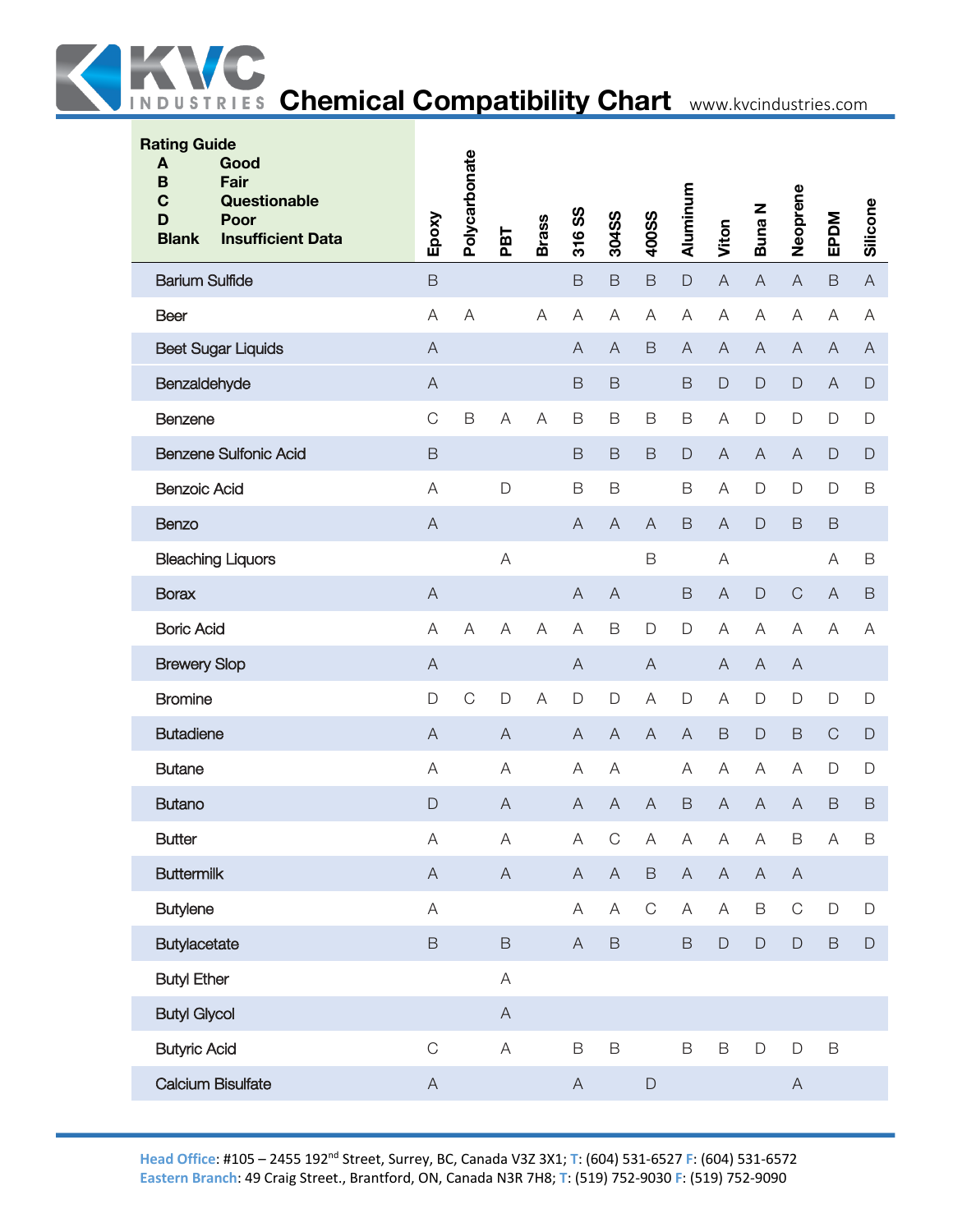

| <b>Rating Guide</b><br>A<br>Good<br>B<br>Fair<br>$\mathbf C$<br>Questionable<br>D<br>Poor<br><b>Insufficient Data</b><br><b>Blank</b> | Epoxy                     | Polycarbonate | PBT            | <b>Brass</b> | <u>ဖွ</u><br>316 | 304SS                     | 400SS        | Aluminum      | Viton                     | Buna N                  | Neoprene                  | EPDM           | Silicone      |
|---------------------------------------------------------------------------------------------------------------------------------------|---------------------------|---------------|----------------|--------------|------------------|---------------------------|--------------|---------------|---------------------------|-------------------------|---------------------------|----------------|---------------|
| <b>Calcium Bisulfide</b>                                                                                                              | $\mathsf{A}$              |               |                |              | $\mathsf B$      | $\mathsf B$               | A            | $\mathsf C$   | $\mathsf{A}$              |                         | $\boldsymbol{\mathsf{A}}$ | $\mathsf{C}$   |               |
| <b>Calcium Bisulfite</b>                                                                                                              | A                         |               |                |              | A                | $\mathsf B$               |              | $\mathsf D$   | $\mathsf A$               | $\overline{\mathsf{A}}$ | A                         | D              | A             |
| <b>Calcium Carbonate</b>                                                                                                              | $\boldsymbol{\mathsf{A}}$ |               |                |              | B                | $\boldsymbol{\mathsf{A}}$ | $\mathsf C$  | $\mathsf{D}%$ | $\boldsymbol{\mathsf{A}}$ | $\overline{A}$          | $\bigwedge$               | $\overline{A}$ | $\mathsf{A}$  |
| Calcium Chlorate                                                                                                                      |                           |               |                |              |                  |                           | $\mathsf C$  |               | A                         | Α                       |                           | A              |               |
| <b>Calcium Chloride</b>                                                                                                               | A                         | A             | A              | $\mathsf D$  | B                | $\mathsf C$               | $\mathsf D$  | $\mathsf D$   | A                         | $\mathsf C$             | A                         | Α              | A             |
| Calcium Hydroxide                                                                                                                     | $\mathsf{A}$              |               | A              |              | B                | $\mathsf{C}$              | B            | $\mathsf{C}$  | $\mathsf{A}$              | $\overline{A}$          | $\mathsf{A}$              | $\mathsf{A}$   | $\mathsf{A}$  |
| Calcium Hypchlorite                                                                                                                   | $\forall$                 |               | $\mathsf C$    |              | B                | $\mathbf C$               |              | $\mathsf D$   | A                         | A                       | $\mathsf C$               | B              | $\mathsf B$   |
| <b>Calcium Oxide</b>                                                                                                                  | $\mathsf{A}$              |               |                |              | B                | A                         |              | $\mathsf C$   | $\mathsf A$               | $\mathsf{C}$            | $\mathsf D$               | $\overline{A}$ | $\mathbf C$   |
| <b>Calcium Sulfate</b>                                                                                                                | A                         |               |                |              | A                | $\mathsf B$               | $\mathsf B$  | $\mathsf{C}$  | A                         | $\mathsf B$             | $\mathsf C$               | Α              |               |
| Calgon                                                                                                                                | $\mathsf{A}$              |               |                |              | $\mathsf{A}$     | $\mathsf{A}$              | $\mathsf{A}$ |               | A                         | $\overline{A}$          | $\bigwedge$               | $\overline{A}$ |               |
| Cane Juice                                                                                                                            | A                         |               |                |              | Α                | A                         | A            | B             | A                         | Α                       | A                         | A              | Α             |
| <b>Carbolic Acid</b>                                                                                                                  | $\mathsf C$               |               |                |              | B                | $\mathsf B$               | A            | $\mathsf B$   | $\mathsf{A}$              | $\overline{A}$          | $\mathsf C$               | $\mathsf B$    | $\mathsf{D}%$ |
| <b>Carbon Bisulfide</b>                                                                                                               | A                         |               |                |              | $\mathsf B$      | Α                         | Α            | B             | A                         | $\mathsf{D}%$           | D                         | D              |               |
| <b>Carbon Dioxide</b>                                                                                                                 | $\mathsf{A}$              |               |                |              | $\mathsf{A}$     | $\mathsf{A}$              | B            | $\mathsf B$   | $\mathsf B$               | $\mathsf{C}$            | $\mathsf B$               | B              | $\mathsf B$   |
| Carbon Dioxide (dry)                                                                                                                  | $\mathsf A$               |               |                |              | A                | A                         | Α            | B             | B                         | A                       | B                         | B              | B             |
| Carbon Dioxide (wet)                                                                                                                  | $\boldsymbol{\mathsf{A}}$ |               | $\overline{A}$ |              | $\mathsf{A}$     | $\overline{A}$            | B            | $\mathsf B$   | B                         | $\overline{A}$          | $\mathsf B$               | B              | B             |
| <b>Carbon Disulfide</b>                                                                                                               | C                         |               |                |              | B                | Α                         | A            | Α             | A                         | A                       | D                         | D              |               |
| Carbon Monoxide                                                                                                                       | $\mathsf{A}$              |               |                |              | $\mathsf{A}$     | $\mathsf{A}$              | $\mathsf B$  | $\mathsf{A}$  | $\boldsymbol{\mathsf{A}}$ | $\mathsf D$             | $\mathsf{A}$              | $\mathsf{A}$   | $\mathsf{A}$  |
| Carbon Tetrachloride                                                                                                                  | $\forall$                 | $\mathsf{C}$  |                | A            | $\mathsf B$      | B                         | A            | $\mathsf D$   | A                         | A                       | $\mathsf D$               | $\mathsf D$    | $\mathsf D$   |
| <b>Carbonated Water</b>                                                                                                               | $\mathsf{A}$              |               |                |              | $\mathsf{A}$     | $\overline{A}$            | $\mathsf D$  | $\mathsf{A}$  | $\boldsymbol{\mathsf{A}}$ | $\mathsf C$             | $\mathsf{A}$              |                |               |
| <b>Carbonic Acid</b>                                                                                                                  | $\mathsf B$               |               |                |              | A                | A                         | D            | B             | Α                         | Α                       | Α                         | A              | Α             |
| Catsup                                                                                                                                | $\mathsf{A}$              |               |                |              | A                | A                         |              | $\Box$        | A                         | $\mathsf B$             | $\mathsf C$               | $\mathsf{C}$   |               |
| <b>Chloroacetic Acid</b>                                                                                                              | $\mathsf C$               |               |                |              | Α                | $\mathsf B$               | $\mathsf D$  | $\mathsf D$   | $\mathsf D$               | A                       | D                         | B              |               |
| Chlorobromomethane                                                                                                                    |                           |               | $\mathsf{A}$   |              |                  |                           | $\mathbf C$  |               | A                         | $\mathsf B$             | $\mathsf D$               | $\mathsf B$    | $\mathsf D$   |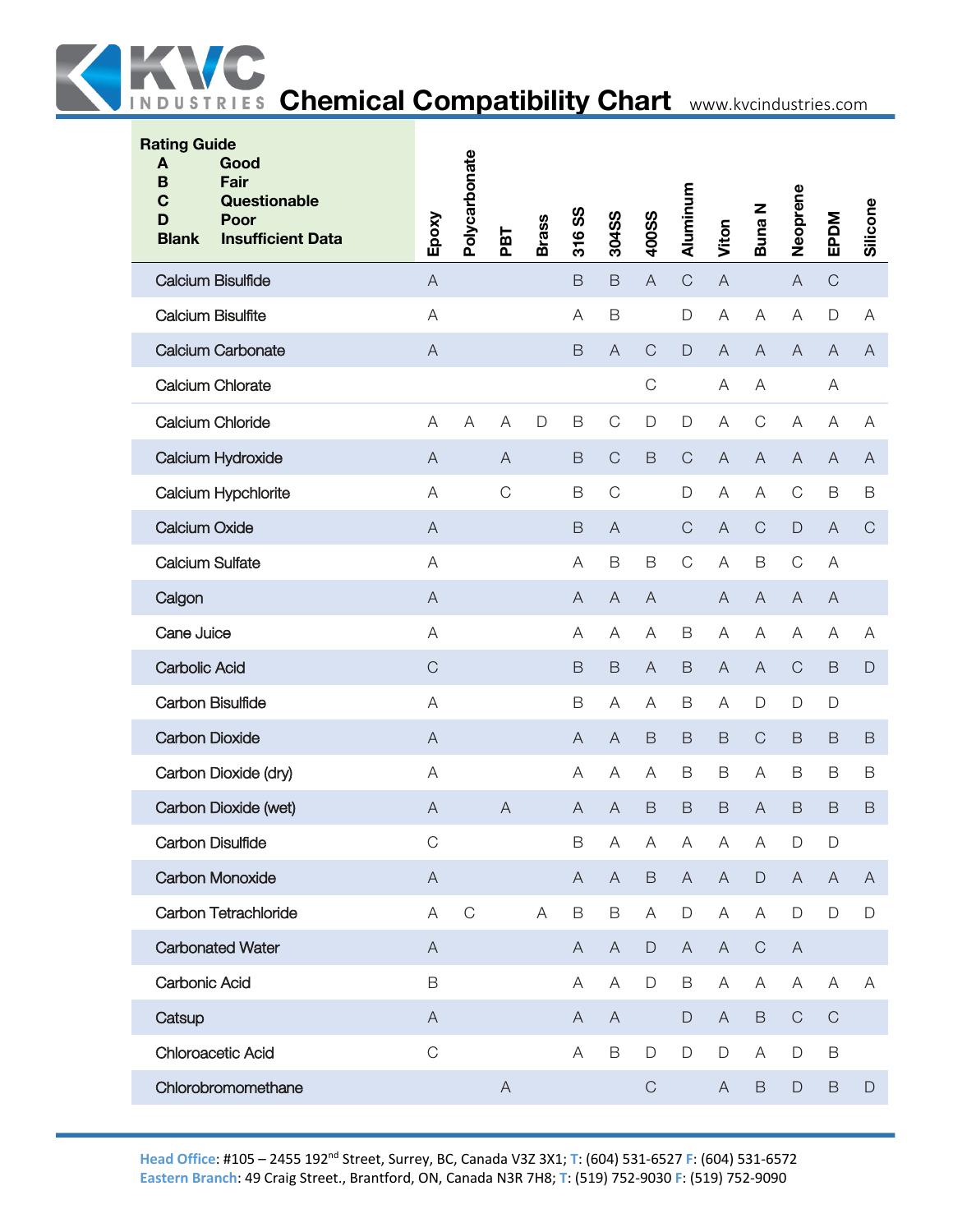

| <b>Rating Guide</b><br>A<br>Good<br>Fair<br>B<br>C<br>Questionable<br>Poor<br>D<br><b>Insufficient Data</b><br><b>Blank</b> | Epoxy                     | Polycarbonate | PBT                       | <b>Brass</b>   | 316 SS                    | 304SS                     | 400SS        | Aluminum      | Viton                                                                                                  | Buna N        | Neoprene                  | EPDM         | Silicone      |
|-----------------------------------------------------------------------------------------------------------------------------|---------------------------|---------------|---------------------------|----------------|---------------------------|---------------------------|--------------|---------------|--------------------------------------------------------------------------------------------------------|---------------|---------------------------|--------------|---------------|
| <b>Chloric Acid</b>                                                                                                         |                           |               |                           |                | $\mathsf C$               | $\mathsf{D}$              | D            | $\mathsf{D}$  |                                                                                                        | $\mathsf D$   |                           |              |               |
| <b>Chlorinated Glue</b>                                                                                                     | $\mathsf A$               |               |                           |                | A                         |                           | B            |               | $\boldsymbol{\mathsf{A}}$                                                                              |               | $\mathsf D$               | B            |               |
| Chlorine, anhydrous liquid                                                                                                  | $\mathsf C$               |               |                           |                | $\mathsf{C}$              | $\mathsf C$               | $\mathsf{A}$ | $\mathsf D$   | $\overline{A}$                                                                                         | $\mathsf C$   | $\mathsf D$               | $\mathsf C$  |               |
| Chlorine, dry                                                                                                               |                           |               |                           | $\forall$      | $\mathsf B$               | $\mathsf C$               | D            | $\mathbf C$   | $\mathsf A$                                                                                            | $\mathsf{D}%$ | $\mathsf C$               | A            | $\mathsf{D}$  |
| <b>Chlorine Water</b>                                                                                                       | $\boldsymbol{\mathsf{A}}$ | $\mathsf C$   | $\Box$                    | $\overline{A}$ | $\mathsf C$               | $\mathsf C$               |              | $\mathsf D$   | $\mathsf{A}% _{\mathsf{A}}^{\prime}=\mathsf{A}_{\mathsf{A}}^{\prime}=\mathsf{A}_{\mathsf{A}}^{\prime}$ | $\mathsf D$   | $\mathsf{D}%$             | $\mathsf C$  |               |
| Chlorobenzene                                                                                                               | $\mathsf C$               |               | $\overline{A}$            |                | $\mathsf B$               | $\overline{A}$            | $\mathsf B$  | $\mathsf{A}$  | $\overline{A}$                                                                                         | $\mathsf D$   | $\mathsf D$               | $\mathsf D$  | $\mathsf{D}%$ |
| Chloroform                                                                                                                  | $\mathsf C$               |               | D                         |                | A                         | $\mathsf B$               | B            | $\mathsf B$   | A                                                                                                      | $\mathsf D$   | $\mathsf D$               | D            | D             |
| <b>Chlorosulfonic Acid</b>                                                                                                  | $\mathsf C$               |               | D                         |                | $\mathsf B$               | $\mathsf D$               | $\mathsf C$  | $\mathsf C$   | $\mathsf C$                                                                                            | $\mathsf D$   | $\mathsf{D}$              | $\mathsf{D}$ | $\mathsf D$   |
| Chocolate Syrup                                                                                                             | A                         |               |                           |                | Α                         | A                         | D            | A             | A                                                                                                      | $\mathsf D$   | A                         |              |               |
| Chromic Acid, 5%                                                                                                            | $\mathsf B$               |               | $\mathsf B$               | $\mathsf D$    | $\boldsymbol{\mathsf{A}}$ | $\mathsf B$               | $\forall$    | $\mathsf C$   | $\boldsymbol{\mathsf{A}}$                                                                              | $\mathsf{A}$  | $\mathsf D$               | $\bigwedge$  | $\mathsf C$   |
| Chromic Acid, 10%                                                                                                           | $\mathsf C$               |               |                           | D              | $\mathsf B$               | $\mathsf B$               | $\mathsf C$  | $\mathsf D$   | $\mathsf B$                                                                                            | $\mathsf D$   | $\mathsf{D}$              | $\mathsf C$  | $\mathsf C$   |
| Chromis Acid, 30%                                                                                                           | $\mathsf C$               |               |                           | $\mathsf{D}$   | $\mathsf B$               | $\mathsf B$               |              | $\Box$        | $\overline{A}$                                                                                         | $\mathsf D$   | $\Box$                    | $\mathsf B$  | $\mathbf C$   |
| Chromic Acid, 50%                                                                                                           | $\mathsf{D}%$             | $\mathsf B$   |                           | D              | B                         | $\mathsf C$               |              | $\mathsf{D}$  | $\mathsf A$                                                                                            | $\mathsf D$   | $\mathsf{D}$              | B            | $\mathsf C$   |
| <b>Chromium Salts</b>                                                                                                       |                           |               |                           |                |                           |                           | $\mathsf A$  |               |                                                                                                        |               |                           |              |               |
| Cider                                                                                                                       | $\mathsf A$               |               |                           |                | Α                         | Α                         | B            | $\mathsf B$   | A                                                                                                      | A             | A                         |              |               |
| <b>Citric Acid</b>                                                                                                          | $\mathsf{A}$              | B             | A                         | B              | $\boldsymbol{\mathsf{A}}$ | $\mathsf B$               | B            | $\mathsf{C}$  | $\overline{A}$                                                                                         | $\bigwedge$   | A                         | A            | Α             |
| <b>Citric Oils</b>                                                                                                          | Α                         |               |                           |                | A                         | $\mathsf{A}$              |              | $\mathsf C$   | $\mathsf{A}$                                                                                           | $\mathsf{A}$  | D                         |              |               |
| Clorox                                                                                                                      | $\mathsf A$               |               |                           |                | $\mathsf A$               | $\boldsymbol{\mathsf{A}}$ | $\mathsf B$  | $\mathsf{A}$  | $\mathsf A$                                                                                            | $\mathsf B$   | $\mathsf B$               | $\mathsf B$  |               |
| Coffee                                                                                                                      | A                         |               |                           |                | Α                         | A                         | B            | Α             | $\boldsymbol{\mathsf{A}}$                                                                              | A             | A                         | A            | Α             |
| <b>Copper Chloride</b>                                                                                                      | $\boldsymbol{\mathsf{A}}$ |               | $\boldsymbol{\mathsf{A}}$ |                | $\mathsf D$               | $\mathsf D$               | $\mathsf B$  | $\mathsf D$   | $\boldsymbol{\mathsf{A}}$                                                                              | $\mathsf{A}$  | $\mathsf{A}$              | $\mathsf{A}$ | $\mathsf{A}$  |
| Copper Cyanide                                                                                                              | $\mathsf B$               |               |                           |                | $\mathsf B$               | $\mathsf B$               |              | $\mathsf D$   | $\mathsf A$                                                                                            | $\mathsf A$   | $\boldsymbol{\mathsf{A}}$ | A            | Α             |
| Copper Fluoborate                                                                                                           | $\mathsf A$               |               |                           |                | $\mathsf D$               | $\mathsf D$               |              |               | $\mathsf A$                                                                                            | $\mathsf B$   | $\boldsymbol{\mathsf{A}}$ |              |               |
| <b>Copper Nitrate</b>                                                                                                       | $\mathsf A$               |               |                           |                | $\mathsf B$               | A                         |              | $\mathsf D$   | $\mathsf A$                                                                                            | $\forall$     | A                         |              |               |
| Copper Sulfate, 5%                                                                                                          | $\boldsymbol{\mathsf{A}}$ |               |                           |                | $\mathsf B$               | $\mathsf B$               |              | $\mathsf{D}%$ | $\boldsymbol{\mathsf{A}}$                                                                              | $\mathsf A$   | $\mathsf A$               | $\mathsf{A}$ | $\mathsf{A}$  |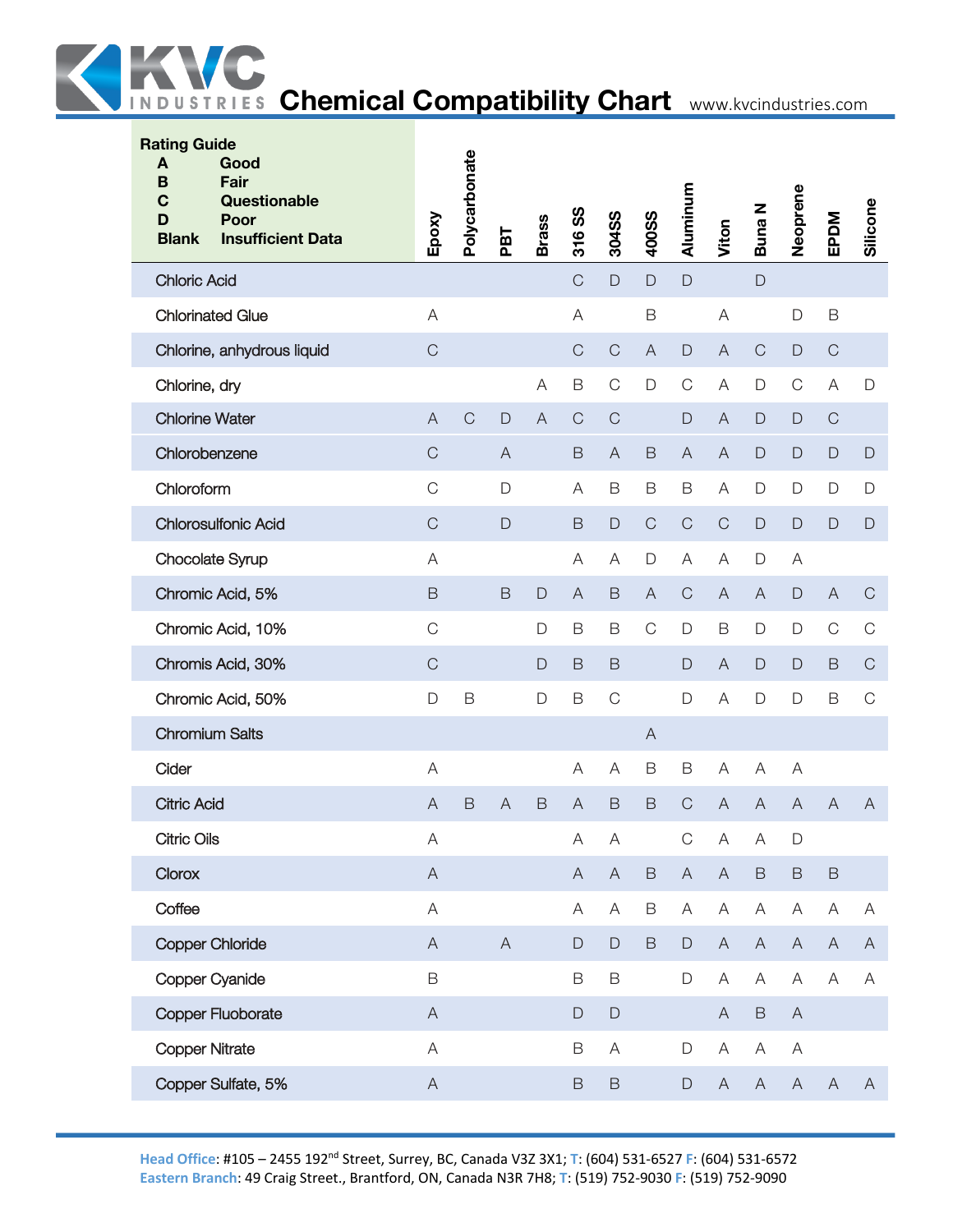

| <b>Rating Guide</b><br>Good<br>A<br>Fair<br>B<br>Questionable<br>C<br>Poor<br>D<br><b>Insufficient Data</b><br><b>Blank</b> | Epoxy                                                                                                  | Polycarbonate<br>PBT      | 316 SS<br><b>Brass</b> | 304SS                     | <b>400SS</b>   | Aluminum                  | Viton                     | Buna N                    | Neoprene                  | EPDM           | Silicone      |
|-----------------------------------------------------------------------------------------------------------------------------|--------------------------------------------------------------------------------------------------------|---------------------------|------------------------|---------------------------|----------------|---------------------------|---------------------------|---------------------------|---------------------------|----------------|---------------|
| Copper Sulfate, >5%                                                                                                         | $\boldsymbol{\mathsf{A}}$                                                                              |                           | $\mathsf B$            | $\mathsf B$               |                | $\mathsf D$               | $\mathsf A$               | $\mathsf A$               | $\boldsymbol{\mathsf{A}}$ | $\overline{A}$ | $\mathsf{A}$  |
| Cream                                                                                                                       | A                                                                                                      |                           | A                      | A                         |                | A                         | $\boldsymbol{\mathsf{A}}$ | $\mathsf{A}$              | $\mathsf C$               |                |               |
| <b>Cresols</b>                                                                                                              | $\mathsf{A}% _{\mathsf{A}}^{\prime}=\mathsf{A}_{\mathsf{A}}^{\prime}=\mathsf{A}_{\mathsf{A}}^{\prime}$ | $\mathsf D$               | $\overline{A}$         | $\overline{A}$            |                | $\overline{A}$            | $\boldsymbol{\mathsf{A}}$ | $\mathsf D$               | $\mathsf D$               | $\mathsf D$    | $\mathsf D$   |
| Cresylic Acid                                                                                                               | A                                                                                                      |                           | $\mathsf{A}$           | A                         | A              | $\mathsf B$               | $\mathsf A$               | $\mathsf D$               | $\mathsf D$               | $\mathsf D$    | $\mathsf D$   |
| <b>Cyanic Acid</b>                                                                                                          | $\boldsymbol{\mathsf{A}}$                                                                              |                           | $\mathsf{A}$           | $\bigwedge$               |                |                           | $\overline{A}$            | $\mathsf C$               | $\mathbf C$               |                |               |
| Cycloalcohols                                                                                                               |                                                                                                        | A                         |                        |                           |                |                           |                           |                           |                           |                |               |
| Cycloalkanes                                                                                                                |                                                                                                        | A                         |                        |                           |                |                           |                           |                           |                           |                |               |
| Cycloalkanones                                                                                                              |                                                                                                        | $\boldsymbol{\mathsf{A}}$ |                        |                           |                |                           |                           |                           |                           |                |               |
| Cyclohexane                                                                                                                 | $\mathsf A$                                                                                            |                           | $\forall$              | A                         |                | A                         | $\mathsf A$               | A                         |                           | $\mathsf D$    | $\mathsf D$   |
| Cyclohexanone                                                                                                               | $\mathsf C$                                                                                            |                           | $\mathsf{A}$           | $\overline{A}$            |                | A                         | $\mathsf{D}$              |                           |                           | $\mathsf{C}$   | $\mathsf D$   |
| Detergents                                                                                                                  | A                                                                                                      |                           | Α                      | A                         |                | $\mathsf B$               | A                         | $\forall$                 |                           | Α              | A             |
| Diacetone Alcoho                                                                                                            | $\mathsf B$                                                                                            |                           | $\mathsf{A}$           | $\overline{A}$            |                | $\overline{A}$            | $\mathsf{D}%$             |                           |                           | $\overline{A}$ | $\mathsf D$   |
| <b>Dibutyl Phthalate</b>                                                                                                    |                                                                                                        | A                         |                        |                           |                |                           |                           |                           |                           |                |               |
| Dichlorethane                                                                                                               | $\mathsf B$                                                                                            | $\mathsf{D}$              | $\mathsf B$            | $\,$ B                    |                |                           | $\mathsf C$               |                           |                           |                |               |
| Dichlorofluoromethane                                                                                                       |                                                                                                        | A                         |                        |                           |                |                           |                           |                           |                           |                |               |
| Dichlorotetrafluoroethane                                                                                                   |                                                                                                        | $\boldsymbol{\mathsf{A}}$ |                        |                           |                |                           |                           |                           |                           |                |               |
| <b>Diesel Fue</b>                                                                                                           | $\mathsf A$                                                                                            | $\overline{A}$            | A                      | $\boldsymbol{\mathsf{A}}$ |                | A                         | $\boldsymbol{\mathsf{A}}$ | $\mathsf{A}$              |                           | $\mathsf{D}$   | $\mathsf{D}%$ |
| Diethylamine                                                                                                                | $\boldsymbol{\mathsf{A}}$                                                                              |                           | $\mathsf B$            |                           | $\overline{A}$ | $\mathsf B$               | $\mathsf D$               | $\mathsf C$               |                           | $\mathsf B$    | $\, {\sf B}$  |
| <b>Diethyl Ether</b>                                                                                                        |                                                                                                        | $\mathsf A$               |                        |                           |                |                           |                           |                           |                           |                |               |
| Diethylene Glycol                                                                                                           | $\mathsf C$                                                                                            | $\mathsf D$               | $\mathsf A$            | $\boldsymbol{\mathsf{A}}$ | $\mathsf{A}$   | $\mathsf B$               | $\boldsymbol{\mathsf{A}}$ | $\boldsymbol{\mathsf{A}}$ |                           | $\overline{A}$ | $\,$ B        |
| Difluoromethane                                                                                                             |                                                                                                        | $\mathsf A$               |                        |                           |                |                           |                           |                           |                           |                |               |
| <b>Dimethyl Ether</b>                                                                                                       |                                                                                                        | $\boldsymbol{\mathsf{A}}$ |                        |                           |                |                           |                           |                           |                           |                |               |
| Dimethylformamide                                                                                                           |                                                                                                        | $\mathsf A$               |                        |                           |                |                           |                           |                           |                           |                |               |
| <b>Dimethyl Formamide</b>                                                                                                   |                                                                                                        |                           | $\mathsf{A}$           | $\boldsymbol{\mathsf{A}}$ |                | $\boldsymbol{\mathsf{A}}$ |                           | $\mathsf D$               |                           | $\mathsf B$    | $\mathbf C$   |
|                                                                                                                             |                                                                                                        |                           |                        |                           |                |                           |                           |                           |                           |                |               |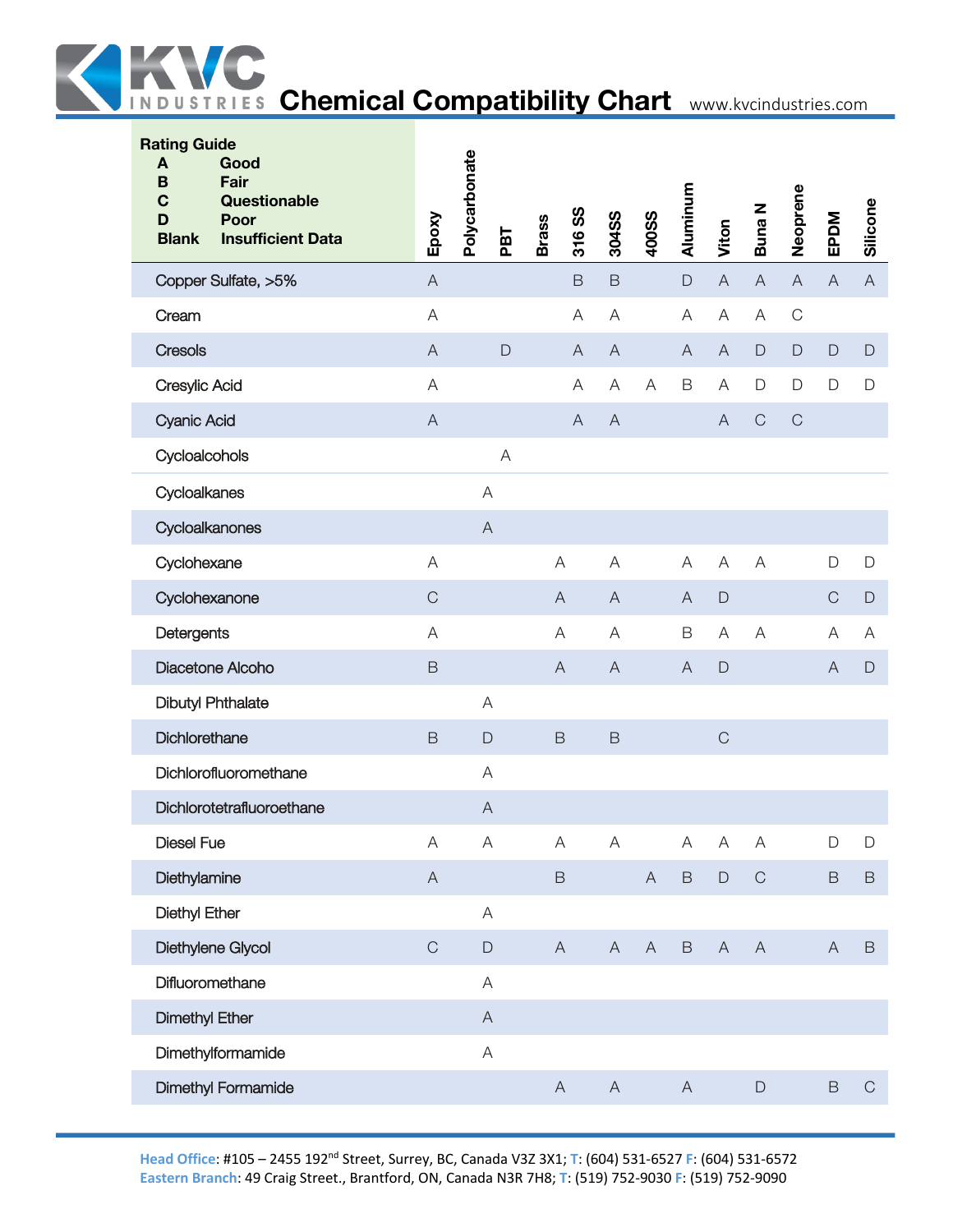

| <b>Rating Guide</b><br>Good<br>A<br>Fair<br>B<br>$\mathbf C$<br>Questionable<br>Poor<br>D<br><b>Blank</b><br><b>Insufficient Data</b> | Epoxy                     | Polycarbonate             | PBT            | <b>Brass</b>   | 316 SS                    | 304SS                     | <b>400SS</b>   | Aluminum     | Viton                     | <b>Buna N</b>             | Neoprene     | EPDM                      | Silicone     |
|---------------------------------------------------------------------------------------------------------------------------------------|---------------------------|---------------------------|----------------|----------------|---------------------------|---------------------------|----------------|--------------|---------------------------|---------------------------|--------------|---------------------------|--------------|
| Dimethylsulfoxide                                                                                                                     |                           | $\boldsymbol{\mathsf{A}}$ |                |                |                           |                           |                |              |                           |                           |              |                           |              |
| Dioxtylphthalate                                                                                                                      |                           | A                         |                |                |                           |                           |                |              |                           |                           |              |                           |              |
| Diphylene Oxide                                                                                                                       | $\overline{A}$            |                           |                |                | $\mathsf B$               | $\mathsf B$               | $\overline{A}$ | $\mathsf B$  | $\boldsymbol{\mathsf{A}}$ | $\overline{A}$            |              | $\mathsf D$               | $\mathsf C$  |
| Dipropyl Ether                                                                                                                        |                           | A                         |                |                |                           |                           |                |              |                           |                           |              |                           |              |
| <b>Dyes</b>                                                                                                                           | $\overline{A}$            | $\overline{A}$            |                |                | $\overline{A}$            | $\overline{A}$            | $\overline{A}$ | $\mathsf B$  | $\overline{A}$            |                           |              |                           |              |
| <b>Epsom Salts</b>                                                                                                                    | A                         |                           |                |                | $\mathsf B$               | $\mathsf B$               | $\mathsf B$    | $\mathsf B$  | A                         | A                         |              | A                         | A            |
| Ethane                                                                                                                                | $\overline{A}$            | $\boldsymbol{\mathsf{A}}$ |                | $\overline{A}$ |                           |                           | $\overline{A}$ |              | $\boldsymbol{\mathsf{A}}$ | $\boldsymbol{\mathsf{A}}$ |              | $\mathsf{D}$              | $\mathsf D$  |
| Ethano                                                                                                                                |                           |                           | $\overline{A}$ |                |                           |                           |                |              |                           |                           |              |                           |              |
| Ethanolamine                                                                                                                          | A                         |                           |                |                | A                         | A                         | A              | $\mathsf B$  | $\mathsf D$               | $\mathsf B$               | $\mathsf B$  | B                         | $\mathsf B$  |
| Ether                                                                                                                                 | $\overline{A}$            |                           |                |                | $\mathsf B$               | $\mathsf B$               | $\mathsf B$    | $\mathsf B$  | $\mathsf C$               | $\mathsf D$               | $\mathsf D$  | $\mathbf C$               | $\Box$       |
| <b>Ethyl Acetate</b>                                                                                                                  | $\mathcal{C}$             |                           | $\mathsf C$    |                | $\mathsf B$               | $\mathsf B$               | $\mathsf B$    | B            | $\mathsf D$               | D                         | $\mathsf D$  | $\mathsf B$               | $\mathsf B$  |
| <b>Ethyl Chloride</b>                                                                                                                 | $\overline{A}$            |                           |                |                | $\overline{A}$            | $\mathsf{A}$              | $\overline{A}$ | $\mathsf B$  | $\overline{A}$            | $\mathsf{A}$              | $\mathsf B$  | $\mathsf{A}$              | $\mathsf D$  |
| <b>Ethyl Sulfate</b>                                                                                                                  | $\overline{A}$            |                           |                |                | $\mathsf{D}$              |                           | A              |              | A                         | A                         |              |                           |              |
| Ethylene                                                                                                                              |                           |                           | $\overline{A}$ |                |                           |                           |                |              |                           |                           |              |                           |              |
| Ethylene Bromide                                                                                                                      |                           |                           |                |                | $\mathsf B$               | $\mathsf B$               | $\mathsf B$    | $\mathsf D$  | A                         |                           |              | $\mathsf C$               | $\mathsf D$  |
| Ethylene Chloride                                                                                                                     | $\mathsf B$               |                           |                | $\mathsf B$    | $\overline{A}$            | A                         | $\mathsf{D}$   | $\mathsf B$  | $\mathsf B$               | $\mathsf{D}$              | $\mathsf{D}$ | $\mathsf{D}$              | $\Box$       |
| Ethylene Chlorohydrin                                                                                                                 |                           |                           |                |                | $\mathsf B$               |                           |                | B            | $\boldsymbol{\mathsf{A}}$ | D                         | Α            | B                         | $\mathsf C$  |
| <b>Ethylene Diamine</b>                                                                                                               | $\overline{A}$            |                           |                |                | $\mathsf{A}$              | $\boldsymbol{\mathsf{A}}$ |                | $\mathsf C$  | $\mathsf D$               | $\mathsf A$               | $\mathsf B$  | $\boldsymbol{\mathsf{A}}$ | $\mathsf{A}$ |
| Ethylene Dichloride                                                                                                                   | $\mathsf C$               |                           |                |                | $\mathsf{A}$              | $\boldsymbol{\mathsf{A}}$ | A              | B            | $\forall$                 | $\mathsf D$               | $\mathsf D$  | $\mathsf C$               | $\mathsf D$  |
| Ethylene Glycol                                                                                                                       | $\mathsf C$               | $\boldsymbol{\mathsf{A}}$ | $\mathsf B$    |                | $\mathsf{A}$              | $\boldsymbol{\mathsf{A}}$ | $\mathsf B$    | $\mathsf B$  | $\mathsf{A}$              | $\boldsymbol{\mathsf{A}}$ | $\mathsf{A}$ | $\mathsf{A}$              | $\mathsf{A}$ |
| <b>Ethylene Oxide</b>                                                                                                                 | A                         |                           | $\mathsf B$    |                | $\mathbf C$               | $\mathsf C$               |                | $\mathsf D$  | $\mathsf D$               | D                         | $\mathsf D$  | $\mathop{\rm C}\nolimits$ | $\mathsf D$  |
| <b>Fatty Acids</b>                                                                                                                    | $\overline{A}$            |                           | $\overline{A}$ |                | $\mathsf{A}$              | $\mathsf B$               | $\mathsf B$    | $\mathsf{A}$ | $\mathsf{A}$              | $\mathsf B$               | $\mathsf B$  | $\mathsf D$               | $\mathsf C$  |
| Ferric Chloride                                                                                                                       | $\mathsf A$               |                           |                |                | $\mathsf C$               | $\mathsf D$               | $\mathsf D$    | $\mathsf D$  | $\mathsf A$               | $\mathsf A$               | $\mathsf B$  | $\mathsf A$               | $\mathsf B$  |
| <b>Ferric Nitrate</b>                                                                                                                 | $\boldsymbol{\mathsf{A}}$ |                           |                |                | $\boldsymbol{\mathsf{A}}$ | $\mathsf B$               | $\mathsf B$    | $\mathsf C$  | $\boldsymbol{\mathsf{A}}$ | $\boldsymbol{\mathsf{A}}$ | $\mathsf{A}$ | A                         | $\mathsf C$  |
|                                                                                                                                       |                           |                           |                |                |                           |                           |                |              |                           |                           |              |                           |              |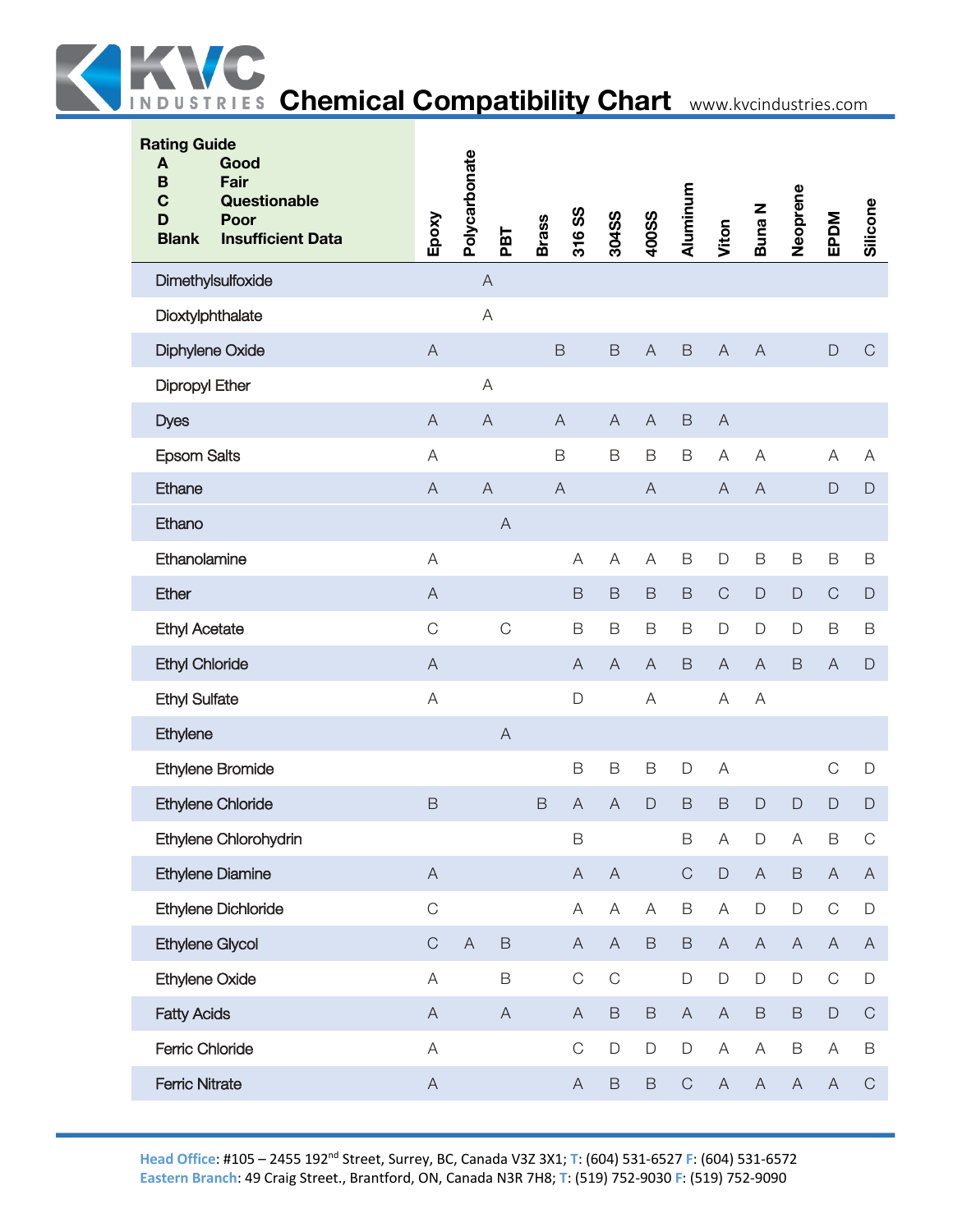

| <b>Rating Guide</b><br>A<br>Good<br>Fair<br>B<br>Questionable<br>C<br>Poor<br>D<br><b>Blank</b><br><b>Insufficient Data</b> | Epoxy                     | Polycarbonate | PBT                       | <b>Brass</b>   | 316 SS         | 304SS                     | <b>400SS</b>              | Aluminum                  | Viton                     | Buna N         | Neoprene                  | EPDM                      | Silicone     |
|-----------------------------------------------------------------------------------------------------------------------------|---------------------------|---------------|---------------------------|----------------|----------------|---------------------------|---------------------------|---------------------------|---------------------------|----------------|---------------------------|---------------------------|--------------|
| <b>Ferric Sulfate</b>                                                                                                       | $\overline{A}$            |               |                           |                | $\overline{A}$ | $\mathsf B$               | $\mathsf B$               | $\mathsf C$               | $\boldsymbol{\mathsf{A}}$ | $\mathsf{A}$   | $\overline{A}$            | $\boldsymbol{\mathsf{A}}$ | $\mathsf B$  |
| <b>Ferrous Chloride</b>                                                                                                     | $\overline{A}$            |               |                           |                | $\mathsf C$    | $\mathsf{D}$              | $\mathsf D$               | $\mathsf{D}$              | $\mathsf{A}$              | A              | A                         |                           |              |
| <b>Ferrous Sulfate</b>                                                                                                      | $\overline{A}$            |               |                           |                | $\mathsf B$    | $\mathsf B$               | $\mathsf B$               | $\overline{A}$            |                           | $\overline{A}$ |                           | $\boldsymbol{\mathsf{A}}$ |              |
| <b>Fluoboric Acid</b>                                                                                                       | $\overline{A}$            |               |                           |                | $\mathsf C$    | $\mathsf B$               |                           | $\mathsf{D}$              |                           | Α              | A                         | Α                         |              |
| <b>Fluorinated Hydrocarbons</b>                                                                                             |                           |               | $\overline{A}$            |                |                |                           |                           |                           |                           |                |                           |                           |              |
| Fluorine                                                                                                                    | D                         |               | $\mathsf C$               |                | $\mathsf C$    | $\mathsf C$               | $\mathsf C$               | $\mathsf{D}$              | $\mathsf B$               |                |                           | $\mathsf A$               | $\mathsf D$  |
| <b>Fluoriosilic Acid</b>                                                                                                    | $\mathsf C$               |               |                           |                | $\mathsf B$    | $\mathsf C$               | $\mathsf C$               | $\mathsf C$               |                           | $\overline{A}$ | $\overline{A}$            | $\mathsf{A}$              |              |
| Formaldehyde, 40%                                                                                                           | A                         |               | A                         |                | A              | A                         | B                         | $\mathsf B$               | A                         | B              | $\mathsf B$               | Α                         |              |
| Formaldehyde, 100%                                                                                                          | A                         |               | Α                         |                | Α              | $\mathbf C$               | $\mathsf B$               | A                         | $\mathsf D$               | $\mathbf C$    | $\mathsf{C}$              | A                         | B            |
| <b>Formic Acid</b>                                                                                                          | $\mathsf C$               |               | $\mathsf B$               |                | $\mathsf{C}$   | $\mathsf B$               | $\mathsf B$               | $\mathsf B$               | $\mathsf C$               | $\mathsf B$    | $\overline{A}$            | A                         | B            |
| Freon 1                                                                                                                     | A                         |               |                           | A              | A              | $\mathbf C$               | A                         |                           | A                         | B              | $\mathsf D$               | D                         | $\mathsf D$  |
| Freon 12                                                                                                                    | $\overline{A}$            |               |                           | $\overline{A}$ |                | $\mathsf{D}%$             | $\overline{A}$            | $\overline{A}$            | $\mathsf B$               | $\overline{A}$ | $\overline{A}$            | $\mathsf B$               | $\mathsf D$  |
| Freon 22                                                                                                                    | A                         |               |                           | A              |                |                           | A                         |                           | $\Box$                    | D              | Α                         | Α                         | $\mathsf D$  |
| Freon 113                                                                                                                   | $\overline{A}$            |               |                           | $\bigwedge$    |                |                           | $\mathsf{A}$              |                           | $\mathsf B$               | $\mathsf{A}$   | $\mathsf{C}$              | $\mathsf{D}%$             | $\Box$       |
| Freon TF                                                                                                                    | $\overline{A}$            |               |                           | $\overline{A}$ |                |                           | A                         | $\mathsf{D}$              | $\mathsf B$               | A              | A                         | $\Box$                    | $\mathsf D$  |
| Fruit Juice                                                                                                                 | $\overline{A}$            |               | $\overline{A}$            |                | $\overline{A}$ |                           | $\overline{A}$            | $\overline{A}$            | $\overline{A}$            | $\mathsf A$    | $\overline{A}$            |                           |              |
| <b>Fuel Oils</b>                                                                                                            | $\forall$                 |               | $\boldsymbol{\mathsf{A}}$ |                | $\mathsf A$    | $\mathsf A$               | $\boldsymbol{\mathsf{A}}$ | $\mathsf C$               | $\boldsymbol{\mathsf{A}}$ | $\mathsf B$    | $\mathsf C$               | $\Box$                    | $\mathsf C$  |
| <b>Furan Resin</b>                                                                                                          | $\overline{A}$            |               |                           |                | $\mathsf{A}$   | $\boldsymbol{\mathsf{A}}$ | $\boldsymbol{\mathsf{A}}$ | $\boldsymbol{\mathsf{A}}$ |                           | $\mathsf D$    | $\mathsf D$               | $\mathsf C$               | $\mathsf D$  |
| Furfura                                                                                                                     | $\boldsymbol{\mathsf{A}}$ |               | $\boldsymbol{\mathsf{A}}$ |                | $\mathsf B$    | $\mathsf B$               | $\mathsf B$               | A                         | $\mathsf D$               | D              | $\mathsf D$               | $\mathsf B$               | $\mathsf D$  |
| <b>Gallic Acid</b>                                                                                                          |                           |               |                           |                | $\mathsf B$    | $\mathsf B$               | $\mathsf B$               |                           | $\mathsf A$               | $\mathsf B$    | $\mathsf B$               | $\, {\sf B}$              |              |
| Gasoline                                                                                                                    | $\mathsf A$               | $\mathsf C$   |                           | $\mathsf A$    | $\mathsf{A}$   | Α                         | Α                         | $\mathsf C$               | $\mathsf A$               | $\mathsf A$    | $\mathsf B$               | $\mathsf D$               | $\mathsf D$  |
| Gelatin                                                                                                                     | $\mathsf B$               |               |                           |                | $\mathsf{A}$   | $\mathsf A$               | $\mathsf{A}$              | $\mathsf A$               | $\boldsymbol{\mathsf{A}}$ | $\mathsf A$    | $\boldsymbol{\mathsf{A}}$ | $\boldsymbol{\mathsf{A}}$ | $\mathsf{A}$ |
| Glucose                                                                                                                     | $\mathsf B$               |               |                           |                | A              | $\mathsf A$               | A                         | $\mathsf B$               | $\mathsf A$               | $\mathsf A$    | $\boldsymbol{\mathsf{A}}$ | A                         | $\mathsf A$  |
| Glue, PVA                                                                                                                   | $\overline{A}$            |               |                           |                | $\mathsf{A}$   | $\mathsf{A}$              | $\boldsymbol{\mathsf{A}}$ | $\mathsf A$               | $\boldsymbol{\mathsf{A}}$ | $\mathsf{A}$   | $\boldsymbol{\mathsf{A}}$ | $\mathsf A$               | A            |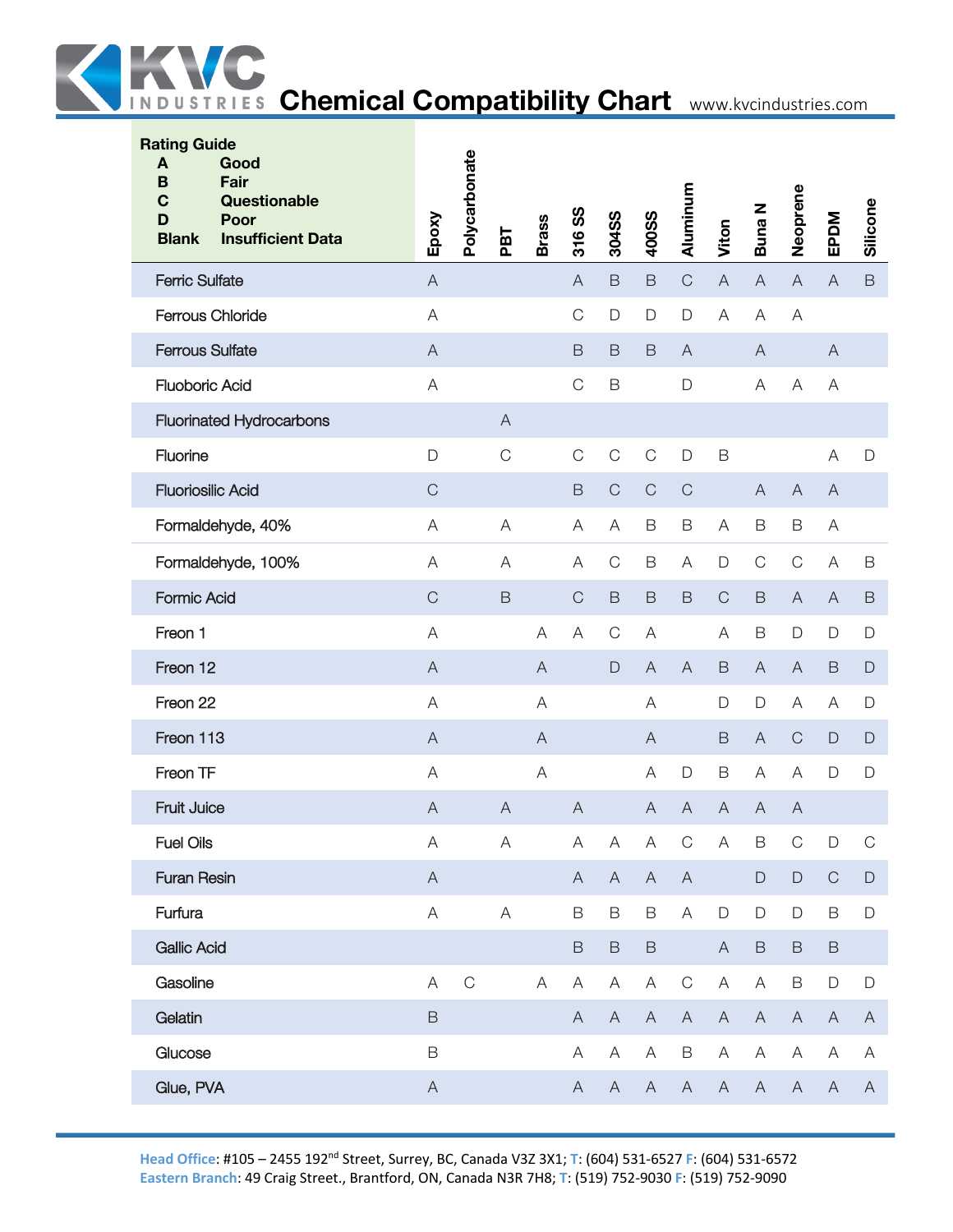

| <b>Rating Guide</b><br>A<br>Good<br>B<br>Fair<br>$\mathbf c$<br>Questionable<br>D<br>Poor<br><b>Insufficient Data</b><br><b>Blank</b> | Epoxy                     | Polycarbonate             | PBT                       | <b>Brass</b> | SS<br>316                 | 304SS                     | 400SS                     | Aluminum                  | Viton                     | Buna N                    | Neoprene                  | EPDM                      | Silicone       |
|---------------------------------------------------------------------------------------------------------------------------------------|---------------------------|---------------------------|---------------------------|--------------|---------------------------|---------------------------|---------------------------|---------------------------|---------------------------|---------------------------|---------------------------|---------------------------|----------------|
| Glycerin                                                                                                                              | $\boldsymbol{\mathsf{A}}$ |                           | $\boldsymbol{\mathsf{A}}$ |              | $\boldsymbol{\mathsf{A}}$ | $\boldsymbol{\mathsf{A}}$ | $\boldsymbol{\mathsf{A}}$ | $\mathsf C$               | $\boldsymbol{\mathsf{A}}$ | $\boldsymbol{\mathsf{A}}$ | $\boldsymbol{\mathsf{A}}$ | $\boldsymbol{\mathsf{A}}$ | $\overline{A}$ |
| <b>Glycolic Acid</b>                                                                                                                  | $\mathsf A$               |                           |                           |              | A                         | $\mathsf{A}$              | A                         | A                         | $\overline{A}$            | $\boldsymbol{\mathsf{A}}$ | $\overline{A}$            | A                         | A              |
| <b>Gold Monocyanide</b>                                                                                                               | $\boldsymbol{\mathsf{A}}$ |                           |                           |              | $\overline{A}$            | $\boldsymbol{\mathsf{A}}$ | $\boldsymbol{\mathsf{A}}$ |                           | $\boldsymbol{\mathsf{A}}$ | $\overline{A}$            | $\boldsymbol{\mathsf{A}}$ |                           |                |
| Grape Juice                                                                                                                           | $\mathsf A$               |                           |                           |              | A                         | A                         | A                         |                           | A                         | Α                         | Α                         |                           |                |
| Grease                                                                                                                                | $\boldsymbol{\mathsf{A}}$ |                           | $\overline{A}$            |              | $\overline{A}$            |                           | $\boldsymbol{\mathsf{A}}$ |                           | $\boldsymbol{\mathsf{A}}$ | $\mathsf D$               | $\mathsf{D}%$             |                           |                |
| Heptane                                                                                                                               | A                         | B                         | A                         |              | A                         | A                         | A                         | A                         | $\mathsf A$               | A                         | $\overline{A}$            | D                         | $\mathsf D$    |
| Hexamethylenetatramine                                                                                                                |                           |                           | $\boldsymbol{\mathsf{A}}$ |              |                           |                           |                           |                           |                           |                           |                           |                           |                |
| Hexane                                                                                                                                | $\mathsf B$               | B                         | A                         |              | A                         | A                         | A                         | A                         | A                         | $\overline{A}$            | $\mathsf B$               | D                         | $\mathsf D$    |
| Honey                                                                                                                                 | $\mathsf A$               |                           |                           |              | $\boldsymbol{\mathsf{A}}$ |                           | $\boldsymbol{\mathsf{A}}$ | $\overline{A}$            | $\overline{A}$            |                           |                           |                           |                |
| Hydraulic Oil (Petro)                                                                                                                 | $\overline{A}$            | $\overline{A}$            | $\boldsymbol{\mathsf{A}}$ |              | $\overline{A}$            | $\overline{A}$            | $\boldsymbol{\mathsf{A}}$ | $\boldsymbol{\mathsf{A}}$ | $\boldsymbol{\mathsf{A}}$ | $\overline{A}$            | $\mathsf B$               | $\mathsf{D}$              | $\mathsf C$    |
| Hydraulic Oil (Synthetic)                                                                                                             | $\mathsf A$               | A                         | A                         |              | $\overline{A}$            | A                         | A                         | A                         | A                         |                           |                           |                           |                |
| Hydrazine                                                                                                                             | $\boldsymbol{\mathsf{A}}$ |                           |                           |              | $\overline{A}$            | $\mathsf{A}$              |                           |                           | $\mathsf A$               | $\mathsf B$               | $\mathsf B$               | $\boldsymbol{\mathsf{A}}$ | $\mathsf C$    |
| Hydrobromic Acid, 20%                                                                                                                 | $\mathsf B$               |                           | $\mathsf C$               |              | $\mathsf{D}$              | $\mathsf D$               | D                         | $\mathsf D$               | $\mathsf A$               | $\mathsf D$               | $\mathsf B$               | A                         | $\mathsf D$    |
| Hydrobromic Acid, 100%                                                                                                                | $\mathsf D$               |                           | $\mathsf C$               |              | $\mathsf D$               | $\mathsf D$               | $\mathsf D$               | $\mathsf D$               | $\boldsymbol{\mathsf{A}}$ | $\mathsf{D}%$             | $\mathsf{D}$              | $\boldsymbol{\mathsf{A}}$ | $\mathsf{D}$   |
| Hydrochloric Acid, Dry Gas                                                                                                            | A                         | A                         |                           |              | $\mathsf{D}%$             | $\mathsf D$               | D                         | $\mathsf D$               |                           |                           |                           |                           |                |
| Hydrochloric Acid, 20%                                                                                                                | $\mathsf{A}$              | $\boldsymbol{\mathsf{A}}$ | $\mathsf C$               | $\mathsf{D}$ | $\mathsf D$               | $\mathsf D$               | $\mathsf D$               | $\mathsf{D}$              | A                         |                           |                           |                           |                |
| Hydrochloric Acid, 37%                                                                                                                | $\mathsf A$               |                           | $\mathsf{C}$              | $\Box$       | $\Box$                    | $\Box$                    | $\Box$                    | $\Box$                    | $\boldsymbol{\mathsf{A}}$ | $\mathsf B$               | $\mathsf B$               | Α                         | В              |
| Hydrochloric Acid, 100%                                                                                                               |                           |                           | $\mathsf C$               | $\mathsf D$  | $\mathsf D$               | $\mathsf{D}%$             | $\mathsf D$               | $\mathsf D$               | $\mathsf A$               | $\mathsf D$               | $\mathsf D$               | $\mathsf C$               | $\mathsf D$    |
| Hydrocyanic Acid                                                                                                                      | $\mathsf A$               |                           |                           |              | B                         | B                         | $\mathsf B$               | $\mathsf B$               | $\mathsf A$               | B                         | Α                         | Α                         |                |
| Hydrocyanic Acid, gas                                                                                                                 |                           |                           |                           |              |                           |                           | A                         |                           | A                         | $\mathsf B$               | $\mathsf{A}$              | $\mathsf{A}$              |                |
| Hydrofluoric Acid, 20%                                                                                                                | $\mathsf A$               |                           | $\mathsf A$               |              | $\mathsf D$               | $\mathsf D$               | D                         | $\mathsf D$               | $\mathsf A$               | $\mathsf B$               | A                         | A                         | $\mathsf D$    |
| Hydrofluoric Acid, 50%                                                                                                                | $\mathsf C$               |                           |                           |              | D                         | $\mathsf D$               | $\mathsf D$               | $\mathsf D$               | $\boldsymbol{\mathsf{A}}$ | $\mathsf B$               | $\boldsymbol{\mathsf{A}}$ | $\mathsf{A}$              | $\mathsf{D}%$  |
| Hydrofluoric Acid, 75%                                                                                                                | $\mathsf B$               |                           |                           |              | $\mathsf D$               | $\mathsf D$               | D                         | $\mathsf D$               | $\mathsf A$               | $\mathsf D$               | $\mathsf D$               | $\mathbf C$               | D              |
| Hydrofluoric Acid, 100%                                                                                                               |                           |                           |                           |              | $\mathsf B$               | $\mathsf B$               | $\mathsf D$               | $\mathsf D$               | $\mathsf A$               | $\mathsf D$               | $\mathsf D$               | $\mathbf C$               | $\mathsf D$    |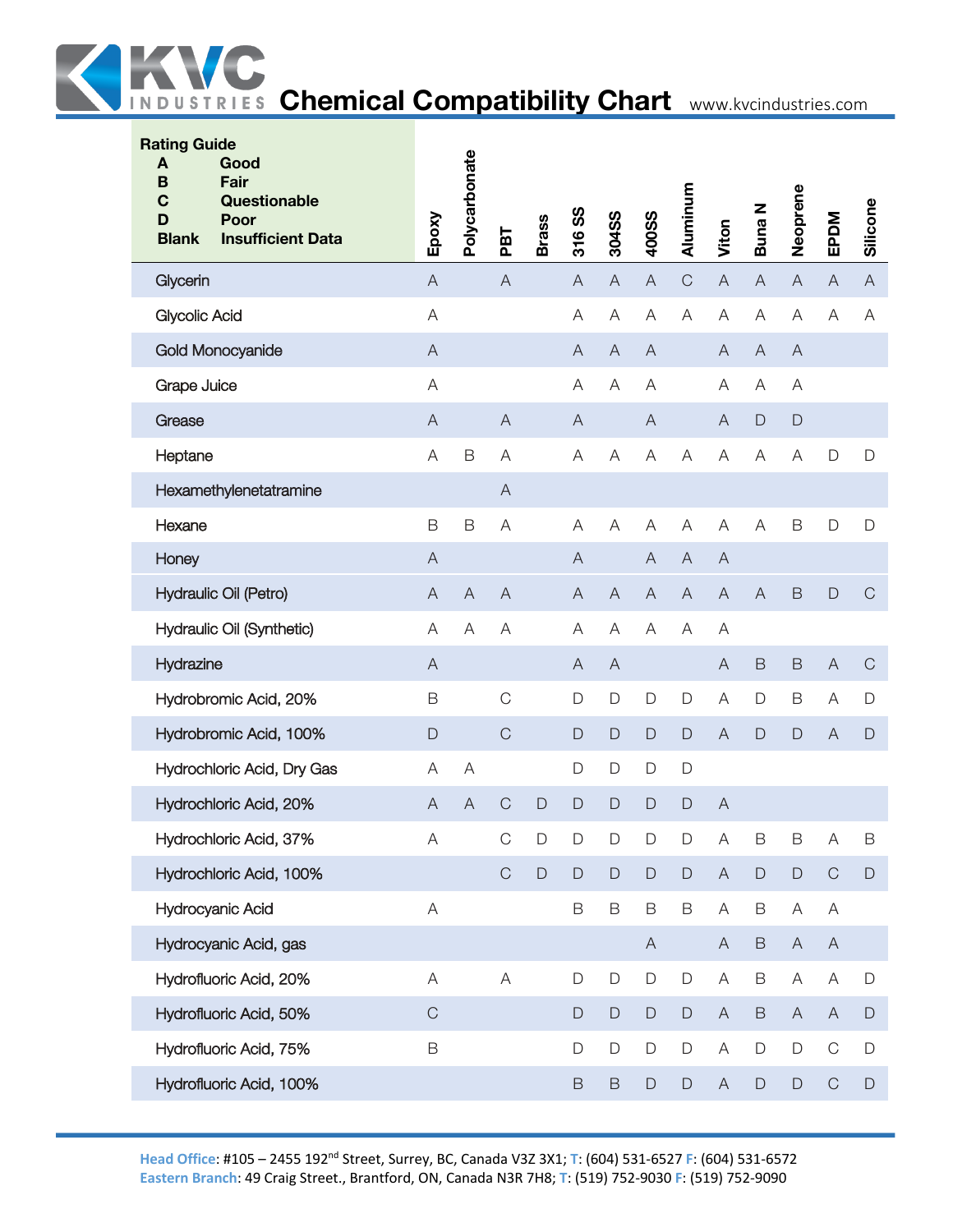

| <b>Rating Guide</b><br>A<br>B<br>C<br>D<br><b>Blank</b> | Good<br>Fair<br>Questionable<br>Poor<br><b>Insufficient Data</b> | Epoxy                     | Polycarbonate | PBT            | <b>Brass</b>   | 316 SS                    | 304SS          | 400SS        | Aluminum     | Viton                     | <b>Buna N</b>  | Neoprene       | EPDM           | Silicone     |
|---------------------------------------------------------|------------------------------------------------------------------|---------------------------|---------------|----------------|----------------|---------------------------|----------------|--------------|--------------|---------------------------|----------------|----------------|----------------|--------------|
|                                                         | Hydrofluosilicic Acid, 20%                                       | $\mathsf C$               |               |                |                | $\mathsf B$               | $\mathsf C$    | $\mathsf D$  | $\mathsf D$  | $\mathsf{A}$              | $\overline{A}$ | $\mathsf C$    | $\mathsf{A}$   |              |
|                                                         | Hydrofluosilicic Acid, 100%                                      | $\mathsf C$               |               |                |                | $\mathsf C$               | $\mathsf{D}$   | D            | $\mathsf D$  | $\mathsf A$               | $\mathsf B$    | $\mathsf B$    | Α              | $\mathsf{D}$ |
| <b>Hydrogen Gas</b>                                     |                                                                  |                           |               | $\overline{A}$ | $\overline{A}$ | $\boldsymbol{\mathsf{A}}$ | $\overline{A}$ | $\mathsf A$  | $\mathsf{A}$ | $\boldsymbol{\mathsf{A}}$ | $\overline{A}$ | $\overline{A}$ | A              | $\mathsf C$  |
|                                                         | Hydrogen Peroxide, 10%                                           | $\mathsf C$               | A             |                | B              | $\mathsf B$               | $\mathsf B$    | $\mathsf B$  | A            | A                         |                |                |                | B            |
|                                                         | Hydrogen Peroxide, 30%                                           | $\mathsf B$               | $\mathsf{A}$  |                | $\mathsf B$    | $\mathsf B$               | $\mathsf B$    | $\mathsf B$  | $\mathsf{A}$ | $\mathsf{A}$              |                |                |                | $\mathsf B$  |
|                                                         | Hydrogen Peroxide, 50%                                           |                           | A             |                | B              | A                         | $\mathsf B$    | B            | A            | A                         |                |                |                | B            |
|                                                         | Hydrogen Peroxide, 100%                                          | $\overline{A}$            | $\mathsf{A}$  | $\mathsf{A}$   | $\mathsf B$    | $\mathsf{A}$              | $\mathsf B$    | B            | $\mathsf{A}$ | $\mathsf{A}$              | $\mathsf B$    | $\overline{A}$ | $\overline{A}$ | $\mathsf B$  |
|                                                         | Hydrogen Sulfide (wet)                                           | A                         | Α             | Α              | A              | $\mathsf C$               | $\mathsf C$    | $\mathsf C$  | $\mathsf B$  | D                         | $\mathsf{D}%$  | A              | Α              | C            |
|                                                         | Hydrogen Sulfide (dry)                                           | A                         | $\mathsf{A}$  |                | $\overline{A}$ | $\mathsf B$               | $\mathsf C$    | $\mathsf C$  | $\mathsf B$  | $\mathsf D$               | $\overline{A}$ | $\mathsf{A}$   | A              | $\mathbf C$  |
| Hydroquinone                                            |                                                                  |                           |               | A              |                |                           |                |              |              | B                         | $\mathsf C$    |                | $\mathsf{D}$   |              |
|                                                         | Hydroxyacetic Acid, 70%                                          | A                         |               |                |                |                           |                |              |              | A                         | $\forall$      | A              | Α              |              |
| nk                                                      |                                                                  | $\overline{A}$            |               | $\overline{A}$ |                | $\mathsf C$               | $\mathsf C$    |              |              | $\overline{A}$            | $\overline{A}$ | $\mathsf{A}$   |                |              |
| odine                                                   |                                                                  | $\mathsf{C}$              |               |                |                | $\mathsf C$               | $\mathsf C$    | $\mathbf C$  | A            | A                         | $\mathsf B$    | D              | $\mathsf B$    |              |
|                                                         | lodine (in alcohol)                                              |                           |               |                |                |                           |                |              | $\mathsf B$  |                           |                |                | $\mathsf{A}$   |              |
| odoform                                                 |                                                                  |                           |               |                |                | B                         |                |              | A            |                           |                | A              |                |              |
|                                                         | Isocyanates, aromatic                                            |                           |               | $\bigwedge$    |                |                           |                |              |              |                           |                |                |                |              |
| sooctane                                                |                                                                  |                           |               | A              |                |                           |                |              |              |                           |                |                |                |              |
| Isopropanol                                             |                                                                  |                           |               | $\mathsf A$    |                |                           |                |              |              |                           |                |                |                |              |
| sotane                                                  |                                                                  | $\forall$                 |               |                |                |                           |                | A            | $\mathsf D$  | A                         | A              | $\mathsf D$    |                |              |
|                                                         | <b>Isopropyl Acetate</b>                                         | $\boldsymbol{\mathsf{A}}$ |               |                |                | $\mathsf{A}$              | $\mathsf C$    | $\mathsf{A}$ | $\mathsf B$  | $\mathsf D$               | $\mathsf D$    | $\mathsf D$    | $\mathsf B$    | $\mathsf D$  |
| <b>Isopropyl Ether</b>                                  |                                                                  | D                         | A             |                |                | A                         | A              |              | A            | $\mathsf D$               | $\mathsf B$    | $\mathsf C$    | $\mathsf D$    | D            |
| Jet Fue                                                 |                                                                  | $\mathsf{A}$              |               |                |                | A                         | $\mathsf{A}$   | $\mathsf{A}$ | $\mathsf{A}$ | $\mathsf{A}$              | $\mathsf{A}$   | $\mathsf D$    | $\mathsf{D}%$  | $\mathsf D$  |
| Kerosene                                                |                                                                  | $\forall$                 |               |                | $\forall$      | A                         | A              | Α            | A            | A                         | A              | $\mathbf C$    | $\mathsf{D}$   | D            |
| Ketones                                                 |                                                                  | $\mathsf C$               |               | $\mathsf C$    |                | $\mathsf{A}$              | $\mathsf{A}$   | $\mathbf C$  | $\mathsf{A}$ | $\mathsf D$               | $\mathsf D$    | $\mathsf D$    | $\mathsf{D}$   |              |
|                                                         |                                                                  |                           |               |                |                |                           |                |              |              |                           |                |                |                |              |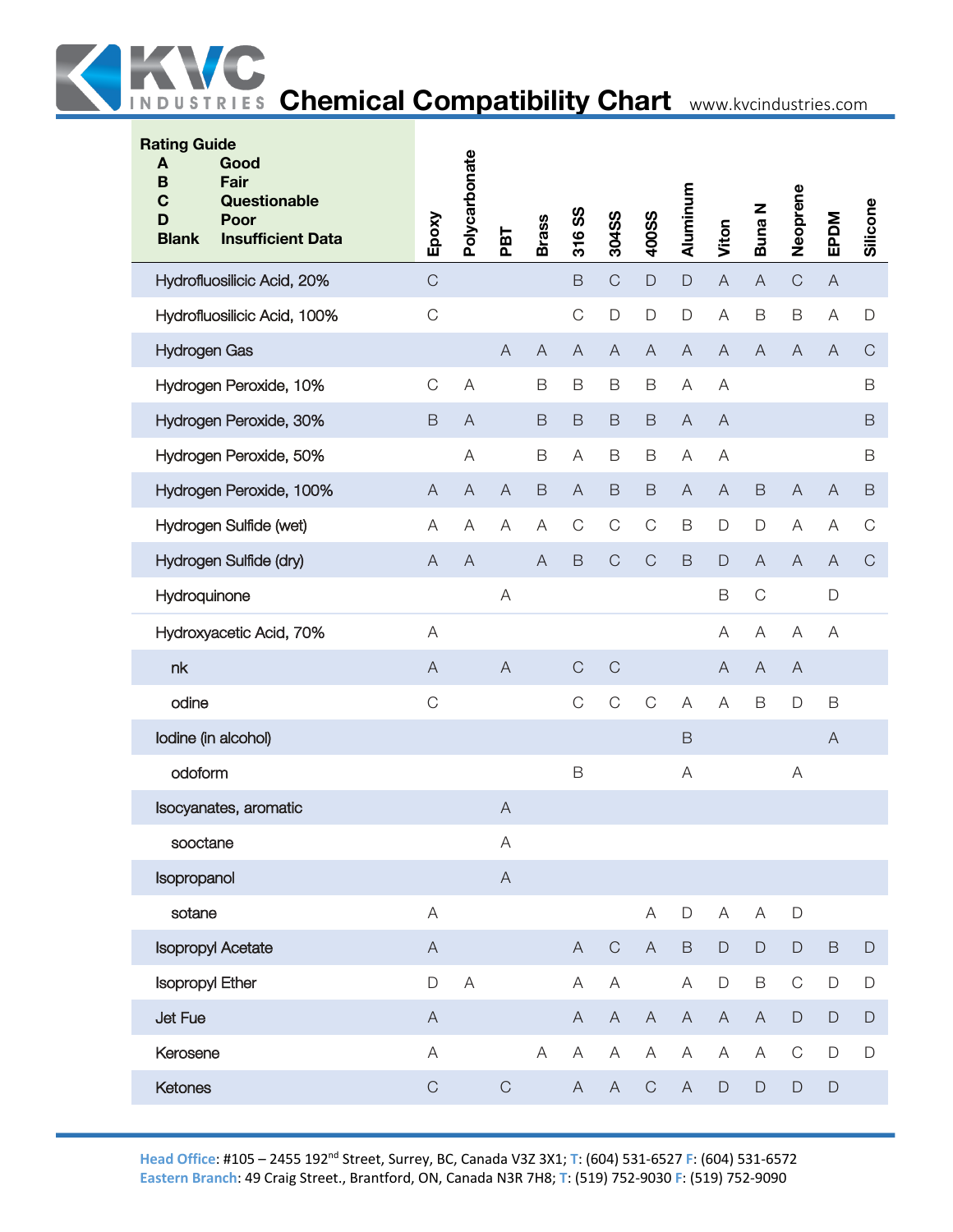

| <b>Rating Guide</b><br>Good<br>A<br><b>Fair</b><br>B<br>Questionable<br>C<br>Poor<br>D<br><b>Blank</b><br><b>Insufficient Data</b> | Epoxy          | Polycarbonate | PBT            | <b>Brass</b> | 316 SS         | 304SS                     | <b>400SS</b>   | Aluminum     | Viton                     | <b>Buna N</b>             | Neoprene                  | EPDM           | Silicone       |
|------------------------------------------------------------------------------------------------------------------------------------|----------------|---------------|----------------|--------------|----------------|---------------------------|----------------|--------------|---------------------------|---------------------------|---------------------------|----------------|----------------|
| Lacquers                                                                                                                           | $\overline{A}$ |               |                |              | $\overline{A}$ | $\boldsymbol{\mathsf{A}}$ | $\overline{A}$ | $\mathsf A$  | $\mathsf D$               | $\mathsf D$               | $\mathsf D$               | $\Box$         | $\mathsf D$    |
| <b>Lacquer Thinners</b>                                                                                                            | A              |               |                |              | A              | A                         | A              | A            | $\mathsf D$               | $\mathsf{D}%$             | $\mathsf D$               | $\mathsf D$    | D              |
| <b>Lactic Acid</b>                                                                                                                 | $\mathsf B$    |               | $\overline{A}$ |              | $\mathsf B$    | $\mathsf B$               | $\mathsf B$    | $\mathsf B$  | $\overline{A}$            | $\mathsf A$               | $\boldsymbol{\mathsf{A}}$ | $\overline{A}$ | $\overline{A}$ |
| Lard                                                                                                                               | B              |               |                |              | $\mathsf{A}$   | $\mathsf{A}$              | A              | A            | A                         | $\overline{A}$            | $\mathsf C$               | $\mathsf D$    | $\mathsf B$    |
| Latex                                                                                                                              | $\mathsf{A}$   |               |                |              | A              | $\overline{A}$            |                | $\mathsf{A}$ | $\mathsf{A}$              | $\mathsf{A}$              |                           | $\mathsf{A}$   |                |
| <b>Lead Acetate</b>                                                                                                                | A              |               | A              |              | $\mathsf B$    | $\mathsf B$               | B              | $\mathsf D$  | $\mathsf D$               | $\mathsf B$               | $\mathsf B$               | A              | $\mathsf D$    |
| <b>Lead Sulfamate</b>                                                                                                              | $\overline{A}$ |               |                |              | $\mathsf{C}$   | $\mathsf C$               | $\overline{A}$ | $\mathsf C$  | $\overline{A}$            | $\mathsf B$               | $\boldsymbol{\mathsf{A}}$ | $\overline{A}$ | $\mathsf B$    |
| Ligroin                                                                                                                            | $\forall$      |               |                |              | A              |                           | A              | D            | A                         | A                         | $\mathsf B$               | $\mathsf D$    | D              |
| Lime                                                                                                                               | $\overline{A}$ |               |                |              | $\overline{A}$ | $\overline{A}$            | A              | $\mathsf D$  | $\overline{A}$            | A                         | $\overline{A}$            | $\mathsf{D}$   |                |
| <b>Lithium Bromide</b>                                                                                                             |                |               | A              |              |                |                           |                |              |                           |                           |                           |                |                |
| Lithium hydroxide                                                                                                                  |                |               | $\overline{A}$ |              | $\mathsf B$    | $\mathsf B$               | $\mathsf B$    | $\Box$       |                           | $\mathsf{C}$              |                           |                |                |
| Lubricants                                                                                                                         |                | $\mathsf{A}$  | $\overline{A}$ |              |                | $\overline{A}$            | $\mathsf{A}$   | $\mathsf{A}$ | $\overline{A}$            | $\overline{A}$            |                           | $\mathsf D$    | $\mathsf D$    |
| Magnesium Carbonate                                                                                                                |                |               |                |              |                | A                         | Α              | $\mathsf B$  | A                         | A                         |                           | A              |                |
| Magnesium Chloride                                                                                                                 |                |               |                |              |                | $\mathsf B$               | $\mathsf B$    | $\mathsf D$  | $\overline{A}$            | $\overline{A}$            |                           | $\overline{A}$ | $\mathsf{A}$   |
| Magnesium Hydroxide                                                                                                                |                |               |                |              |                | $\mathsf B$               | B              | $\mathsf C$  | A                         | B                         |                           | A              | A              |
| <b>Magnesium Nitrate</b>                                                                                                           |                |               |                |              |                | $\overline{A}$            | A              | $\mathsf C$  | $\overline{A}$            | A                         |                           | A              |                |
| <b>Magnesium Oxide</b>                                                                                                             |                |               |                |              |                |                           | A              |              | C                         | A                         |                           |                |                |
| <b>Magnesium Salts</b>                                                                                                             |                |               | $\mathsf A$    |              |                |                           |                |              |                           |                           |                           |                |                |
| Magnesium Sulfate                                                                                                                  |                |               |                |              |                | $\mathsf B$               | B              | B            | $\boldsymbol{\mathsf{A}}$ | $\mathsf A$               |                           | A              | A              |
| <b>Maleic Acid</b>                                                                                                                 |                |               | $\mathsf{A}$   |              |                | $\mathsf{A}$              | A              | $\mathsf B$  | $\mathsf{A}$              | $\mathsf{D}%$             |                           | $\Box$         |                |
| Maleic Anhydride                                                                                                                   |                |               |                |              |                |                           | A              | Α            | Α                         | $\mathsf{D}%$             |                           | $\mathsf D$    |                |
| <b>Malic Acid</b>                                                                                                                  |                |               |                |              |                | $\overline{A}$            | $\mathsf B$    | $\mathsf B$  | $\mathsf{A}$              | $\mathsf{A}$              |                           | $\mathsf D$    | $\mathsf B$    |
| Manganese Salts                                                                                                                    |                |               | $\overline{A}$ |              |                |                           |                |              |                           |                           |                           |                |                |
| Mash                                                                                                                               |                |               |                |              |                |                           | $\mathsf{A}$   | $\mathsf{A}$ | $\mathsf{A}$              | $\boldsymbol{\mathsf{A}}$ |                           | $\mathsf{A}$   |                |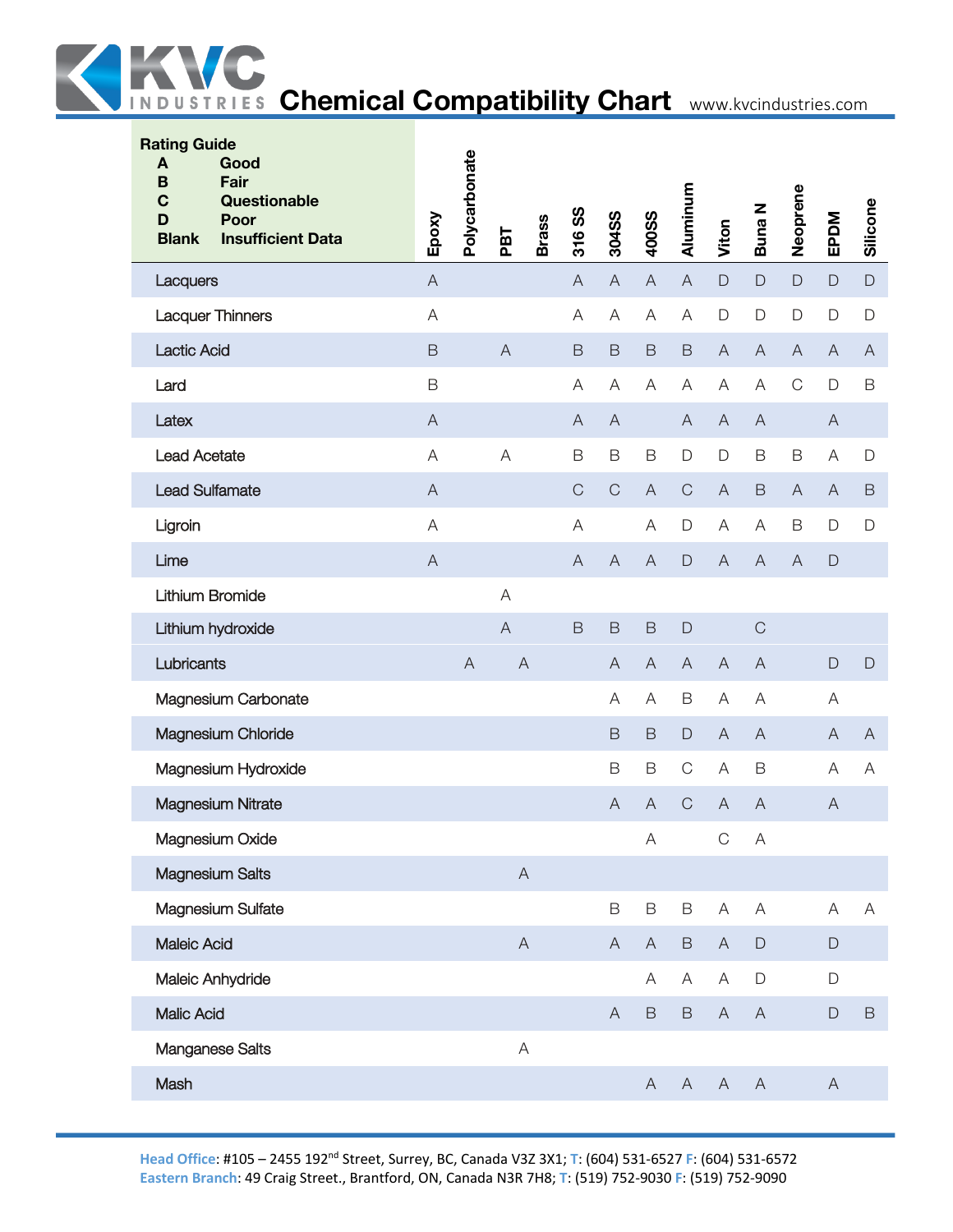

| <b>Rating Guide</b><br>A<br>Good<br><b>Fair</b><br>B<br>$\mathbf C$<br>Questionable |                                                                                                        | Polycarbonate |                           |              |                           |                           |                |                           |                           |                |                           |                           |              |
|-------------------------------------------------------------------------------------|--------------------------------------------------------------------------------------------------------|---------------|---------------------------|--------------|---------------------------|---------------------------|----------------|---------------------------|---------------------------|----------------|---------------------------|---------------------------|--------------|
| Poor<br>D<br><b>Blank</b><br><b>Insufficient Data</b>                               | Epoxy                                                                                                  |               | PBT                       | <b>Brass</b> | 316 SS                    | 304SS                     | 400SS          | Aluminum                  | Viton                     | Buna N         | Neoprene                  | EPDM                      | Silicone     |
| MayonNaise                                                                          |                                                                                                        |               |                           |              |                           | $\mathsf C$               | $\mathsf{A}$   | $\overline{A}$            | $\mathsf A$               | $\mathsf C$    |                           |                           |              |
| Melamine                                                                            |                                                                                                        |               |                           |              |                           |                           |                |                           | A                         | $\mathsf C$    |                           | A                         |              |
| Mercuric Chloride                                                                   |                                                                                                        |               |                           |              |                           | $\mathsf{D}%$             | $\mathsf D$    | $\mathsf D$               | $\mathsf A$               | $\overline{A}$ |                           | $\overline{A}$            |              |
| Mercuric Cyanide                                                                    |                                                                                                        |               |                           |              |                           | $\mathsf B$               | D              | $\mathsf{D}$              | A                         | A              |                           |                           |              |
| Mercury                                                                             |                                                                                                        |               |                           | $\mathsf{A}$ |                           | $\mathsf{A}$              | $\overline{A}$ |                           | $\mathsf{A}$              | $\overline{A}$ |                           | $\overline{A}$            |              |
| Methane                                                                             |                                                                                                        |               |                           | $\mathsf{A}$ |                           | A                         | Α              | A                         | A                         | A              |                           | $\mathsf D$               | $\mathsf{D}$ |
| Methano                                                                             |                                                                                                        |               |                           | $\mathsf A$  |                           | $\overline{A}$            | $\mathsf B$    | $\overline{A}$            | $\boldsymbol{\mathsf{A}}$ | $\overline{A}$ |                           | $\mathsf{A}$              | $\mathsf{A}$ |
| Methyl Acetate                                                                      |                                                                                                        |               |                           | $\mathsf C$  |                           | A                         |                | A                         | D                         | $\mathsf{D}%$  |                           | B                         | $\mathsf{D}$ |
| Methyl Acrylate                                                                     |                                                                                                        |               |                           |              |                           |                           | $\mathsf{A}$   |                           | $\mathsf D$               | $\Box$         |                           | $\mathsf B$               | $\mathsf D$  |
| Methyl Acetone                                                                      |                                                                                                        |               |                           |              |                           | A                         | $\mathsf C$    | A                         | A                         | $\mathsf{D}%$  |                           |                           |              |
| Methyl Alcohol, 10%                                                                 |                                                                                                        |               |                           |              |                           | $\overline{A}$            | $\mathsf B$    | $\overline{A}$            | $\mathsf{D}$              | $\overline{A}$ |                           | $\overline{A}$            | $\mathsf{A}$ |
| Methyl Bromide                                                                      |                                                                                                        |               |                           |              |                           | A                         | $\mathsf B$    |                           | A                         | $\mathsf B$    |                           | D                         |              |
| Methyl Butyl Ketone                                                                 | $\mathsf C$                                                                                            |               |                           |              | $\overline{A}$            |                           | $\mathsf B$    |                           | D                         | $\mathsf D$    | D                         | Α                         | $\mathsf{D}$ |
| <b>Methyl Cellosolve</b>                                                            | $\mathsf C$                                                                                            | $\mathsf C$   |                           |              | $\overline{A}$            | $\mathsf{A}$              | $\mathsf C$    | $\mathsf{A}$              | $\mathsf D$               | $\mathsf C$    | $\mathsf B$               | B                         | $\Box$       |
| Methyl Chloride                                                                     | A                                                                                                      | $\mathsf C$   |                           | A            | $\mathsf{A}$              | A                         | $\mathsf C$    | $\mathsf D$               | A                         | $\mathsf D$    | D                         | $\mathsf C$               | $\mathsf D$  |
| <b>Methyl Dichloride</b>                                                            | $\boldsymbol{\mathsf{A}}$                                                                              |               |                           |              |                           |                           | $\overline{A}$ |                           | $\forall$                 | $\mathsf{D}%$  |                           | $\mathsf D$               |              |
| Mehtyl Ethyl Ketone                                                                 | $\mathsf C$                                                                                            | $\mathsf C$   | $\boldsymbol{\mathsf{A}}$ |              | A                         | $\overline{A}$            | $\mathsf B$    | $\boldsymbol{\mathsf{A}}$ | $\mathsf{D}%$             | $\mathsf D$    | $\mathsf D$               | A                         | D            |
| Methyl Ethyl Ketone Peroxide                                                        |                                                                                                        |               |                           |              |                           |                           |                |                           | $\mathsf D$               | $\mathsf D$    | $\mathsf D$               | $\mathsf D$               | $\mathsf B$  |
| Methyl Isobutyl Ketone                                                              | $\mathsf C$                                                                                            |               |                           |              | A                         | $\mathsf A$               |                | A                         | $\mathsf D$               | $\mathsf D$    | $\mathsf D$               | $\mathsf B$               | $\mathsf D$  |
| Methyl Isopropyl Ketone                                                             | $\mathsf A$                                                                                            |               |                           |              | $\boldsymbol{\mathsf{A}}$ | $\boldsymbol{\mathsf{A}}$ |                |                           | $\mathsf D$               | $\mathsf D$    | $\mathsf D$               | $\mathsf C$               | $\mathsf C$  |
| Methyl Methacrylate                                                                 | $\mathsf{A}% _{\mathsf{A}}^{\prime}=\mathsf{A}_{\mathsf{A}}^{\prime}=\mathsf{A}_{\mathsf{A}}^{\prime}$ |               |                           |              |                           |                           | A              |                           | D                         | $\mathsf D$    | $\mathsf D$               | $\mathsf D$               |              |
| Methylamine                                                                         | $\mathsf A$                                                                                            |               |                           |              | $\mathsf{A}$              |                           | $\mathsf{A}$   |                           | D                         | $\mathsf C$    |                           | $\mathsf{A}$              |              |
| Methylene Chloride                                                                  | A                                                                                                      | $\mathsf C$   | $\mathsf{D}$              |              | $\mathsf B$               |                           | $\mathsf B$    | $\boldsymbol{\mathsf{A}}$ | $\mathsf B$               | $\mathsf D$    |                           | $\mathsf D$               |              |
| Milk                                                                                | $\mathsf A$                                                                                            |               | $\mathsf A$               |              | $\mathsf A$               | $\mathsf B$               | $\mathsf B$    | $\boldsymbol{\mathsf{A}}$ | $\mathsf A$               | $\mathsf A$    | $\boldsymbol{\mathsf{A}}$ | $\boldsymbol{\mathsf{A}}$ | $\mathsf{A}$ |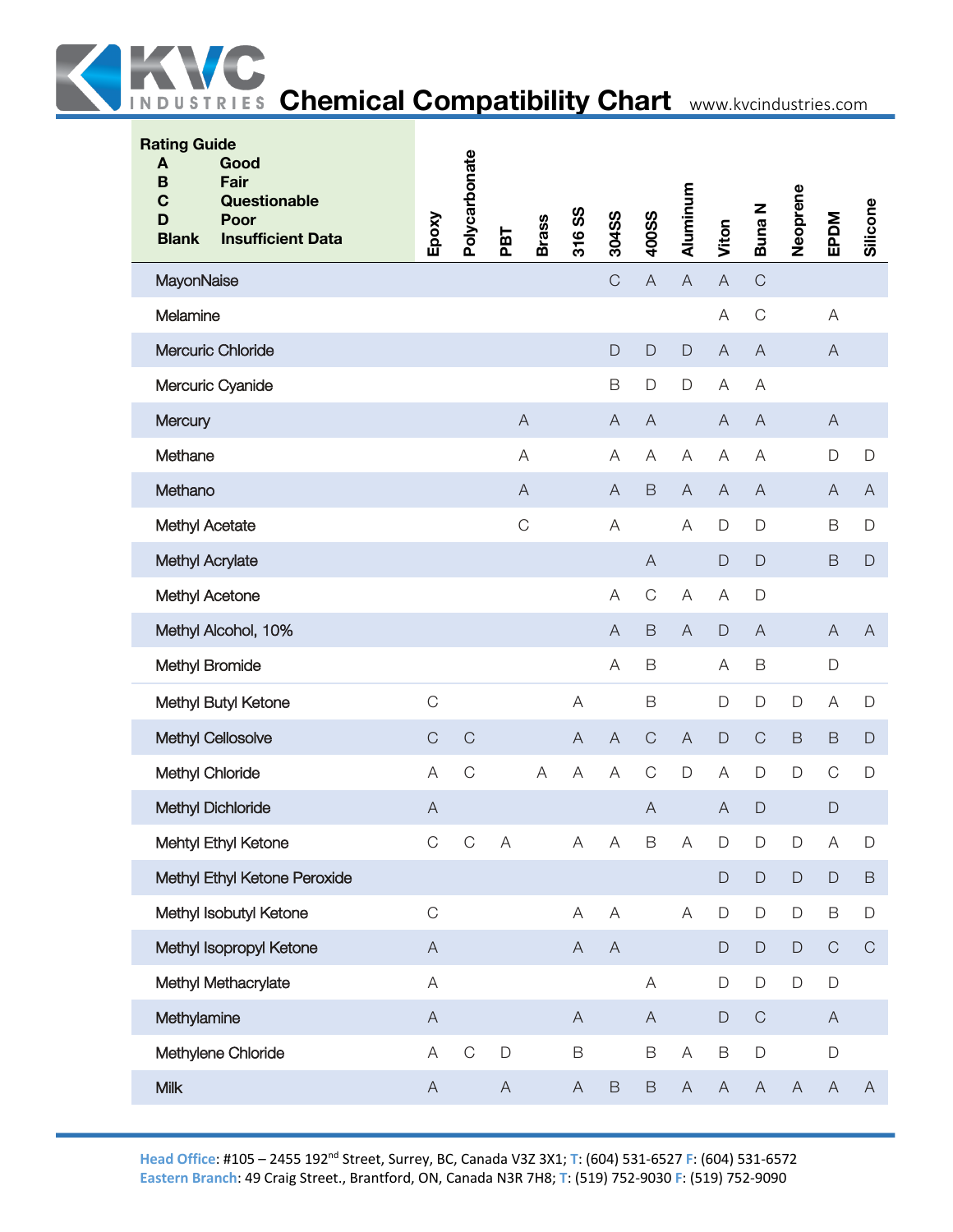

| <b>Rating Guide</b><br>A<br>Good<br>Fair<br>B<br>C<br>Questionable<br>Poor<br>D<br><b>Blank</b><br><b>Insufficient Data</b> | Epoxy                     | Polycarbonate             | PBT            | <b>Brass</b> | 316 SS                    | 304SS                     | 400SS                     | Aluminum       | Viton          | Buna N                    | Neoprene                  | EPDM                      | Silicone       |
|-----------------------------------------------------------------------------------------------------------------------------|---------------------------|---------------------------|----------------|--------------|---------------------------|---------------------------|---------------------------|----------------|----------------|---------------------------|---------------------------|---------------------------|----------------|
| <b>Mineral Spirits</b>                                                                                                      | $\boldsymbol{\mathsf{A}}$ |                           |                |              | $\overline{A}$            | $\boldsymbol{\mathsf{A}}$ | $\overline{A}$            | $\overline{A}$ | $\mathsf A$    | $\boldsymbol{\mathsf{A}}$ | $\mathsf C$               | $\mathsf{D}$              | $\mathsf D$    |
| Molasses                                                                                                                    | $\overline{A}$            |                           |                |              | $\overline{A}$            | $\boldsymbol{\mathsf{A}}$ | $\mathsf B$               | A              | $\mathsf A$    | $\mathsf{A}$              | $\boldsymbol{\mathsf{A}}$ |                           |                |
| Monoethanolamine                                                                                                            | $\overline{A}$            |                           |                |              | $\mathsf B$               | $\mathsf A$               | $\overline{A}$            | $\mathsf B$    | $\mathsf{D}$   |                           | $\mathsf{D}$              | $\overline{A}$            | $\mathsf B$    |
| Mustard                                                                                                                     | $\overline{A}$            |                           |                |              | A                         | A                         | $\mathsf C$               | $\mathsf B$    | D              | $\mathbf C$               | A                         |                           |                |
| Naphtha                                                                                                                     | $\boldsymbol{\mathsf{A}}$ | $\mathsf{C}$              | $\overline{A}$ |              | $\mathsf{A}$              | $\boldsymbol{\mathsf{A}}$ | $\boldsymbol{\mathsf{A}}$ | $\mathsf{A}$   | $\overline{A}$ | $\mathsf C$               | $\mathsf D$               | $\mathsf{D}$              | $\mathsf{D}%$  |
| Naphthalene                                                                                                                 | $\overline{A}$            |                           | A              |              | $\forall$                 | $\mathsf A$               | $\mathsf A$               | $\mathsf B$    | $\mathsf A$    | $\mathsf D$               | $\mathsf D$               | D                         | $\mathsf D$    |
| <b>Naphthenic Acids</b>                                                                                                     |                           |                           | $\overline{A}$ |              |                           |                           |                           |                |                |                           |                           |                           |                |
| Natural Gas                                                                                                                 |                           |                           |                | $\mathsf A$  | A                         |                           |                           |                | $\mathsf A$    | $\mathsf C$               | A                         | Α                         | A              |
| <b>Nickel Chloride</b>                                                                                                      | $\overline{A}$            | $\mathsf C$               |                |              | $\mathsf C$               | $\mathsf{D}$              | $\mathsf{D}$              | $\mathsf D$    | $\overline{A}$ | $\overline{A}$            | $\mathsf B$               | $\boldsymbol{\mathsf{A}}$ | $\mathsf{A}$   |
| <b>Nickel Salts</b>                                                                                                         |                           |                           | $\overline{A}$ |              |                           |                           |                           |                |                |                           |                           |                           |                |
| <b>Nickel Sulfate</b>                                                                                                       | $\overline{A}$            |                           |                |              | $\mathsf B$               | $\mathsf B$               | $\mathsf B$               | $\mathsf D$    | $\overline{A}$ | $\overline{A}$            | $\overline{A}$            | $\overline{A}$            | $\overline{A}$ |
| Nitrating Acid, <15%                                                                                                        |                           |                           |                |              | $\mathsf C$               | $\mathsf C$               |                           | $\mathsf D$    |                |                           | A                         |                           |                |
| Nitrating Acid, >15%                                                                                                        | $\mathsf{D}%$             |                           |                |              | $\mathsf C$               | $\mathsf C$               | $\mathsf D$               | $\mathsf{D}%$  |                |                           | $\mathsf{A}$              |                           |                |
| Nitric Acid, 5-10%                                                                                                          | $\boldsymbol{\mathsf{A}}$ | $\boldsymbol{\mathsf{A}}$ | $\mathsf B$    | $\mathsf{D}$ | $\boldsymbol{\mathsf{A}}$ | $\overline{A}$            | $\mathsf B$               | $\mathsf D$    | $\mathsf A$    | $\mathsf{D}%$             | $\mathsf B$               | $\mathsf B$               |                |
| Nitric Acid, 20%                                                                                                            | B                         | B                         |                | D            | A                         | Α                         | B                         | $\mathsf D$    | A              | $\mathsf{D}%$             | $\mathsf D$               | B                         |                |
| Nitric Acid, 50%                                                                                                            | $\mathsf{D}%$             | $\mathsf B$               |                | $\mathsf{D}$ | $\overline{A}$            | A                         | $\mathsf B$               | $\mathsf{C}$   | A              | $\mathsf{D}%$             | $\Box$                    | D                         | $\mathbf C$    |
| Nitric Acid, conc                                                                                                           | $\mathsf D$               | $\mathcal{C}$             | $\overline{C}$ | $\mathsf D$  | $\mathsf{A}$              | $\mathsf A$               | $\mathsf C$               | $\mathsf{A}$   | $\mathsf A$    | $\mathsf D$               | $\mathsf D$               | $\mathsf D$               | $\mathsf D$    |
| Nitrogen Fertilizer                                                                                                         |                           |                           |                |              |                           |                           |                           |                |                |                           |                           | D                         |                |
| Nitrous Acid                                                                                                                |                           |                           |                |              | A                         | A                         |                           |                | $\mathsf A$    |                           | $\mathsf D$               | A                         |                |
| Nitrous Oxide                                                                                                               |                           |                           | $\overline{A}$ |              | $\mathsf B$               | $\mathsf B$               |                           | $\mathsf B$    |                |                           | A                         | $\mathsf{A}$              |                |
| Nitrobenzene                                                                                                                | $\mathsf{C}$              |                           | A              |              | Α                         | B                         | B                         | A              | $\mathsf B$    | $\mathsf D$               | $\mathsf D$               | D                         | $\mathsf D$    |
| Nitrotoluene                                                                                                                |                           |                           | $\mathsf{A}$   |              |                           |                           |                           |                |                |                           |                           |                           |                |
| <b>Oils</b>                                                                                                                 |                           |                           |                |              |                           |                           |                           |                |                |                           |                           |                           |                |
| Anline                                                                                                                      | $\mathsf{A}$              |                           | $\mathsf{A}$   |              | $\mathsf{A}$              | $\mathsf{A}$              | $\mathsf{A}$              | $\mathsf D$    | $\mathsf C$    | $\mathsf D$               | $\mathsf D$               | B                         | $\mathsf D$    |
|                                                                                                                             |                           |                           |                |              |                           |                           |                           |                |                |                           |                           |                           |                |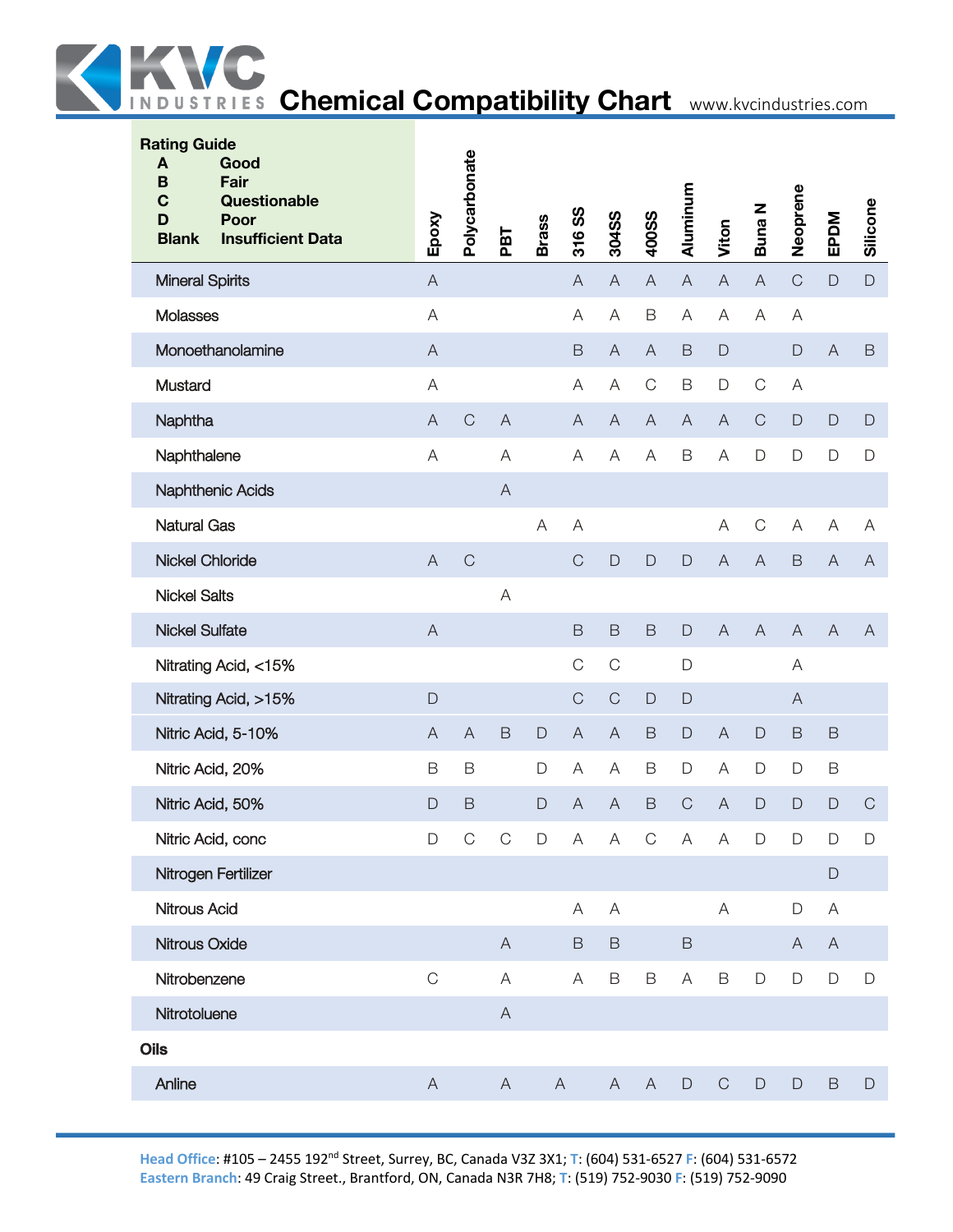

| Epoxy                     |              | PBT            | 316 SS<br><b>Brass</b> |                                                                                                                                                                     |                           | Aluminum                  | Viton                     | Buna N                    | Neoprene    | EPDM           | Silicone                  |
|---------------------------|--------------|----------------|------------------------|---------------------------------------------------------------------------------------------------------------------------------------------------------------------|---------------------------|---------------------------|---------------------------|---------------------------|-------------|----------------|---------------------------|
| $\overline{A}$            |              | $\overline{A}$ | $\mathsf{A}$           |                                                                                                                                                                     | $\overline{A}$            |                           |                           |                           | $\mathsf D$ |                |                           |
| $\forall$                 |              | A              | $\forall$              |                                                                                                                                                                     | $\boldsymbol{\mathsf{A}}$ |                           | $\mathsf{A}$              |                           | $\mathsf D$ |                |                           |
| $\overline{A}$            | $\mathsf B$  | $\overline{A}$ | $\overline{A}$         |                                                                                                                                                                     | $\overline{A}$            |                           | $\overline{A}$            | $\mathsf{A}$              | $\mathsf D$ |                |                           |
| A                         |              | Α              | A                      | A                                                                                                                                                                   | A                         |                           | A                         | A                         | A           | $\mathsf B$    | A                         |
| $\overline{A}$            |              | $\mathsf{A}$   | $\mathsf{A}$           | $\overline{A}$                                                                                                                                                      | $\boldsymbol{\mathsf{A}}$ |                           | $\boldsymbol{\mathsf{A}}$ |                           | $\mathsf C$ |                |                           |
| $\forall$                 |              | A              | $\forall$              |                                                                                                                                                                     | A                         | $\boldsymbol{\mathsf{A}}$ | $\mathsf A$               |                           | $\mathsf D$ |                |                           |
| $\overline{A}$            |              | $\mathsf{A}$   | $\overline{A}$         | $\overline{A}$                                                                                                                                                      | $\overline{A}$            | $\mathsf B$               | $\boldsymbol{\mathsf{A}}$ | $\overline{A}$            | $\mathsf C$ |                |                           |
| A                         |              | Α              | A                      | A                                                                                                                                                                   | A                         | Α                         | A                         | A                         | $\mathsf C$ | $\mathsf C$    | Α                         |
| $\overline{A}$            | $\mathsf B$  | $\mathsf{A}$   | $\mathsf{A}$           | $\overline{A}$                                                                                                                                                      | $\overline{A}$            | $\boldsymbol{\mathsf{A}}$ | $\boldsymbol{\mathsf{A}}$ | $\boldsymbol{\mathsf{A}}$ | $\mathsf B$ | $\overline{A}$ | $\mathsf B$               |
| $\forall$                 | A            | A              | $\forall$              |                                                                                                                                                                     | Α                         | $\boldsymbol{\mathsf{A}}$ | $\mathsf A$               | $\mathsf{A}$              | $\mathsf C$ | $\mathsf{C}$   | A                         |
| $\overline{A}$            |              | $\overline{A}$ | $\overline{A}$         | $\mathsf{A}$                                                                                                                                                        | $\overline{A}$            | $\boldsymbol{\mathsf{A}}$ | $\boldsymbol{\mathsf{A}}$ | $\mathsf{A}$              | $\mathsf C$ | $\mathbf C$    | $\mathsf{A}$              |
| A                         | $\mathsf C$  | A              | $\mathsf B$            | $\mathsf B$                                                                                                                                                         | $\mathsf B$               | $\mathsf B$               | A                         |                           | $\mathsf C$ | $\mathsf D$    | $\mathsf D$               |
| $\overline{A}$            | $\mathsf{A}$ | $\mathsf{A}$   | $\overline{A}$         | $\overline{A}$                                                                                                                                                      | $\overline{A}$            | $\mathsf{A}$              | $\mathsf{A}$              | DA                        | $\mathsf B$ | $\Box$         | $\mathsf D$               |
| $\forall$                 | $\mathsf B$  | $\forall$      | A                      | A                                                                                                                                                                   | A                         | $\mathsf C$               | $\mathsf A$               | $\mathsf B$               | $\mathsf D$ | $\mathsf D$    | $\mathbf C$               |
| A                         |              |                |                        | A                                                                                                                                                                   | A                         |                           | $\boldsymbol{\mathsf{A}}$ | $\mathsf{A}$              |             | A              |                           |
| $\mathsf{A}$              |              |                |                        | $\overline{A}$                                                                                                                                                      | $\mathsf{A}$              | $\mathsf D$               | $\mathsf{A}$              |                           |             | $\mathsf D$    |                           |
| $\mathsf A$               |              |                |                        | A                                                                                                                                                                   | $\boldsymbol{\mathsf{A}}$ | $\mathsf B$               | A                         | $\mathsf{A}$              |             | $\mathsf C$    | $\boldsymbol{\mathsf{A}}$ |
| $\boldsymbol{\mathsf{A}}$ | $\mathsf B$  |                |                        | $\boldsymbol{\mathsf{A}}$                                                                                                                                           | $\overline{A}$            | $\boldsymbol{\mathsf{A}}$ | $\mathsf A$               | $\mathsf A$               |             | $\mathsf D$    | $\mathsf C$               |
| $\mathsf A$               |              |                |                        | A                                                                                                                                                                   |                           | A                         | $\mathsf A$               | $\mathsf A$               |             | $\mathsf B$    | $\mathsf D$               |
| $\boldsymbol{\mathsf{A}}$ |              |                |                        | $\boldsymbol{\mathsf{A}}$                                                                                                                                           | $\overline{A}$            | $\mathsf{A}$              | $\boldsymbol{\mathsf{A}}$ | $\boldsymbol{\mathsf{A}}$ |             |                | $\mathsf D$               |
| $\mathsf{A}$              |              |                |                        | Α                                                                                                                                                                   | A                         |                           | $\mathsf A$               | $\mathsf A$               |             |                |                           |
| $\boldsymbol{\mathsf{A}}$ |              |                |                        | $\mathsf{A}$                                                                                                                                                        | $\boldsymbol{\mathsf{A}}$ | $\mathsf D$               | $\mathsf A$               | $\mathsf{A}$              |             | $\mathsf C$    | $\mathsf{A}$              |
| $\mathsf A$               |              |                |                        | $\boldsymbol{\mathsf{A}}$                                                                                                                                           | A                         | $\mathsf D$               | $\mathsf A$               | $\mathsf D$               |             |                |                           |
| $\mathsf A$               |              |                |                        | $\mathsf{A}$                                                                                                                                                        | $\boldsymbol{\mathsf{A}}$ |                           | $\boldsymbol{\mathsf{A}}$ | $\mathsf B$               |             | $\mathsf{D}%$  | $\mathsf D$               |
|                           |              | Polycarbonate  |                        | $\forall$<br>$\mathsf{A}$<br>$\mathsf A$<br>$\boldsymbol{\mathsf{A}}$<br>$\mathsf{A}$<br>$\mathsf{A}$<br>$\mathsf A$<br>$\mathsf{A}$<br>$\mathsf{A}$<br>$\mathsf A$ | 304SS                     | 400SS                     |                           |                           |             |                |                           |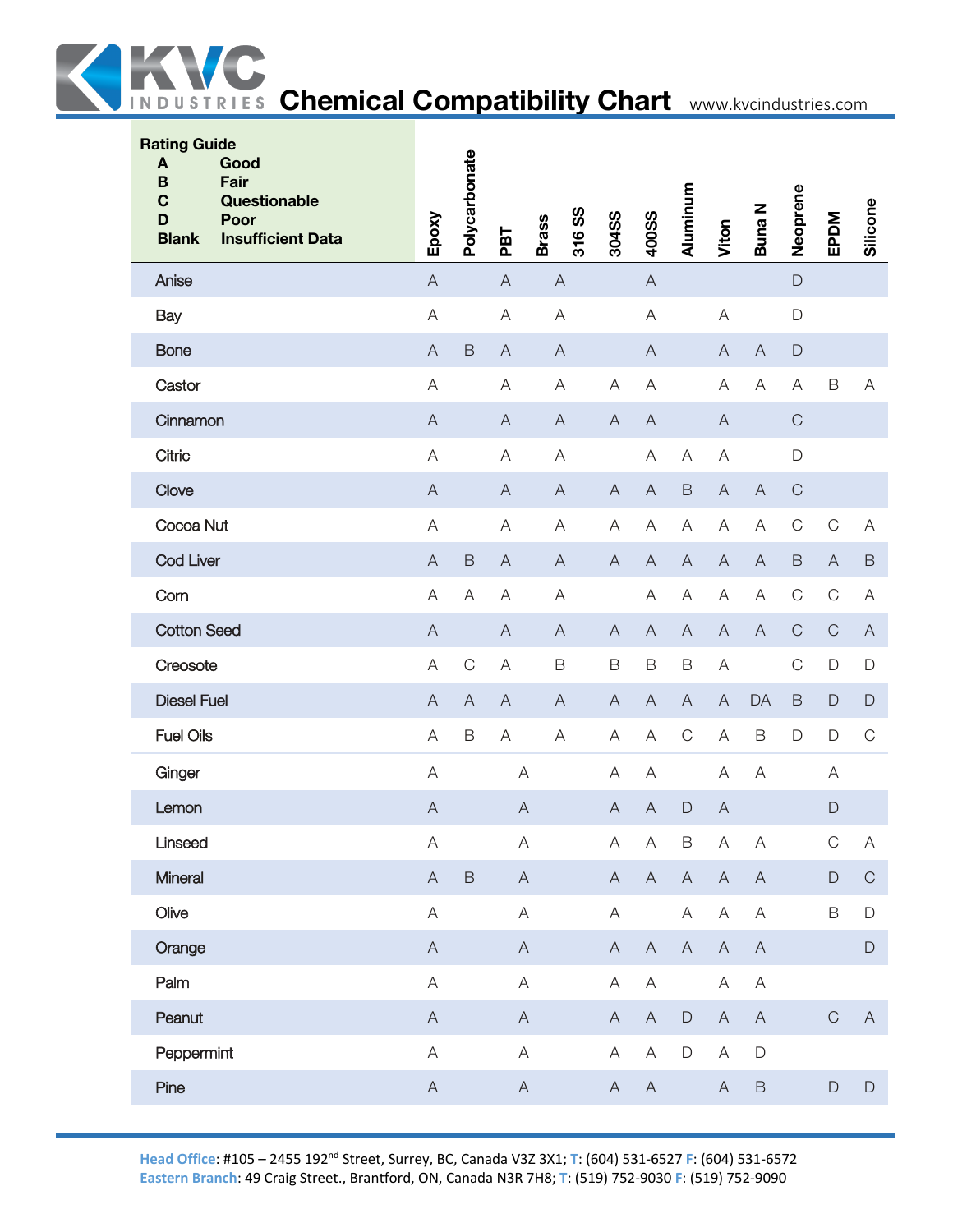

| <b>Rating Guide</b><br>Good<br>A<br>Fair<br>B<br>$\mathbf C$<br>Questionable<br>D<br>Poor<br><b>Insufficient Data</b><br><b>Blank</b> | Epoxy                                                                                                  | Polycarbonate | <b>Brass</b><br>PBT       | 316 SS      | 304SS                     | 400SS                     | Aluminum                  | Viton                     | <b>Buna N</b>             | Neoprene    | EPDM         | Silicone                  |
|---------------------------------------------------------------------------------------------------------------------------------------|--------------------------------------------------------------------------------------------------------|---------------|---------------------------|-------------|---------------------------|---------------------------|---------------------------|---------------------------|---------------------------|-------------|--------------|---------------------------|
| Rapeseed                                                                                                                              | $\mathsf A$                                                                                            |               | $\mathsf{A}$              |             | $\boldsymbol{\mathsf{A}}$ | $\boldsymbol{\mathsf{A}}$ |                           | $\mathsf A$               | $\mathsf B$               |             | $\mathsf A$  | $\mathsf D$               |
| Rosin                                                                                                                                 | $\mathsf A$                                                                                            |               | $\mathsf A$               |             | $\mathsf A$               | $\mathsf B$               | $\mathsf B$               | $\boldsymbol{\mathsf{A}}$ | $\overline{\mathsf{A}}$   |             |              |                           |
| <b>Sesame Seed</b>                                                                                                                    | $\mathsf{A}% _{\mathsf{A}}^{\prime}=\mathsf{A}_{\mathsf{A}}^{\prime}=\mathsf{A}_{\mathsf{A}}^{\prime}$ |               | $\mathsf A$               |             | $\boldsymbol{\mathsf{A}}$ | $\boldsymbol{\mathsf{A}}$ |                           | $\mathsf A$               | $\boldsymbol{\mathsf{A}}$ |             |              |                           |
| Silicone                                                                                                                              | $\mathsf A$                                                                                            | $\mathsf B$   | A                         |             | $\mathsf B$               | A                         | Α                         | A                         | $\overline{\mathsf{A}}$   |             | A            | $\mathsf C$               |
| Soybean                                                                                                                               | $\mathsf{A}$                                                                                           |               | $\mathsf{A}$              |             | $\mathsf{A}$              | $\mathsf{A}$              | $\mathsf B$               | $\mathsf{A}$              | $\mathsf D$               |             | $\mathsf C$  | $\mathsf{A}$              |
| Sperm                                                                                                                                 | $\mathsf A$                                                                                            | $\mathsf B$   | $\mathsf A$               |             | $\mathsf A$               | A                         |                           | A                         | A                         |             |              |                           |
| Tanning                                                                                                                               | $\mathsf A$                                                                                            |               | $\mathsf A$               |             | $\overline{A}$            | $\overline{A}$            |                           | $\overline{A}$            | $\boldsymbol{\mathsf{A}}$ |             |              |                           |
| Transformer                                                                                                                           | $\mathsf B$                                                                                            | B             | A                         |             | A                         |                           | A                         | A                         | $\overline{\mathsf{A}}$   |             | $\mathsf D$  | $\mathsf B$               |
| Turbine                                                                                                                               | $\mathsf A$                                                                                            | $\mathsf B$   | $\mathsf{A}$              |             | $\mathsf{A}$              | $\mathsf{A}$              |                           | $\boldsymbol{\mathsf{A}}$ | $\mathsf B$               |             | $\mathsf D$  | $\mathsf{D}%$             |
| Oleic Acid                                                                                                                            | $\mathsf A$                                                                                            |               | $\mathsf A$               |             | $\mathsf B$               | $\mathsf B$               | $\mathsf B$               | $\mathsf B$               | $\mathsf C$               |             | B            | $\mathsf D$               |
| Oleum, 25%                                                                                                                            | $\mathsf D$                                                                                            |               | $\mathsf D$               |             | $\mathsf B$               | $\overline{A}$            | $\mathsf B$               | $\mathsf A$               | $\mathsf D$               |             | $\mathsf D$  | $\mathsf D$               |
| Oleum, 100%                                                                                                                           | D                                                                                                      |               |                           |             | $\mathsf B$               | A                         | $\mathsf B$               | Α                         | $\mathsf D$               |             | D            | $\mathsf D$               |
| <b>Oxalic Acid</b>                                                                                                                    | $\mathsf A$                                                                                            |               | $\boldsymbol{\mathsf{A}}$ |             | $\mathsf B$               | B                         | $\mathsf B$               | $\mathsf{A}$              | $\mathsf B$               |             | $\mathsf{A}$ | $\mathsf B$               |
| Ozone                                                                                                                                 |                                                                                                        |               | $\mathsf D$               |             | $\mathsf B$               |                           | $\mathsf B$               | $\mathsf A$               | $\mathsf D$               |             | A            | $\boldsymbol{\mathsf{A}}$ |
| <b>Paint Solvents</b>                                                                                                                 |                                                                                                        |               | $\mathsf C$               |             |                           |                           |                           |                           |                           |             |              |                           |
| <b>Palmatic Acid</b>                                                                                                                  |                                                                                                        |               | $\boldsymbol{\mathsf{A}}$ |             |                           |                           |                           |                           |                           |             |              |                           |
| Paraffin                                                                                                                              | Α                                                                                                      |               | A                         | Α           | A                         | $\boldsymbol{\mathsf{A}}$ | $\boldsymbol{\mathsf{A}}$ | B                         | $\boldsymbol{\mathsf{A}}$ | $\mathsf A$ | D            |                           |
| Pentane                                                                                                                               | $\mathsf A$                                                                                            |               |                           | $\mathsf C$ | $\mathsf C$               | $\boldsymbol{\mathsf{A}}$ | $\boldsymbol{\mathsf{A}}$ | $\mathsf A$               | $\mathsf A$               | $\mathsf B$ | $\mathsf D$  | $\mathsf D$               |
| Perchloric Acid                                                                                                                       |                                                                                                        |               |                           |             |                           |                           |                           | A                         | $\mathsf D$               | A           | B            | $\mathsf D$               |
| Perchloroethylene                                                                                                                     | $\mathsf D$                                                                                            |               |                           | A           | $\mathsf B$               | $\mathsf{A}$              | $\,$ B                    | $\mathsf{A}$              | $\mathbf C$               | $\mathsf D$ | $\mathsf D$  | $\mathsf D$               |
| Petrolatum                                                                                                                            | $\mathsf A$                                                                                            |               |                           | A           |                           | A                         |                           | A                         | $\forall$                 | A           | A            |                           |
| Petroleum                                                                                                                             |                                                                                                        |               | $\mathsf{A}$              |             |                           |                           |                           |                           |                           |             |              |                           |
| Petroleum, ethers & salts                                                                                                             |                                                                                                        |               | A                         |             |                           |                           |                           |                           |                           |             |              |                           |
| Phenol, 10%                                                                                                                           | $\mathsf C$                                                                                            |               | $\mathsf D$               | $\mathsf B$ | $\mathsf B$               | $\,$ B                    | $\mathsf B$               | $\mathsf{A}$              | $\mathsf D$               | $\mathsf D$ | $\mathsf B$  | $\mathsf D$               |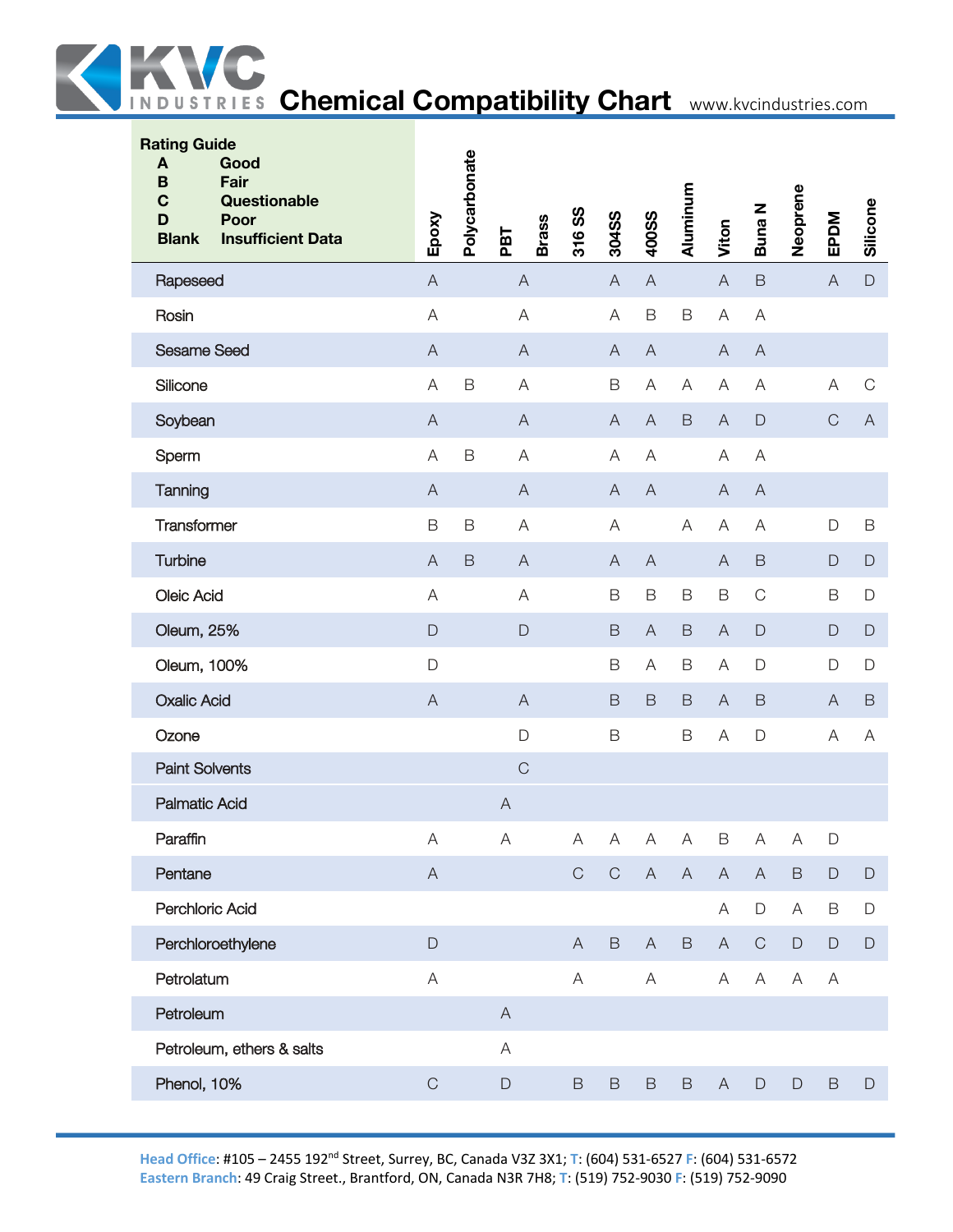| <b>Rating Guide</b><br>A<br>B<br>C<br>D<br><b>Blank</b> | Good<br>Fair<br><b>Questionable</b><br>Poor<br><b>Insufficient Data</b> | Epoxy          | Polycarbonate  | PBT                       | <b>Brass</b> | 316 SS         | 304SS          | <b>400SS</b>   | Aluminum       | Viton                     | <b>Buna N</b>  | Neoprene       | EPDM         | Silicone     |
|---------------------------------------------------------|-------------------------------------------------------------------------|----------------|----------------|---------------------------|--------------|----------------|----------------|----------------|----------------|---------------------------|----------------|----------------|--------------|--------------|
|                                                         | Phenol, Carbonic Acid                                                   | $\overline{C}$ |                |                           |              | B              | $\mathsf B$    | $\mathsf B$    | $\mathsf B$    | $\mathsf A$               | $\mathsf{D}%$  | D              | $\mathsf B$  | $\mathsf D$  |
|                                                         | Phosphate solutions                                                     |                |                | A                         |              |                |                |                |                |                           |                |                |              |              |
| Phosphine                                               |                                                                         |                |                | $\mathsf{A}$              |              |                |                |                |                |                           |                |                |              |              |
|                                                         | Phosphoric Acid, <40%                                                   | A              | A              | A                         | $\mathsf D$  | B              | A              | Α              | $\mathsf C$    | A                         | $\mathsf D$    | $\mathsf B$    | B            | $\mathsf D$  |
|                                                         | Phosphoric Acid, >40%                                                   | $\mathsf B$    | $\overline{A}$ | $\mathsf{D}$              | $\mathsf{D}$ | B              | $\overline{A}$ | $\mathsf B$    | $\mathsf B$    | $\overline{A}$            | $\mathsf D$    | D              | $\mathsf B$  | $\mathsf C$  |
|                                                         | Phosphoric Acid Anhydride                                               |                | Α              |                           | $\Box$       |                |                |                |                |                           |                | Α              |              |              |
|                                                         | Phosphoric Acid, crude                                                  | $\mathsf B$    | $\overline{A}$ |                           | $\mathsf{D}$ | $\mathsf B$    | $\Box$         | $\mathsf D$    | $\mathsf B$    | $\boldsymbol{\mathsf{A}}$ | $\mathsf{D}$   | $\mathsf{D}$   | $\mathsf B$  | $\mathsf C$  |
|                                                         | Phosphoric Acid, molten                                                 |                |                |                           | $\mathsf D$  |                |                | Α              |                |                           |                | Α              |              |              |
| <b>Photo Developer</b>                                  |                                                                         | $\overline{A}$ |                | $\boldsymbol{\mathsf{A}}$ |              | $\overline{A}$ | $\mathsf C$    | $\mathsf C$    |                | $\overline{A}$            | $\overline{A}$ | $\overline{A}$ | $\mathsf B$  | $\mathsf{A}$ |
| <b>Phthalic Acid</b>                                    |                                                                         |                |                | Α                         |              |                |                |                |                |                           |                |                |              |              |
|                                                         | <b>Phthalic Anhydride</b>                                               |                |                |                           |              | $\overline{A}$ | $\overline{A}$ | $\overline{A}$ | $\overline{A}$ | $\overline{A}$            | $\mathsf B$    | $\overline{A}$ | $\mathsf{A}$ |              |
| <b>Picric Acid</b>                                      |                                                                         | A              |                |                           |              | B              | $\mathsf B$    | B              | A              | A                         | $\mathsf B$    | B              | B            | $\mathsf{D}$ |
| <b>Plating Solutions:</b>                               |                                                                         |                |                |                           |              |                |                |                |                |                           |                |                |              |              |
| Antimony 130F                                           |                                                                         | B              |                |                           | A            |                | A              | $\mathsf B$    | A              | A                         | A              |                | Α            |              |
|                                                         | Arsenic Plating 110F                                                    | $\mathsf B$    |                |                           | $\mathsf{A}$ |                | A              | $\mathsf B$    | $\overline{A}$ | $\mathsf{A}$              | $\overline{A}$ |                | A            |              |
|                                                         | Reg Brass Bath 100F                                                     | B              |                |                           | A            |                | A              | B              | A              | A                         | Α              |                | Α            |              |
|                                                         | Hi Speed Brass Bath                                                     |                | $\mathsf B$    |                           |              |                |                | $\mathsf B$    | A              | A                         | A              |                |              |              |
|                                                         | Cu-Cd Bronze RT                                                         |                | $\,$ B         |                           |              |                | $\mathsf{A}$   | B              | $\mathsf{A}$   | $\mathsf{A}$              | $\mathsf{A}$   |                |              | $\mathsf{A}$ |
|                                                         | Cu-Sn Bronze bath 160F                                                  |                | $\mathsf{C}$   |                           |              |                | A              | C              | Α              | Α                         | Α              |                |              | A            |
|                                                         | Cu-Zn Bronze bath 100F                                                  |                | $\mathsf B$    |                           |              |                | $\mathsf{A}$   | B              | $\mathsf{A}$   | $\mathsf{A}$              | $\mathsf{A}$   |                |              |              |
|                                                         | Cyanide bath 90F                                                        |                | $\mathsf B$    |                           |              |                |                | B              | Α              | A                         | A              |                |              |              |
|                                                         | Fluoroborate bath 100F                                                  |                | $\,$ B         |                           |              |                | $\mathsf{A}$   | B              | $\mathsf{A}$   | $\mathsf{A}$              | $\mathsf B$    |                |              |              |
|                                                         | Chromic-Sulfuric bath                                                   |                | $\mathsf{C}$   |                           |              |                |                | D              | Α              | $\mathsf{C}$              | $\mathsf D$    |                |              |              |
| Fluosilicate bath                                       |                                                                         |                | $\mathsf C$    |                           |              |                |                | D              | $\mathsf{A}$   | $\mathsf C$               | $\mathsf D$    |                |              |              |
|                                                         |                                                                         |                |                |                           |              |                |                |                |                |                           |                |                |              |              |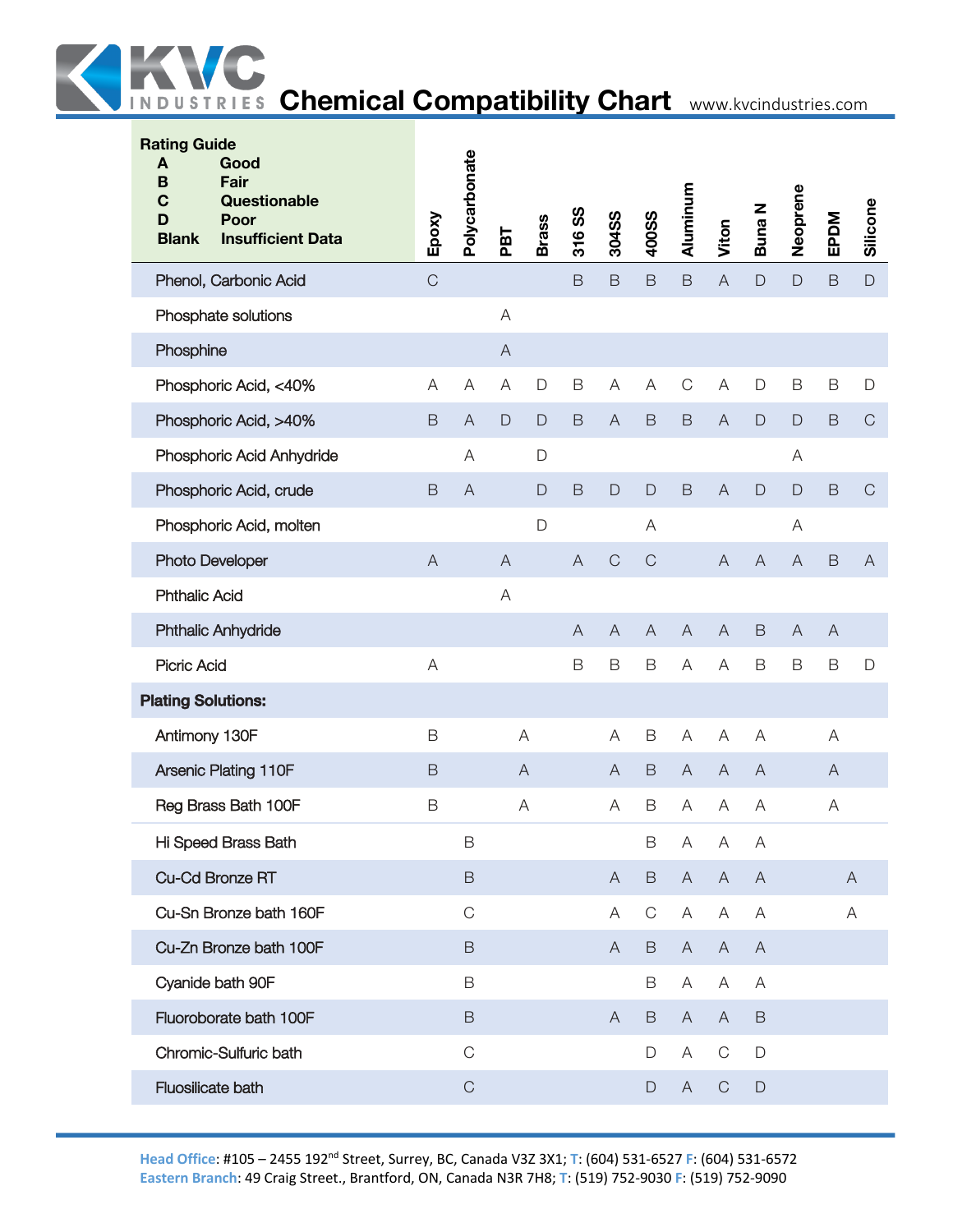

| <b>Rating Guide</b><br>Good<br>A<br>B<br>Fair<br>$\mathbf C$<br>Questionable<br><b>Poor</b><br>D<br><b>Insufficient Data</b><br><b>Blank</b> | Polycarbonate<br>Epoxy | PBT | <b>Brass</b> | 316 SS      | 304SS | 400SS        | Aluminum       | Viton                     | Buna N         | Neoprene | EPDM | Silicone |
|----------------------------------------------------------------------------------------------------------------------------------------------|------------------------|-----|--------------|-------------|-------|--------------|----------------|---------------------------|----------------|----------|------|----------|
| Fluoride bath 130F                                                                                                                           | $\mathsf C$            |     |              |             |       | $\mathsf D$  | $\overline{A}$ | $\mathsf C$               | $\mathsf{D}$   |          |      |          |
| Black Chrome bath 115F                                                                                                                       | $\mathsf{C}$           |     |              |             |       | D            | A              | $\mathsf C$               | $\mathsf{C}$   |          |      |          |
| Barrell Chrome bath 95F                                                                                                                      | $\mathsf{C}$           |     |              |             |       | $\mathsf{D}$ | $\overline{A}$ | $\mathsf{C}$              | $\mathsf{D}$   |          |      |          |
| Cu Strike bath 120F                                                                                                                          | B                      |     |              |             |       |              |                | Α                         | A              |          |      |          |
| Rochelle Salt bath 150F                                                                                                                      | $\mathsf C$            |     |              |             |       | $\mathsf{C}$ | $\overline{A}$ | $\overline{A}$            | $\overline{A}$ |          |      |          |
| Hi Speed bath 180F                                                                                                                           | $\mathsf{C}$           |     |              |             |       | $\mathsf{C}$ | A              | Α                         | A              |          |      |          |
| <b>Cu Sulfate RT</b>                                                                                                                         | $\mathsf{D}$           |     |              |             |       | D            | $\mathsf{A}$   | $\mathsf{A}$              | $\overline{A}$ |          |      |          |
| Cu Fluoborate bath                                                                                                                           | $\mathsf{D}$           |     |              |             | A     | D            | A              | Α                         | $\mathsf B$    |          |      |          |
| Cu Pyrophosphate                                                                                                                             | $\mathsf B$            |     |              |             |       | $\mathsf B$  | A              | A                         | $\overline{A}$ |          |      |          |
| Cu electroless                                                                                                                               | B                      |     |              |             |       | B            | Α              | Α                         | $\mathsf D$    |          |      |          |
| Gold Cyanide 150F                                                                                                                            | $\mathsf{D}$           |     |              |             |       |              |                | A                         | $\overline{A}$ |          |      |          |
| Gold - Neutral 75F                                                                                                                           | A                      |     |              |             |       |              |                | Α                         | A              |          |      |          |
| Gold - Acid 75F                                                                                                                              | $\mathsf{A}$           |     |              |             |       |              |                | A                         | $\mathsf{A}$   |          |      |          |
| ndium Sulfamate Plate RT                                                                                                                     | A                      |     |              |             |       |              |                | A                         | A              |          |      |          |
| Ferrous Chloride bath                                                                                                                        | $\mathsf{D}$           |     |              |             |       |              |                | A                         | $\mathsf B$    |          |      |          |
| Ferrous Sulfate bath                                                                                                                         | $\mathsf{D}$           |     |              |             |       |              |                | A                         | A              |          |      |          |
| Ferrous Am Sulfate bath                                                                                                                      | $\mathsf{D}$           |     |              |             |       |              |                | $\boldsymbol{\mathsf{A}}$ | $\bigwedge$    |          |      |          |
| Sulfate-Chloride bath                                                                                                                        |                        |     |              | $\mathsf D$ |       |              |                | $\mathsf A$               | $\mathsf B$    |          |      |          |
| Fluoborate bath                                                                                                                              |                        |     |              | D           |       |              |                | A                         | $\mathsf B$    |          |      |          |
| Sulfamate                                                                                                                                    |                        |     |              | $\mathsf D$ |       |              |                | A                         | $\mathsf{A}$   |          |      |          |
| Lead Fluoborate plating                                                                                                                      |                        |     |              | $\mathsf C$ |       |              |                | Α                         | $\mathsf B$    |          |      |          |
| Nckel - Watts type 115-160F                                                                                                                  |                        |     |              | $\mathsf C$ |       |              |                | Α                         | $\overline{A}$ |          |      |          |
| Nickel - Hi Chloride 130-160F                                                                                                                |                        |     |              | $\mathsf C$ |       |              |                | Α                         | $\mathsf{A}$   |          |      |          |
| Nickel - Fluoborate 100-170F                                                                                                                 |                        |     |              | $\mathsf C$ |       |              |                | $\mathsf{A}$              | $\mathsf B$    |          |      |          |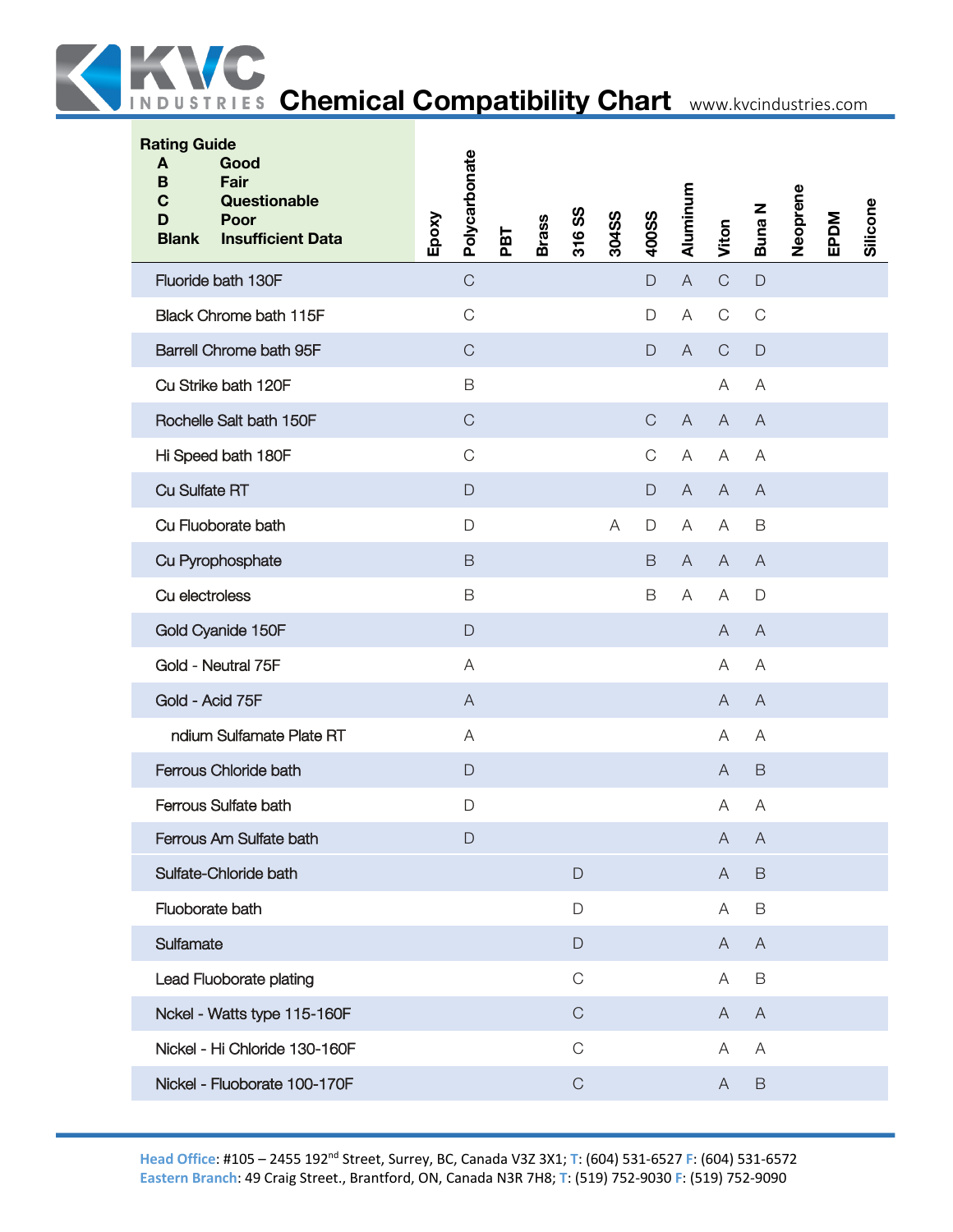

| <b>Rating Guide</b><br>Good<br>A<br>Fair<br>B<br>$\mathbf C$<br>Questionable<br>D<br>Poor<br><b>Insufficient Data</b><br><b>Blank</b> | Epoxy                     | Polycarbonate             | PBT            | <b>Brass</b>  | 316 SS       | 304SS                     | <b>400SS</b> | Aluminum      | Viton                     | Buna N                    | Neoprene | EPDM         | Silicone     |
|---------------------------------------------------------------------------------------------------------------------------------------|---------------------------|---------------------------|----------------|---------------|--------------|---------------------------|--------------|---------------|---------------------------|---------------------------|----------|--------------|--------------|
| Nickel - Sulfamate 100-140F                                                                                                           |                           |                           |                |               | $\mathsf C$  |                           |              |               | $\overline{A}$            | $\overline{A}$            |          |              |              |
| Nickel - Electroless 200F                                                                                                             |                           |                           |                |               |              |                           |              |               | Α                         | $\mathsf{D}$              |          |              |              |
| Rhodium plate 120F                                                                                                                    |                           |                           |                |               | D            |                           |              |               | A                         | $\overline{A}$            |          | A            |              |
| Silver plate 80-120F                                                                                                                  |                           |                           |                |               | A            |                           |              |               | Α                         | Α                         |          | Α            |              |
| Tin - Fluoborate plate 100F                                                                                                           |                           |                           |                |               | $\mathsf{C}$ |                           |              |               | A                         | $\mathsf B$               |          |              |              |
| Tin - Lead plate 100F                                                                                                                 |                           |                           |                |               | $\mathsf{C}$ |                           |              |               | Α                         | $\mathsf B$               |          |              |              |
| Zinc - Acid Chloride 140F                                                                                                             |                           |                           |                |               | $\Box$       |                           |              |               | $\overline{A}$            | $\overline{A}$            |          |              |              |
| Zinc - Acid Sulfate bath 150F                                                                                                         |                           |                           |                |               | $\mathsf C$  |                           |              |               | Α                         | A                         |          |              |              |
| Zinc - Acid Fluoborate bath RT                                                                                                        |                           |                           |                |               | $\mathsf C$  |                           |              |               | $\mathsf{A}$              | B                         |          |              |              |
| Zinc - Alkaline Cyanide bath RT                                                                                                       |                           |                           |                |               | A            |                           |              |               | Α                         | A                         |          |              |              |
| Polyols                                                                                                                               |                           |                           | $\mathsf{A}$   |               |              |                           |              |               |                           |                           |          |              |              |
| Potash                                                                                                                                |                           |                           |                |               | A            | A                         |              | $\mathsf{C}$  | A                         | A                         |          |              |              |
| Potassium Bicarbonate                                                                                                                 |                           |                           |                |               | B            | B                         | B            | D             | $\mathsf{A}$              | A                         |          |              |              |
| Potassium Bromide                                                                                                                     |                           |                           | A              |               | $\mathsf B$  | $\mathsf C$               | B            | B             | A                         | Α                         |          | Α            |              |
| Potassium Carbonate                                                                                                                   |                           |                           |                |               | B            | B                         | B            | $\mathsf D$   | $\mathsf{A}$              | $\overline{A}$            |          | A            |              |
| Potassium Chlorate                                                                                                                    |                           |                           |                |               | B            | B                         | B            | B             | A                         | $\mathsf C$               |          | Α            |              |
| Potassium Chloride                                                                                                                    |                           | $\overline{A}$            | $\overline{A}$ | $\mathsf{D}%$ | $\mathsf B$  | $\boldsymbol{\mathsf{A}}$ | $\mathsf B$  | $\mathsf{D}%$ | $\boldsymbol{\mathsf{A}}$ | $\mathsf{A}$              |          | $\mathsf A$  | A            |
| Potassium Chromate                                                                                                                    |                           |                           |                |               | $\mathsf B$  | $\mathsf B$               | $\mathsf B$  | $\mathsf B$   | $\mathsf A$               | $\mathsf A$               |          | Α            |              |
| Potassium Cyanide Solutions                                                                                                           | A                         |                           |                |               | $\mathsf B$  | B                         | B            | $\mathsf D$   | $\boldsymbol{\mathsf{A}}$ | A                         |          | A            | $\mathsf{A}$ |
| Potassium Dichromate                                                                                                                  | $\mathsf C$               | $\mathsf C$               |                |               | $\mathsf B$  | $\mathsf B$               | $\mathsf B$  | $\, {\sf B}$  | $\boldsymbol{\mathsf{A}}$ | $\boldsymbol{\mathsf{A}}$ |          | $\mathsf{A}$ | $\mathsf{A}$ |
| Potassium Ferrocyanide                                                                                                                | $\mathsf A$               |                           |                |               | $\mathsf B$  | B                         | $\mathsf C$  | $\mathsf B$   | A                         | $\mathsf A$               |          | A            |              |
| Potassium Hydroxide, caustic potash                                                                                                   | A                         | $\mathbf C$               | $\mathsf D$    | $\mathsf B$   | $\mathsf B$  | B                         | B            | $\mathsf D$   | $\, {\sf B}$              | $\mathsf B$               |          | A            | $\mathsf{C}$ |
| Potassium Nitrate                                                                                                                     | A                         | A                         |                |               | B            | B                         | $\mathsf B$  | B             | Α                         | A                         |          | Α            | A            |
| Potassium Permanganate                                                                                                                | $\boldsymbol{\mathsf{A}}$ | $\boldsymbol{\mathsf{A}}$ |                |               | $\mathsf B$  | $\mathsf B$               | $\mathsf B$  | $\,$ B        | $\boldsymbol{\mathsf{A}}$ | $\mathsf C$               |          | $\mathsf{A}$ |              |
|                                                                                                                                       |                           |                           |                |               |              |                           |              |               |                           |                           |          |              |              |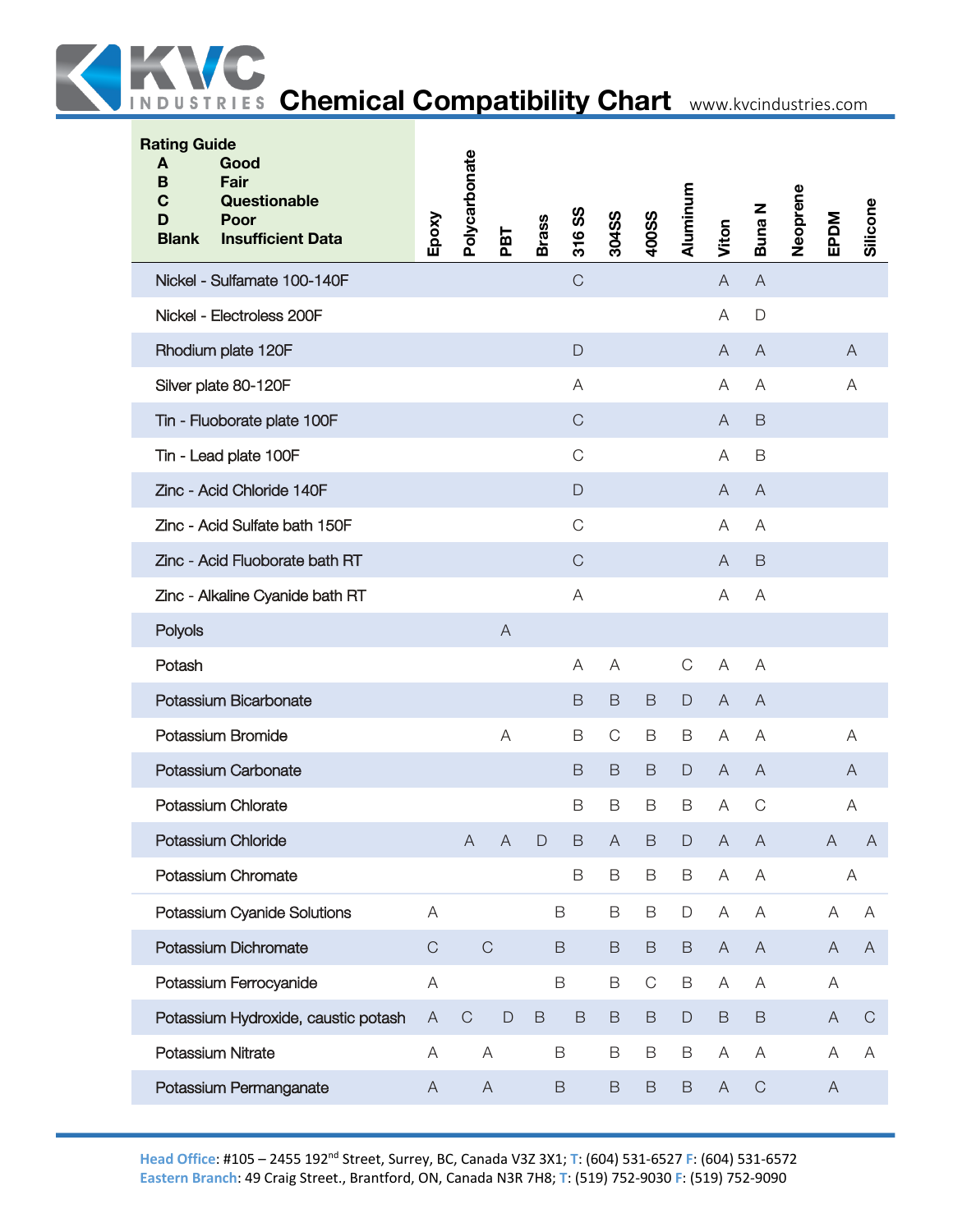

| <b>Rating Guide</b><br>Good<br>A<br>Fair<br>B<br>Questionable<br>C<br>Poor<br>D<br><b>Insufficient Data</b><br><b>Blank</b> | Epoxy                     | Polycarbonate  | PBT            | <b>Brass</b>   | 316 SS                    | 304SS                     | <b>400SS</b>              | Aluminum                  | Viton                     | <b>Buna N</b>             | Neoprene     | EPDM                      | Silicone                  |
|-----------------------------------------------------------------------------------------------------------------------------|---------------------------|----------------|----------------|----------------|---------------------------|---------------------------|---------------------------|---------------------------|---------------------------|---------------------------|--------------|---------------------------|---------------------------|
| Potassium Sulfate                                                                                                           | $\mathsf A$               |                |                |                | $\mathsf B$               | $\mathsf B$               | $\mathsf B$               | $\mathsf D$               | $\boldsymbol{\mathsf{A}}$ | $\boldsymbol{\mathsf{A}}$ |              | $\mathsf{A}$              | $\boldsymbol{\mathsf{A}}$ |
| Potassium Sulfide                                                                                                           |                           |                |                |                | A                         | $\mathsf B$               | $\mathsf B$               |                           | $\mathsf A$               | A                         |              | A                         | A                         |
| Propane, liquified                                                                                                          | $\mathsf A$               | $\overline{A}$ | $\overline{A}$ | $\overline{A}$ | $\overline{A}$            | $\boldsymbol{\mathsf{A}}$ | $\overline{A}$            | $\boldsymbol{\mathsf{A}}$ | $\mathsf A$               | $\overline{A}$            |              | $\mathsf{D}$              | $\mathsf D$               |
| Propylene Glycol                                                                                                            | $\mathsf C$               |                |                |                | $\mathsf B$               | $\mathsf B$               |                           | $\mathsf B$               | Α                         | Α                         |              |                           |                           |
| Pyridine                                                                                                                    | $\overline{A}$            |                |                |                | A                         | $\mathsf{A}$              | B                         | $\mathsf B$               | $\mathsf D$               | $\mathsf{D}%$             |              | $\mathsf B$               | $\mathsf D$               |
| Pyrogallic Acid                                                                                                             | $\mathsf A$               |                |                | $\mathsf B$    |                           | $\mathsf B$               | $\mathsf B$               | $\mathsf B$               | A                         |                           |              |                           |                           |
| Pyruvic Acid                                                                                                                |                           | $\overline{A}$ |                |                |                           |                           |                           |                           |                           |                           |              |                           |                           |
| Rosins                                                                                                                      | $\forall$                 |                |                |                | A                         | A                         | $\mathsf B$               | $\mathsf B$               |                           | A                         |              |                           |                           |
| Rum                                                                                                                         | $\mathsf{A}$              |                |                |                | $\mathsf{A}$              | $\mathsf{A}$              |                           |                           | A                         | $\mathsf{A}$              |              |                           |                           |
| <b>Rust Inhibitors</b>                                                                                                      | A                         |                |                |                | A                         | Α                         |                           |                           | A                         | A                         |              |                           |                           |
| <b>Salad Dressings</b>                                                                                                      | $\mathsf A$               |                |                |                | $\mathsf{A}$              | $\overline{A}$            |                           | $\mathsf B$               | $\mathsf A$               | $\overline{A}$            |              |                           |                           |
| Salicylic Acid                                                                                                              |                           | A              |                |                |                           |                           |                           |                           |                           |                           |              |                           |                           |
| Sea Water                                                                                                                   | $\mathsf{A}$              |                |                |                | $\mathsf{A}$              | $\mathsf C$               | $\mathsf C$               | $\mathsf B$               | $\overline{A}$            | $\overline{A}$            |              | $\overline{A}$            | $\mathsf{A}$              |
| Shellac, bleached                                                                                                           | A                         |                |                |                | A                         | $\boldsymbol{\mathsf{A}}$ | Α                         | A                         |                           | Α                         |              |                           |                           |
| Shellac, orange                                                                                                             | $\mathsf A$               |                |                |                | $\mathsf{A}$              | $\boldsymbol{\mathsf{A}}$ | $\boldsymbol{\mathsf{A}}$ | $\boldsymbol{\mathsf{A}}$ |                           | $\mathsf{A}$              |              |                           |                           |
| Silane                                                                                                                      |                           | A              |                |                |                           |                           |                           |                           |                           |                           |              |                           |                           |
| Silicone                                                                                                                    | $\boldsymbol{\mathsf{A}}$ | $\mathsf A$    |                |                | $\boldsymbol{\mathsf{A}}$ | $\mathsf B$               |                           | $\boldsymbol{\mathsf{A}}$ | $\boldsymbol{\mathsf{A}}$ | $\overline{A}$            |              | $\boldsymbol{\mathsf{A}}$ | $\mathbf C$               |
| <b>Silver Bromide</b>                                                                                                       | $\mathsf A$               |                |                |                | $\mathsf{A}$              | $\mathsf D$               | $\mathsf D$               | $\mathsf D$               |                           |                           |              |                           |                           |
| <b>Silver Nitrate</b>                                                                                                       | $\mathsf A$               |                |                |                | $\mathsf B$               | $\mathsf B$               | $\, {\sf B}$              | $\mathsf D$               | $\mathsf A$               | $\mathsf B$               |              | $\mathsf{A}$              | A                         |
| Soap Solutions                                                                                                              | A                         | $\, {\sf B}$   | $\mathsf{A}$   | $\mathsf{A}$   | $\mathsf{A}$              | $\mathsf{A}$              | $\mathsf{A}$              | $\mathbf C$               | $\mathsf{A}$              | A                         | $\mathsf{A}$ | A                         | $\mathsf{A}$              |
| Soda Ash                                                                                                                    |                           |                |                |                |                           |                           |                           |                           |                           |                           |              |                           |                           |
| Sodium Acetate                                                                                                              | $\mathsf A$               |                |                |                | $\mathsf B$               | $\mathsf B$               | $\mathsf B$               | $\mathsf B$               | $\mathsf{D}$              | $\mathsf B$               | $\mathsf B$  | $\overline{A}$            | $\mathsf D$               |
| Sodium Aluminate                                                                                                            | $\mathsf A$               |                |                |                | A                         | A                         |                           |                           | A                         | A                         | A            | A                         |                           |
| Sodium Bicarbonate                                                                                                          | $\boldsymbol{\mathsf{A}}$ |                |                |                | $\mathsf B$               | $\mathsf{A}$              | $\mathsf B$               | $\mathsf D$               | $\mathsf{A}$              | $\mathsf B$               | $\mathsf B$  | $\mathsf{A}$              | $\mathsf D$               |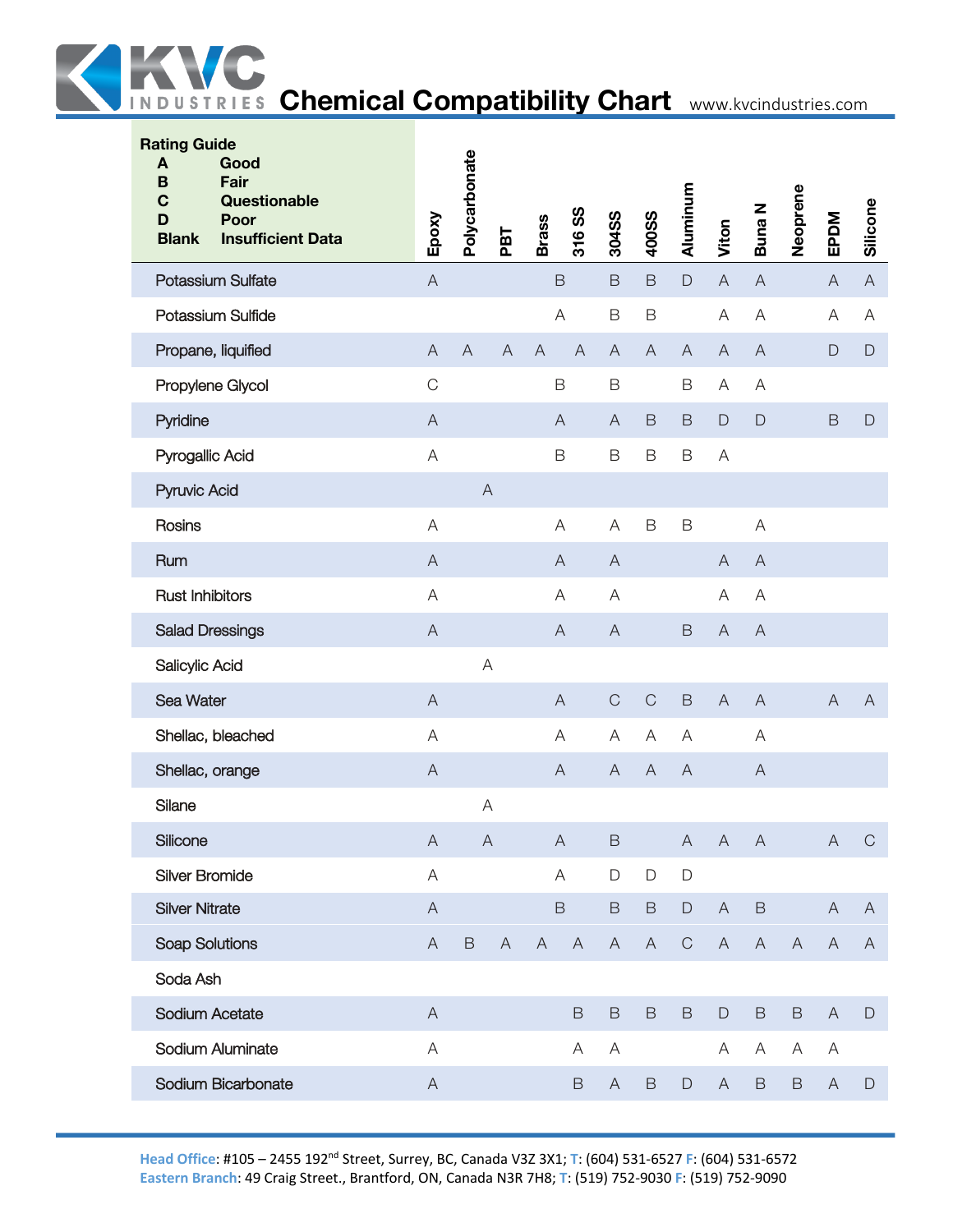

| <b>Rating Guide</b><br>A<br>Good<br>B<br>Fair<br>$\mathbf C$<br>Questionable<br>D<br>Poor<br><b>Blank</b><br><b>Insufficient Data</b> | Epoxy                     | Polycarbonate             | PBT            | <b>Brass</b> | 316 SS         | 304SS        | 400SS          | Aluminum      | Viton                     | <b>Buna N</b>             | Neoprene       | EPDM                      | Silicone     |
|---------------------------------------------------------------------------------------------------------------------------------------|---------------------------|---------------------------|----------------|--------------|----------------|--------------|----------------|---------------|---------------------------|---------------------------|----------------|---------------------------|--------------|
| Sodium Bisulfate                                                                                                                      | $\mathsf A$               |                           |                |              | $\mathsf B$    | $\mathsf{D}$ | $\Box$         | $\Box$        | $\boldsymbol{\mathsf{A}}$ | $\mathsf B$               | $\mathsf C$    | $\mathsf{A}$              |              |
| Sodium Bisulfite                                                                                                                      | $\mathsf{A}$              |                           |                |              | B              | B            | $\mathsf{C}$   | $\mathsf D$   | A                         | A                         | A              | Α                         | A            |
| Sodium Borate                                                                                                                         | $\overline{A}$            |                           |                |              | B              | $\mathsf C$  | $\overline{A}$ | $\mathbf C$   | $\overline{A}$            | $\mathsf A$               | $\overline{A}$ | $\mathsf{A}$              | A            |
| Sodium Carbonate                                                                                                                      | $\mathsf C$               |                           | $\overline{A}$ |              | $\overline{A}$ | B            | B              | $\mathsf D$   | A                         | A                         | A              | A                         | Α            |
| Sodium Chlorate                                                                                                                       | A                         |                           | $\overline{A}$ |              | B              | B            | B              | $\mathsf C$   | $\overline{A}$            | $\mathsf{C}$              | $\mathsf{A}$   | A                         |              |
| Sodium Chloride                                                                                                                       | A                         | A                         |                | $\mathsf D$  | $\mathsf C$    | B            | $\mathsf{C}$   | $\mathsf C$   | A                         | A                         | A              | Α                         |              |
| Sodium Chromate                                                                                                                       | $\mathsf{C}$              |                           |                |              | $\mathsf B$    | $\mathsf B$  | $\mathsf B$    | B             | $\overline{A}$            | $\mathsf{A}$              | $\overline{A}$ |                           | $\mathsf{A}$ |
| Sodium Cyanide                                                                                                                        | $\overline{A}$            |                           |                |              | A              | $\mathsf B$  | Α              | $\mathsf D$   | A                         | A                         | A              | A                         |              |
| Sodium Ferrocyanide                                                                                                                   |                           |                           |                |              |                |              |                |               | $\mathsf{A}$              |                           |                |                           | A            |
| Sodium Fluoride                                                                                                                       | A                         |                           |                |              | D              | D            | $\mathsf C$    | $\mathsf B$   | A                         | A                         | D              | Α                         |              |
| Sodium Hydrogen Carbonate                                                                                                             |                           |                           | $\overline{A}$ |              |                |              |                |               |                           |                           |                |                           |              |
| Sodium Hydrogen Sulfate                                                                                                               |                           |                           | A              |              |                |              |                |               |                           |                           |                |                           |              |
| Sodium Hydrosulfite                                                                                                                   |                           |                           | A              |              |                |              |                | $\bigwedge$   | $\mathsf{A}$              |                           | $\forall$      |                           |              |
| Sodium Hydroxide, 20%                                                                                                                 | A                         | $\mathsf D$               | A              |              | Α              | B            | A              | $\mathsf D$   | B                         | $\mathsf B$               | B              | Α                         | B            |
| Sodium Hydroxide, 50%                                                                                                                 | B                         | $\Box$                    | $\mathsf{D}$   |              | $\mathsf B$    | $\mathsf B$  | B              | $\mathsf{D}%$ | $\mathsf B$               | $\mathsf B$               | $\mathsf B$    | A                         | B            |
| Sodium Hydroxide, 80%                                                                                                                 | Α                         |                           | $\mathsf{D}$   |              | $\mathsf C$    | B            | B              | D             | B                         | B                         | B              | Α                         | $\mathsf C$  |
| Sodium hypochlorite, <20%                                                                                                             | $\mathsf C$               |                           | $\mathsf C$    |              | $\mathsf C$    | $\mathsf C$  | $\mathsf D$    | $\mathsf{D}%$ | $\overline{A}$            | $\mathsf B$               | $\mathsf B$    | $\mathsf B$               | B            |
| Sodium Hypochlorite, 100%                                                                                                             | D                         |                           |                |              | $\mathsf{D}%$  | D            | $\mathsf D$    | $\mathsf D$   | $\overline{\mathsf{A}}$   | $\mathsf B$               | $\mathsf B$    | $\mathsf B$               | $\mathsf B$  |
| Sodium Hypophosphite                                                                                                                  |                           |                           | $\overline{A}$ |              |                |              |                |               |                           |                           |                |                           |              |
| Sodium Hyposulfate                                                                                                                    | $\mathsf C$               |                           |                |              | $\forall$      | $\mathsf A$  |                | $\mathsf D$   |                           |                           | $\mathsf C$    |                           |              |
| Sodium Lignosulfonate                                                                                                                 |                           | $\boldsymbol{\mathsf{A}}$ |                |              |                |              |                |               |                           |                           |                |                           |              |
| Sodium Metaphosphate                                                                                                                  | $\boldsymbol{\mathsf{A}}$ |                           |                |              | $\mathsf{A}$   | A            | $\,$ B         | $\mathsf C$   | $\overline{A}$            | $\boldsymbol{\mathsf{A}}$ |                | $\mathsf{A}$              |              |
| Sodium Metasilicate                                                                                                                   | A                         |                           |                |              | Α              | A            | A              | $\mathsf D$   | A                         | A                         |                | A                         |              |
| Sodium Nitrate                                                                                                                        | $\mathsf{A}$              | $\boldsymbol{\mathsf{A}}$ |                |              | $\,$ B         | $\mathsf B$  | $\mathsf B$    | $\,$ B        | $\boldsymbol{\mathsf{A}}$ | $\mathsf B$               |                | $\boldsymbol{\mathsf{A}}$ | $\mathsf D$  |
|                                                                                                                                       |                           |                           |                |              |                |              |                |               |                           |                           |                |                           |              |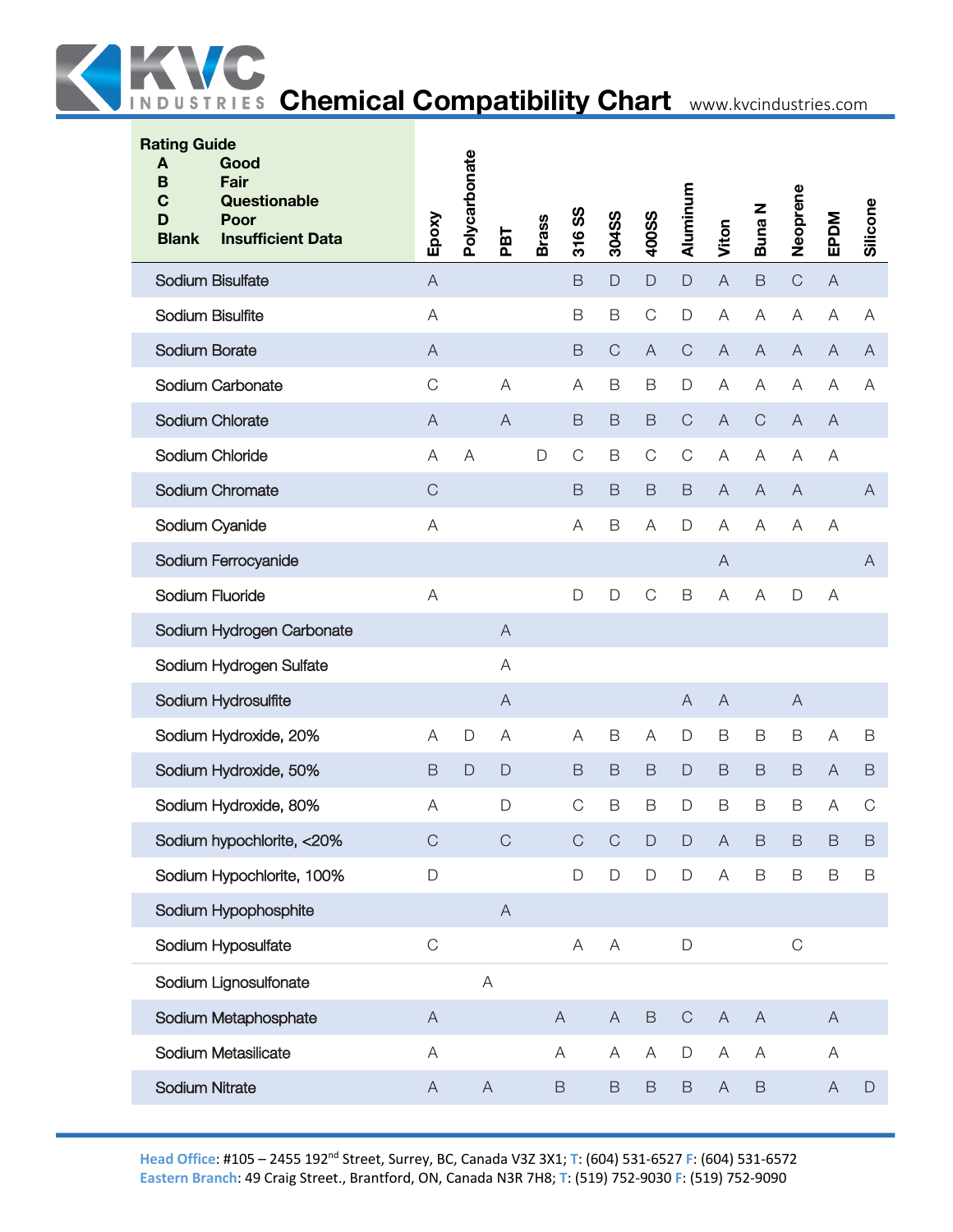

| <b>Rating Guide</b><br>Good<br>A<br>Fair<br>B<br>Questionable<br>C<br>Poor<br>D<br><b>Blank</b><br><b>Insufficient Data</b> | Epoxy                     | Polycarbonate  | PBT                       | <b>Brass</b> | 316 SS                    | 304SS          | <b>400SS</b> | Aluminum       | Viton                     | <b>Buna N</b>  | Neoprene                  | EPDM                      | Silicone      |
|-----------------------------------------------------------------------------------------------------------------------------|---------------------------|----------------|---------------------------|--------------|---------------------------|----------------|--------------|----------------|---------------------------|----------------|---------------------------|---------------------------|---------------|
| Sodium Nitrilotriacetate                                                                                                    |                           | $\overline{A}$ |                           |              |                           |                |              |                |                           |                |                           |                           |               |
| Sodium Oleate                                                                                                               |                           |                | Α                         |              |                           |                |              |                |                           |                |                           |                           |               |
| Sodium Perborate                                                                                                            | $\mathsf B$               |                |                           |              | $\mathsf B$               | $\mathsf B$    | $\mathsf B$  | $\mathsf{C}$   | $\boldsymbol{\mathsf{A}}$ | B              |                           | $\overline{A}$            | $\mathsf B$   |
| Sodium Peroxide                                                                                                             | $\mathsf C$               |                |                           |              | Α                         | Α              | B            | $\mathsf{C}$   | A                         | B              |                           | A                         | $\mathsf D$   |
| Sodium Polyphosphate                                                                                                        | A                         |                |                           |              | B                         | B              | B            | $\Box$         | A                         | A              |                           | A                         | $\mathsf{D}$  |
| Sodium Silicate                                                                                                             | A                         |                |                           |              | A                         | $\mathsf B$    | B            | $\mathsf D$    | A                         | Α              |                           | Α                         |               |
| Sodium Sulfate                                                                                                              | $\mathsf{A}$              | $\overline{A}$ |                           |              | $\mathsf B$               | $\mathsf B$    | $\mathsf D$  | $\mathsf{A}$   | $\overline{A}$            | $\overline{A}$ |                           | $\overline{A}$            | $\mathsf{A}$  |
| Sodium Sulfide                                                                                                              | A                         |                |                           |              | $\mathsf B$               | D              | D            | D              | A                         | Α              |                           | A                         | A             |
| <b>Sodium Sulfite</b>                                                                                                       | A                         |                |                           |              | B                         | $\mathsf{A}$   | $\mathsf{C}$ | $\mathsf C$    | A                         | $\overline{A}$ |                           | A                         | A             |
| Sodium Tetraborate                                                                                                          | Α                         |                |                           |              | Α                         | Α              | $\mathsf C$  | $\mathsf{C}$   | Α                         | Α              |                           |                           |               |
| Sodium Thiosulfate                                                                                                          | $\overline{A}$            |                |                           |              | $\mathsf{A}$              | $\mathsf B$    | $\mathsf{C}$ | $\overline{A}$ | $\mathsf{A}$              | $\mathsf B$    |                           | $\boldsymbol{\mathsf{A}}$ | $\mathsf{A}$  |
| Sorghum                                                                                                                     | A                         |                |                           |              | Α                         | A              |              |                | Α                         | Α              |                           |                           |               |
| Soy Sauce                                                                                                                   | A                         |                |                           |              | A                         | $\overline{A}$ |              | A              | A                         | $\overline{A}$ |                           |                           |               |
| <b>Stannic Chloride</b>                                                                                                     | Α                         |                |                           |              | $\mathsf D$               | $\mathsf D$    | $\mathsf D$  | $\Box$         | A                         | Α              |                           | B                         | $\mathsf B$   |
| <b>Stannic Fluoborate</b>                                                                                                   | $\overline{A}$            |                |                           |              | $\mathsf{A}$              |                |              |                | $\bigwedge$               | $\mathsf{A}$   |                           |                           |               |
| <b>Stannous Chloride</b>                                                                                                    | A                         |                |                           |              | A                         | C              | $\mathsf C$  | D              | Α                         | Α              |                           | Α                         | B             |
| <b>Starch</b>                                                                                                               | $\boldsymbol{\mathsf{A}}$ |                |                           |              | $\mathsf{A}$              | $\mathsf{A}$   |              | $\overline{A}$ | $\boldsymbol{\mathsf{A}}$ | $\mathsf C$    |                           | $\mathsf A$               |               |
| <b>Stearic Acid</b>                                                                                                         | $\mathsf B$               |                | $\boldsymbol{\mathsf{A}}$ |              | A                         | $\mathsf B$    | $\mathsf B$  | $\mathsf B$    | $\mathsf A$               | $\mathsf B$    |                           | $\mathsf B$               | $\mathsf B$   |
| <b>Stoddard Solvent</b>                                                                                                     | $\boldsymbol{\mathsf{A}}$ |                |                           |              | $\mathsf{A}$              | $\mathsf{A}$   |              | $\mathsf{A}$   | $\mathsf{A}$              | $\mathsf{A}$   |                           | $\mathsf D$               | $\mathsf{D}%$ |
| Styrene                                                                                                                     | A                         |                |                           |              | A                         | A              |              | A              | $\mathsf B$               | $\mathsf D$    |                           | $\mathsf D$               | $\mathsf D$   |
| Sugar, liquids                                                                                                              | $\mathsf A$               |                |                           |              | $\boldsymbol{\mathsf{A}}$ | $\mathsf{A}$   | $\mathsf{A}$ | $\mathsf{A}$   | $\boldsymbol{\mathsf{A}}$ | $\mathsf A$    |                           | $\mathsf{A}$              | $\mathsf{A}$  |
| Sulfate, liquors                                                                                                            | $\mathsf A$               |                |                           |              | $\mathsf B$               | $\mathsf D$    | $\mathsf{A}$ | $\mathsf D$    | $\mathsf A$               | $\mathsf A$    | $\boldsymbol{\mathsf{A}}$ | $\mathsf{A}$              |               |
| <b>Sulfur Chloride</b>                                                                                                      | $\mathsf C$               |                |                           |              | $\mathsf D$               | $\mathsf D$    | $\mathsf D$  | $\mathsf D$    | $\boldsymbol{\mathsf{A}}$ | $\mathsf D$    | $\mathsf D$               | D                         | $\mathsf C$   |
| <b>Sulfur Dioxide</b>                                                                                                       | $\mathsf A$               | $\mathsf B$    | $\boldsymbol{\mathsf{A}}$ | $\mathsf B$  | $\mathsf A$               | $\mathsf D$    | $\mathsf D$  | $\mathsf B$    | $\mathsf A$               | $\mathsf D$    | $\mathsf B$               | $\mathsf{A}$              | $\,$ B        |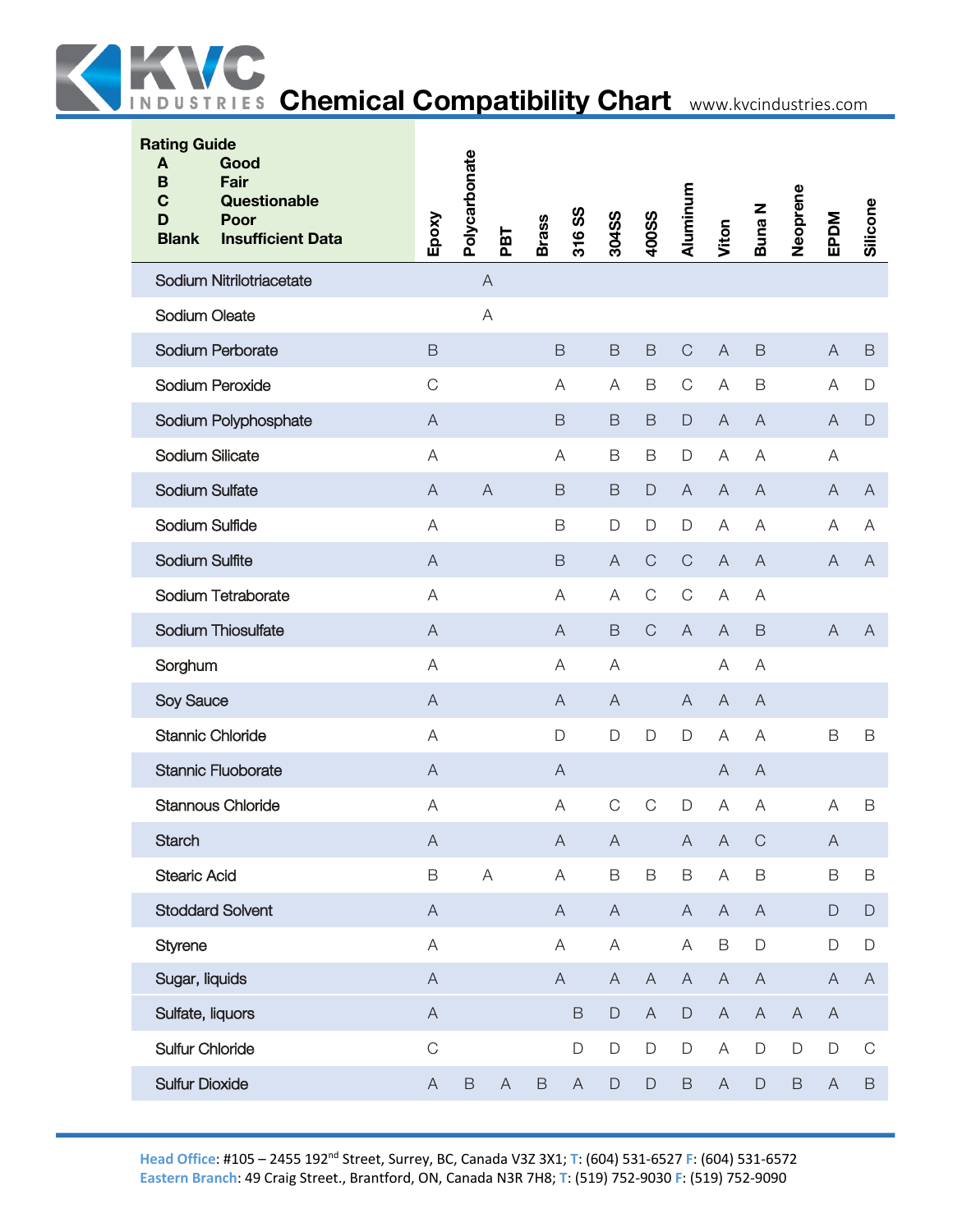

| <b>Rating Guide</b><br>A<br>Good<br>B<br><b>Fair</b><br>$\mathbf C$<br>Questionable<br>D<br>Poor<br><b>Insufficient Data</b><br><b>Blank</b> | Epoxy                                                                                                  | Polycarbonate | PBT                       | <b>Brass</b>   | SS<br>316      | 304SS                     | 400SS        | Aluminum       | Viton                     | <b>Buna N</b>  | Neoprene      | EPDM         | Silicone     |
|----------------------------------------------------------------------------------------------------------------------------------------------|--------------------------------------------------------------------------------------------------------|---------------|---------------------------|----------------|----------------|---------------------------|--------------|----------------|---------------------------|----------------|---------------|--------------|--------------|
| Sulfur Dioxide, dry                                                                                                                          | $\mathsf{A}$                                                                                           |               | $\bigwedge$               |                | $\mathsf{A}$   | $\Box$                    | $\mathsf{D}$ | $\mathsf B$    | $\mathsf A$               | $\mathsf{D}%$  | $\mathsf D$   | $\mathsf{A}$ | $\mathsf B$  |
| <b>Sulfur Hexafluoride</b>                                                                                                                   |                                                                                                        |               | $\mathsf A$               |                |                |                           |              |                | $\mathsf C$               | $\mathsf B$    |               | A            | B            |
| <b>Sulfur Trioxide</b>                                                                                                                       | $\boldsymbol{\mathsf{A}}$                                                                              |               |                           |                | $\mathsf C$    | $\overline{A}$            |              | $\overline{A}$ | $\mathsf A$               | $\mathsf{D}%$  | $\mathsf{D}$  | B            | B            |
| Sulfur Trioxide, dry                                                                                                                         | A                                                                                                      |               |                           |                | A              | $\mathsf D$               | D            | Α              | A                         | $\mathsf D$    | $\mathsf D$   | B            | B            |
| Sulfuric Acid, <10%                                                                                                                          | $\boldsymbol{\mathsf{A}}$                                                                              | $\bigwedge$   | $\mathsf{A}$              | $\mathsf{D}%$  | $\mathsf B$    | $\mathsf D$               | $\mathsf{C}$ | $\Box$         | $\overline{A}$            | $\mathsf D$    | $\mathsf B$   | B            | $\Box$       |
| Sulfuric Acid, 10-75%                                                                                                                        | $\mathsf A$                                                                                            | A             |                           | D              | $\mathsf{D}%$  | $\mathsf D$               | D            | $\mathsf D$    | $\mathsf A$               | $\mathsf D$    | $\mathsf C$   | $\mathsf B$  | $\mathsf D$  |
| Sulfuric Acid, 75-100%                                                                                                                       | $\mathsf C$                                                                                            |               |                           | $\mathsf{D}$   | $\mathsf D$    | $\mathsf C$               | $\mathsf D$  | $\Box$         | $\boldsymbol{\mathsf{A}}$ | $\mathsf D$    | $\mathsf{D}%$ | B            | $\Box$       |
| Sulfuric Acid, hot conc                                                                                                                      | $\mathsf D$                                                                                            |               | D                         | D              | $\mathsf{C}$   | $\mathsf D$               | B            | D              | A                         | D              | $\mathsf D$   | D            | $\mathsf D$  |
| Sulfuric Acid, cold conc                                                                                                                     | $\mathsf D$                                                                                            |               |                           | $\mathsf D$    | $\mathsf B$    | $\mathsf{C}$              | $\mathsf{C}$ | $\mathsf B$    | A                         | $\mathsf D$    | $\mathsf{D}$  | B            | $\mathsf{D}$ |
| <b>Sulfurous Acid</b>                                                                                                                        | A                                                                                                      |               | A                         |                | $\mathsf B$    | $\mathsf B$               | $\mathsf B$  | B              | $\mathsf A$               | B              | $\mathsf B$   | $\mathsf B$  | $\Box$       |
| <b>Sulfuryl Chloride</b>                                                                                                                     | $\boldsymbol{\mathsf{A}}$                                                                              |               |                           |                |                |                           |              |                |                           |                |               |              |              |
| <b>Tallow</b>                                                                                                                                | A                                                                                                      |               |                           |                | A              | A                         |              | Α              | $\mathsf A$               | $\overline{A}$ |               |              |              |
| <b>Tannic Acid</b>                                                                                                                           | $\mathsf A$                                                                                            | $\mathsf B$   |                           | $\overline{A}$ | $\overline{A}$ | $\mathsf B$               | B            | $\mathcal{C}$  | $\boldsymbol{\mathsf{A}}$ | $\mathsf{A}$   | $\mathsf B$   | A            | B            |
| <b>Tanning Liquors</b>                                                                                                                       | $\mathsf A$                                                                                            |               |                           |                | A              | A                         |              | A              | $\mathsf A$               | A              | Α             | $\mathsf B$  |              |
| <b>Tartaric Acid</b>                                                                                                                         | $\mathsf{A}% _{\mathsf{A}}^{\prime}=\mathsf{A}_{\mathsf{A}}^{\prime}=\mathsf{A}_{\mathsf{A}}^{\prime}$ |               | $\overline{A}$            |                | $\mathsf C$    | $\mathsf C$               | $\mathsf C$  | $\mathsf B$    | $\boldsymbol{\mathsf{A}}$ | $\overline{A}$ | $\mathsf B$   | $\mathsf B$  | $\mathsf{A}$ |
| Tetrachloroethane                                                                                                                            | A                                                                                                      |               |                           |                | A              | $\mathsf B$               |              | $\mathsf C$    | A                         | $\mathsf{D}$   |               |              |              |
| Tetrachloroethylene                                                                                                                          |                                                                                                        |               | C                         |                | A              |                           |              |                | A                         | D              | $\Box$        | $\mathsf{D}$ |              |
| Tetrachloromethane                                                                                                                           |                                                                                                        |               | $\mathsf A$               |                |                |                           |              |                |                           |                |               |              |              |
| Tetrahydrofuran                                                                                                                              | $\boldsymbol{\mathsf{A}}$                                                                              |               | $\boldsymbol{\mathsf{A}}$ |                | $\overline{A}$ | $\overline{A}$            |              |                | $\mathsf D$               | $\mathsf D$    | $\mathsf D$   | B            | $\mathsf B$  |
| Tetralin                                                                                                                                     |                                                                                                        |               | $\mathsf A$               |                |                |                           |              |                |                           |                |               |              |              |
| Tetramethylenesulfone                                                                                                                        |                                                                                                        |               | $\mathsf{A}$              |                |                |                           |              |                |                           |                |               |              |              |
| <b>Tin Salts</b>                                                                                                                             |                                                                                                        |               |                           |                | $\mathsf D$    |                           |              | $\mathsf{D}$   |                           |                |               | $\mathsf B$  | $\mathsf D$  |
| Toluene                                                                                                                                      | $\mathsf B$                                                                                            | $\mathsf D$   | $\boldsymbol{\mathsf{A}}$ |                | A              | $\boldsymbol{\mathsf{A}}$ | A            | A              | A                         | $\mathsf D$    | $\mathsf{D}$  | D            |              |
| <b>Tomato Juice</b>                                                                                                                          | $\boldsymbol{\mathsf{A}}$                                                                              |               |                           |                | $\mathsf{A}$   | $\mathsf{A}$              | $\mathsf C$  | $\mathsf{A}$   |                           | $\mathsf{A}$   | $\mathsf{A}$  |              | $\mathsf D$  |
|                                                                                                                                              |                                                                                                        |               |                           |                |                |                           |              |                |                           |                |               |              |              |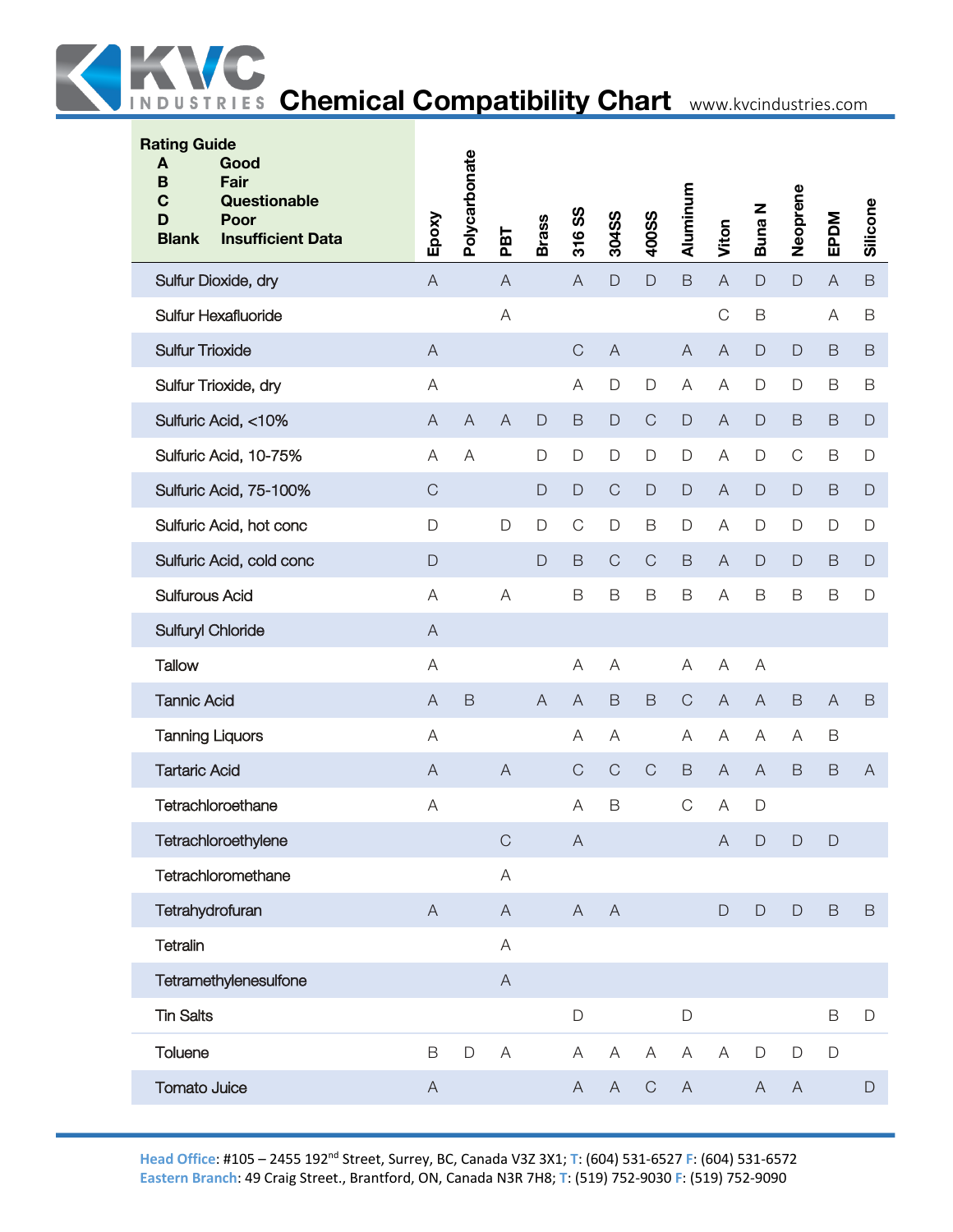

| <b>Rating Guide</b><br>Good<br>A<br>Fair<br>B<br>$\mathbf C$<br>Questionable<br>Poor<br>D<br><b>Insufficient Data</b><br><b>Blank</b> | Epoxy                     | Polycarbonate | PBT                       | <b>Brass</b> | 316 SS                    | 304SS                     | <b>400SS</b>   | Aluminum                  | Viton                     | Buna N         | Neoprene                  | EPDM                      | Silicone      |
|---------------------------------------------------------------------------------------------------------------------------------------|---------------------------|---------------|---------------------------|--------------|---------------------------|---------------------------|----------------|---------------------------|---------------------------|----------------|---------------------------|---------------------------|---------------|
| <b>Trichloracetic Acid</b>                                                                                                            | $\mathsf{D}$              |               | $\mathsf{D}$              |              | $\mathsf{C}$              | $\mathsf{D}$              | $\mathsf D$    | $\mathsf D$               | $\mathsf{C}$              |                |                           | $\mathsf B$               | $\mathsf{D}%$ |
| Trichloroethane                                                                                                                       | A                         |               | A                         |              | A                         | $\mathsf B$               |                | $\mathsf C$               | $\mathsf A$               | $\mathsf{D}%$  | $\mathsf{D}$              | $\mathsf D$               | $\mathsf{D}$  |
| Trichlorethano                                                                                                                        |                           |               | D                         |              |                           |                           |                |                           |                           |                |                           |                           |               |
| Trichloroethylene                                                                                                                     | $\mathsf C$               |               | D                         |              | $\mathsf B$               | $\mathsf B$               | B              | A                         | A                         | $\mathsf C$    | D                         | $\mathsf D$               |               |
| Trichloropropane                                                                                                                      | $\boldsymbol{\mathsf{A}}$ |               |                           |              | $\mathsf{A}$              | $\overline{A}$            | $\overline{A}$ |                           | $\boldsymbol{\mathsf{A}}$ | $\mathsf{A}$   | $\mathsf D$               |                           | $\mathsf C$   |
| Trichlorotrifluoroethane                                                                                                              |                           |               | A                         |              |                           |                           |                |                           |                           |                |                           |                           |               |
| Tricresylphosphate                                                                                                                    | $\overline{A}$            |               |                           |              | $\overline{A}$            | $\mathsf B$               |                | $\mathsf{D}%$             | $\mathsf B$               | $\mathsf D$    | $\mathsf D$               | $\overline{A}$            |               |
| Trietanolamine                                                                                                                        |                           |               | A                         |              |                           |                           |                |                           |                           |                |                           |                           |               |
| Triethylamine                                                                                                                         | $\overline{A}$            |               |                           |              | $\mathsf{A}$              |                           |                |                           | A                         | $\overline{A}$ | $\mathsf B$               |                           | A             |
| Trifluoroethano                                                                                                                       |                           |               | D                         |              |                           |                           |                |                           |                           |                |                           |                           |               |
| <b>Trisodium Phosphate</b>                                                                                                            | $\overline{A}$            |               |                           |              | B                         | $\overline{A}$            | $\mathsf B$    | $\mathsf D$               |                           |                | $\overline{A}$            | $\overline{A}$            | $\mathsf D$   |
| Turpentine                                                                                                                            | B                         | $\mathsf B$   | A                         | A            | $\mathsf A$               | A                         | $\mathsf B$    | A                         | $\mathsf A$               | A              | $\mathsf{D}$              | D                         | B             |
| Urea                                                                                                                                  |                           | $\mathsf{A}$  |                           |              | $\mathsf{A}$              | $\overline{A}$            |                | $\mathsf B$               |                           |                | $\mathsf D$               | $\mathsf{A}$              |               |
| <b>Uric Acid</b>                                                                                                                      |                           |               | A                         |              | $\mathsf B$               | A                         | A              | $\mathsf D$               |                           |                | A                         |                           |               |
| Urine                                                                                                                                 | $\overline{A}$            |               | $\overline{A}$            |              | $\mathsf{A}$              | $\overline{A}$            |                | $\mathsf B$               | $\boldsymbol{\mathsf{A}}$ | $\overline{A}$ | $\mathsf D$               | $\mathsf{A}$              | $\mathsf D$   |
| Varnish                                                                                                                               | A                         |               |                           |              | A                         | A                         | Α              | A                         | A                         | $\mathsf B$    | $\mathsf{D}$              | D                         |               |
| Vegetable Juice                                                                                                                       | $\boldsymbol{\mathsf{A}}$ |               |                           |              | $\mathsf C$               | $\boldsymbol{\mathsf{A}}$ |                | $\boldsymbol{\mathsf{A}}$ | $\boldsymbol{\mathsf{A}}$ | $\mathsf C$    | $\mathsf C$               |                           |               |
| Vinegar                                                                                                                               | $\mathsf A$               |               |                           |              | $\boldsymbol{\mathsf{A}}$ | $\mathsf A$               | A              | $\mathsf B$               | $\mathsf A$               | $\mathsf B$    | $\mathsf B$               | $\boldsymbol{\mathsf{A}}$ | Α             |
| <b>Vinyl Bromide</b>                                                                                                                  |                           |               | $\mathsf{A}$              |              |                           |                           |                |                           |                           |                |                           |                           |               |
| <b>Vinyl Chloride</b>                                                                                                                 |                           |               | $\boldsymbol{\mathsf{A}}$ |              |                           |                           |                |                           |                           |                |                           |                           |               |
| <b>Vinyl Fluoride</b>                                                                                                                 |                           |               | $\mathsf{A}$              |              |                           |                           |                |                           |                           |                |                           |                           |               |
| Water, Acid, Mine                                                                                                                     | $\boldsymbol{\mathsf{A}}$ |               |                           |              | A                         | $\boldsymbol{\mathsf{A}}$ | $\mathbf C$    | $\mathsf C$               | $\boldsymbol{\mathsf{A}}$ | $\mathsf A$    | $\mathsf C$               | Α                         | $\mathsf B$   |
| Water, distilled                                                                                                                      | $\mathsf A$               |               |                           |              | $\mathsf A$               | $\boldsymbol{\mathsf{A}}$ | $\mathsf{A}$   | $\boldsymbol{\mathsf{A}}$ | $\boldsymbol{\mathsf{A}}$ | $\mathsf A$    | $\boldsymbol{\mathsf{A}}$ | $\mathsf{A}$              |               |
| Water, fresh                                                                                                                          | $\mathsf A$               | $\mathsf{A}$  |                           |              | $\mathsf{A}$              | A                         | $\mathsf{A}$   | $\, {\sf B}$              | $\boldsymbol{\mathsf{A}}$ | $\mathsf A$    |                           | $\mathsf{A}$              | $\mathsf B$   |